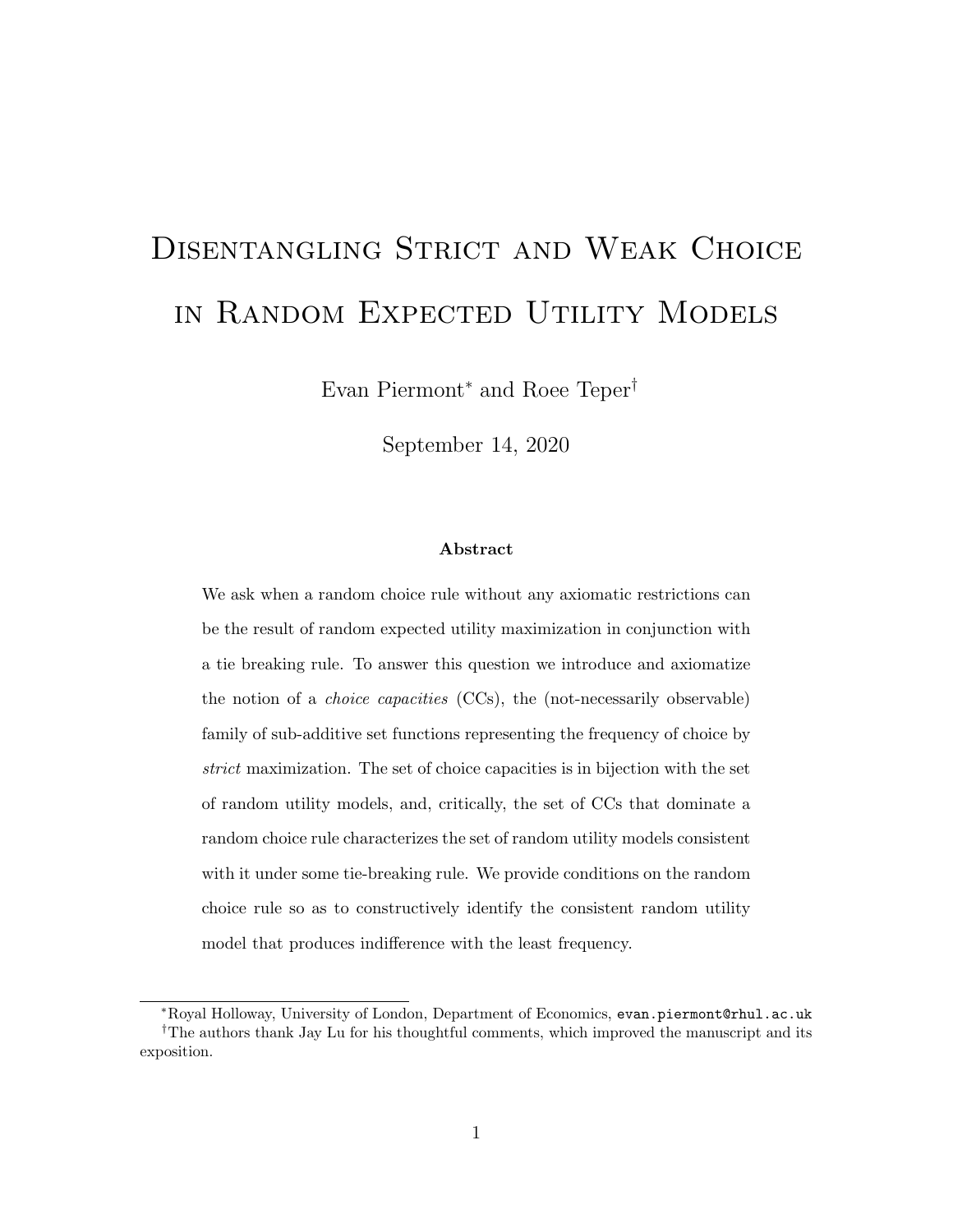# 1 INTRODUCTION

Often, the characteristics of agents are observed only in coarse manner; a population of observationally identical decision makers might take distinct actions. From the analyst's perspective, choice appears to be random. The observable data is embodied by a Random Choice Rule (RCR): a measure  $\mu_D$  for each decision problem D;  $\mu_D(x)$ represents the frequency that  $x$  was chosen from  $D$ .

When the set of consumption objects has a linear structure, Random Expected Utility Models (REUs)—a set of expected utility functions and a probability measure thereover—are a powerful and tractable tool in organizing and interpreting the observed data. We say  $\mu$  maximizes the REU if  $\mu_D(x)$  is the probability of a utility function u such that  $x = \arg \max_{z \in D} u(z)$ .

If indifference is permitted, however, a REU no longer determines choice frequencies if with positive probability  $u(x) = u(y)$  then probability x is chosen from  $D = \{x, y\}$ is undefined by the REU, as it depends on how ties are broken. [Gul and Pesendorfer](#page-25-0) [\(2006a\)](#page-25-0) (GP), who introduced the modern decision theoretic machinery of random choice, dealt with this limitation by axiomatizing the maximization of regular REUs, those REUs such that ties occur with probability 0. The elimination of ties is achieved via an extremeness axiom asserting that only the extreme points of a decision problem are ever chosen. [Lu](#page-26-0)  $(2016a)$  extends this methodology to allow ties with probability 0 or probability 1; Even in models where ties are part of the interpretation of the model, the tie breaking procedure is often assumed to correspond to a regular REU. The resulting choice data (i.e., the RCR primitive of the model) corresponds to a regular REU [\(Ahn and Sarver,](#page-25-1) [2013;](#page-25-1) [Gul and Pesendorfer,](#page-25-2) [2006b\)](#page-25-2) and is observationally equivalent to a 1 stage model without any ties. [Frick et al.](#page-25-3) [\(2017\)](#page-25-3) and [Lu and Saito](#page-26-1) [\(2019\)](#page-26-1) entertain dynamic environments but handle tie-breaking in ways analogous to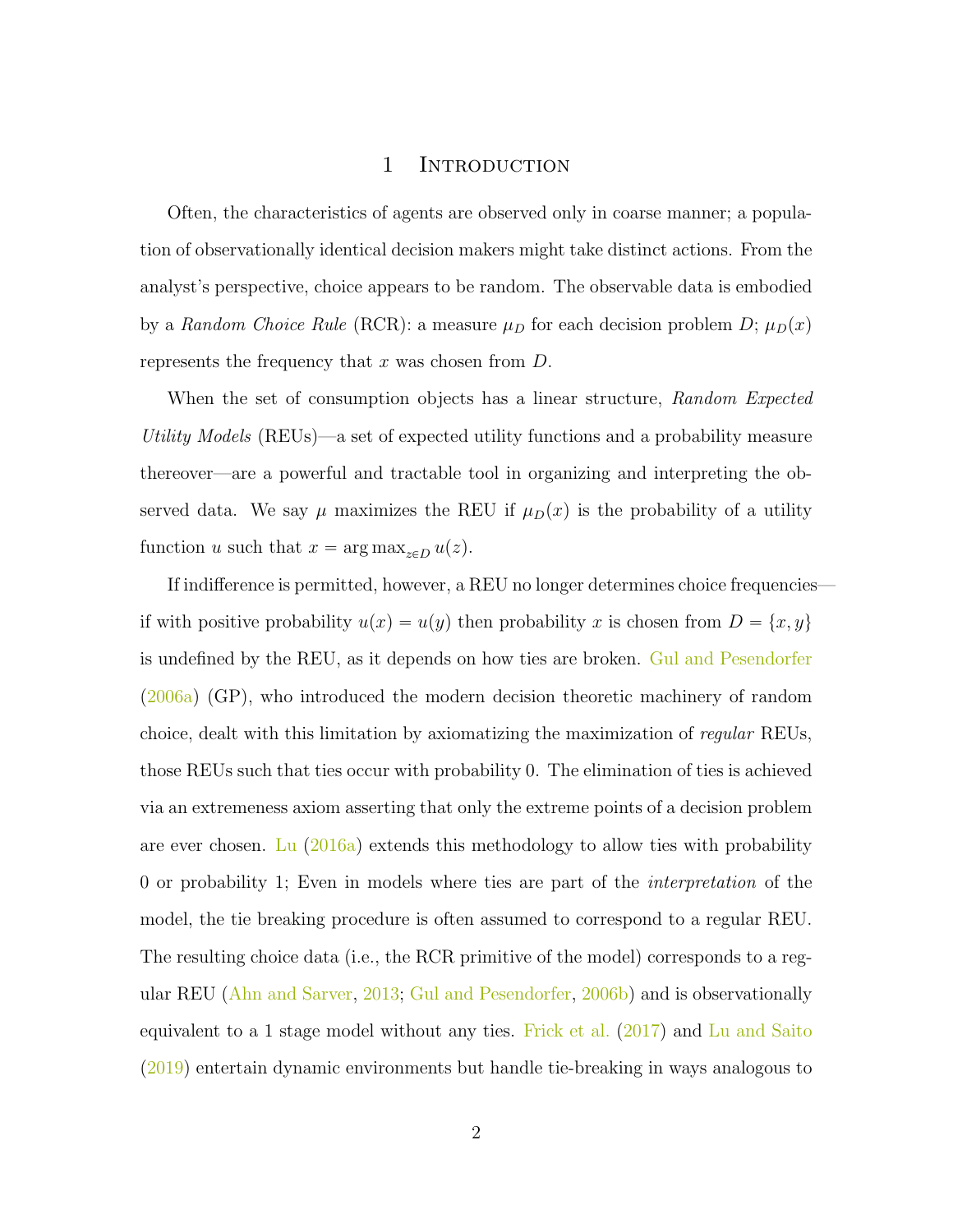the aforementioned static models.

In this paper, we consider RCRs without any axiomatic restrictions, extremeness or otherwise, and (i) characterize the set of REUs that could have generated them under some tie-breaking procedure, (ii) outline the relation between properties of tiebreaking rules and properties of the RCRs there generated, and (iii) study the REUs that rely on indifference the least in order to explain the observed data.

Example. Let  $\{a, b\}$  be a set of prizes, with P the set of lotteries thereon. Consider the following observations for decision problems  $D = \{a, b\}$  and  $D' = \{a, b, c = \frac{1}{2}\}$  $\frac{1}{2}a + \frac{1}{2}$ and  $D' = \{a, b, c = \frac{1}{2}a + \frac{1}{2}b\}$ :

$$
\mu_D: \begin{cases} a & \mapsto \frac{2}{3} \\ b & \mapsto \frac{1}{3} \end{cases} \qquad \qquad \mu_{D'}: \begin{cases} a & \mapsto \frac{1}{2} \\ b & \mapsto \frac{1}{4} \\ c & \mapsto \frac{1}{4} \end{cases}
$$

This random choice rule does not satisfy GP's extremeness axiom and therefore does not maximize any *regular* random expected utility model.

Once we entertain the possibility of arbitrary tie breaking, the data can be explained: Letting  $[\alpha, \beta]$  denotes a utility of  $\alpha$  for a and  $\beta$  for b, set  $u_1 = [1, 0]$ .  $u_2 = [-1, 0]$  and  $u_3 = [0, 0]$ . Then let  $\xi$  be the measure given utility indices given by  $\xi(u_1) = \frac{1}{2}$ ,  $\xi(u_2) = \frac{1}{4}$ , and  $\xi(u_3) = \frac{1}{4}$ . Let  $\tau$  be a tie breaking rule—itself a random choice rule—such that  $\tau_{\{a,b\}}(a) = \frac{2}{3}$  and  $\tau_{\{a,b,c\}}(c) = 1$ . Then  $\xi$  together with the tie-breaking rule  $\tau$  generate the observed choice data  $\mu$ . п

Characterizing the set of REUs consistent with the observed data is facilitated by the theory of *choice capacities* (CCs). A choice capacity is family of non-additive set functions defined over the elements of each decision problem. CC's generalize random choice rules, dispensing with the additivity requirement.

Every REU,  $\xi$ , defines a unique CC that determines the maximal frequency of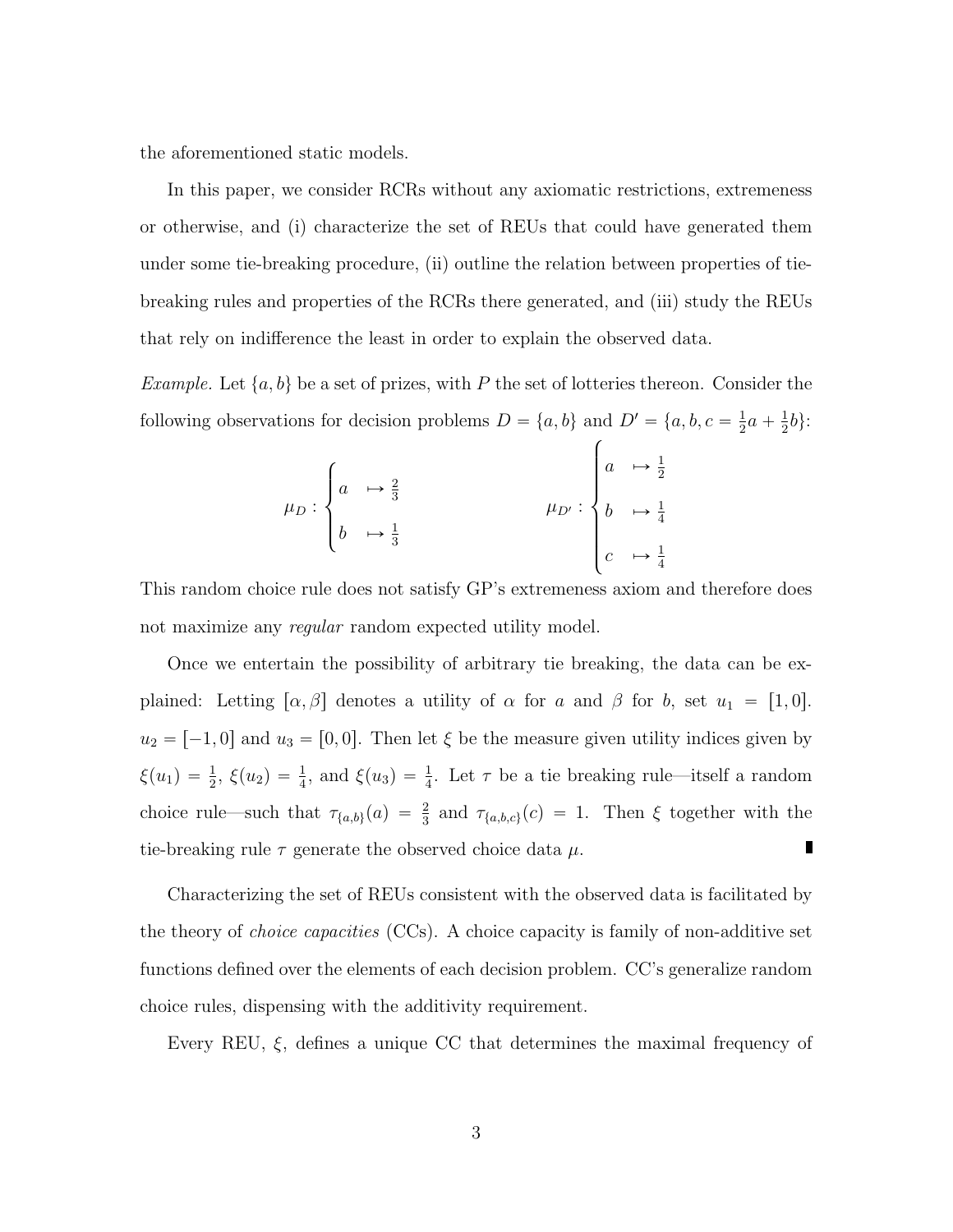choice consistent with  $\xi$ . Specifically, for an REU  $\xi$ ,  $\rho_D^{\xi}: 2^D \to [0, 1]$  is defined by

<span id="page-3-0"></span>
$$
\rho_D^{\xi}(A) = \xi({u \mid A \cap \arg\max_D u \neq \emptyset}).
$$
 (MAX)

In this paper, we extended the GP model, providing necessary and sufficient conditions for a CC such to maximizes a REU, according to ([max](#page-3-0)). In particular, the (implicit) additivity axiom of GP is replaced by convex modularity stating the difference between  $\rho_D(A) + \rho_D(B)$  and  $\rho_D(A \cup B)$  is exactly  $\rho_D(\alpha A + (1 - \alpha)B)$ , whenever A, B and  $\alpha A + (1 - \alpha)B$  are all subsets of D. In words, the magnitude of the nonadditivity is controlled by the value of convex combinations. Notice, if  $\rho$  was additive, then when A and B are disjoint, it must be that  $\rho_D(\alpha A + (1 - \alpha)B) = 0$ —interior points can never be chosen, recovering the extremeness of the GP model.

Example (continued). Taking  $\xi$  from earlier in the example, we can construct  $\rho^{\xi}$ , according to (MAX). We have  $\arg \max_{D'}(u_1) = \{a\}$  $\arg \max_{D'}(u_1) = \{a\}$  $\arg \max_{D'}(u_1) = \{a\}$ ,  $\arg \max_{D'}(u_2) = \{b\}$  and  $\arg \max_{D'}(u_3) = \{b\}$  $\{a, b, c\}$ . So  $\rho_{D'}^{\xi}(a) = \xi(\{u_1, u_3\}) = \frac{3}{4}$ . Likewise, we have  $\rho_{D'}^{\xi}(\{a, c\}) = \frac{3}{4}$ ,  $\rho_{D'}^{\xi}(b) =$  $\rho_{D'}^{\xi}(\{b,c\}) = \frac{1}{2}, \rho_{D'}^{\xi}(c) = \frac{1}{4}, \rho_{D'}^{\xi}(\{a,b\}) = \rho_{D'}^{\xi}(\{a,b,c\}) = 1$ . It is easy to see that for any  $A \subseteq D$ , we have  $\rho_D^{\xi}(A) = \rho_{D'}^{\xi}(A)$ .

We can verify that  $\rho^{\xi}$  satisfies convex modularity:  $\rho_{D'}^{\xi}(a) + \rho_{D'}^{\xi}(b) - \rho_{D'}^{\xi}(\{a, b\}) =$  $\frac{3}{4} + \frac{1}{2} - 1 = \frac{1}{4} = \rho_{D'}^{\xi}(c)$ . Notice also that  $\rho_{D''}^{\xi}(A) \ge \mu_{D''}(A)$ , for all  $D'' \in \{D, D'\}$  and all  $A \subseteq D''$ . П

Generalizing the last observation from the example, if  $\mu$  is generated by  $\xi$  under the tie-breaking rule  $\tau$  then  $\rho_D^{\xi}(A) \geq \mu_D(A)$  for all decision problems D and all  $A \subseteq D$ . This must be:  $\rho^{\xi}$  represents the maximal choice frequency consistent with  $\xi$ , and is therefore point-wise larger than  $\mu$  which represents one particular consistent choice frequency (that associated with breaking ties according to  $\tau$ ).

The converse also holds: if  $\rho_D^{\xi}(A) \geq \mu_D(A)$  for all decision problems D and all  $A \subseteq D$ , then there a exists tie-breaking rule,  $\tau$ , such that  $(\xi, \tau)$  generate  $\mu$ . This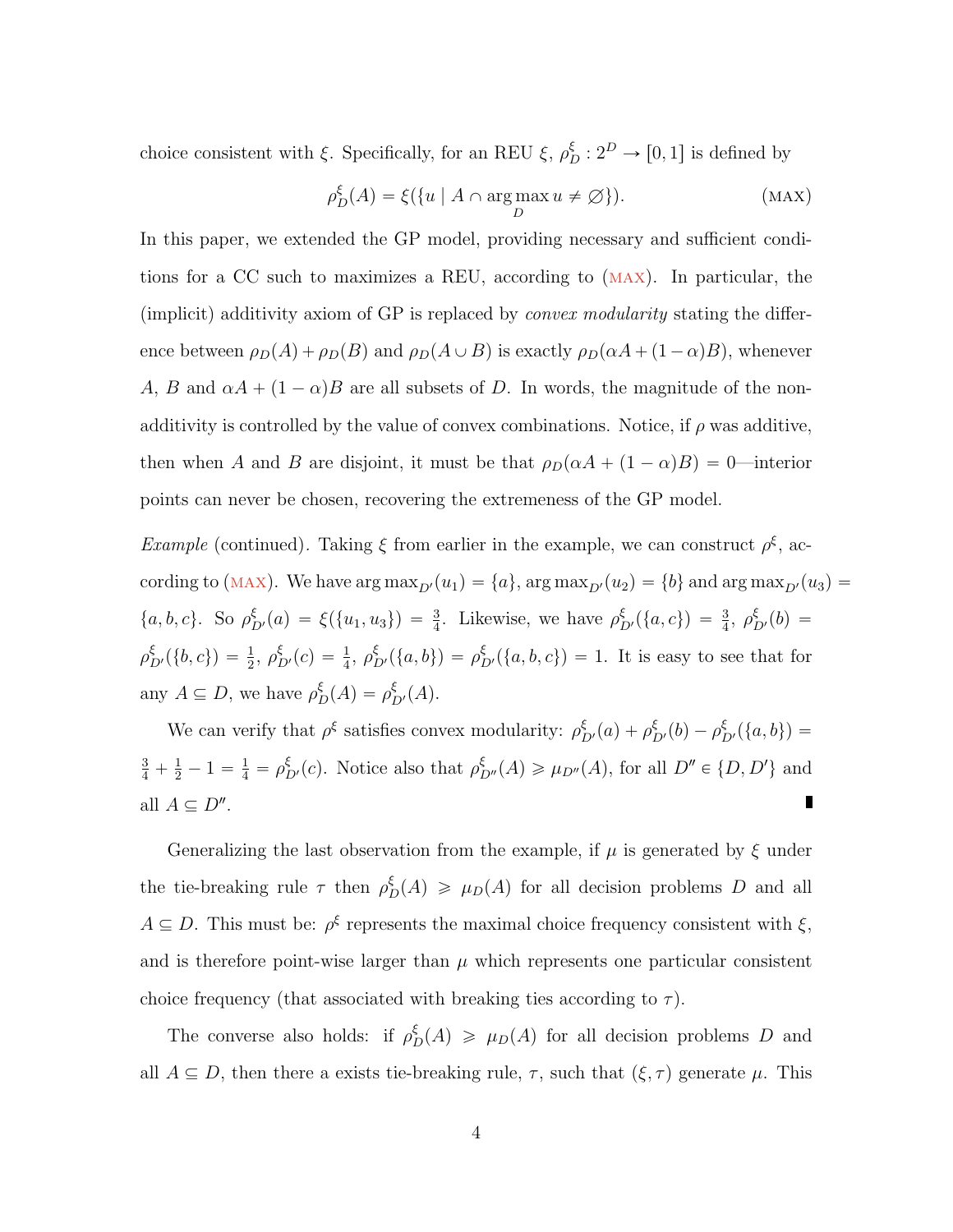relationship, and the bijection between REUs and the class of CCs axiomatized in this paper, fully characterize the set of REUs consistent with  $\mu$ . An REU  $\xi$  is consistent with the observed choice frequencies  $\mu$  exactly when  $\rho^{\xi}$  point-wise dominates  $\mu$ .

The set of REUs consistent with a given  $\mu$  is generally quite large: intuitively, if  $\xi$  is consistent with  $\mu$ , one could construct some  $\xi'$  which moves  $\xi$ -probability to indifference, then appropriately alter the tie-breaking rule to reconstruct the choice data. Because of this, we turn our attention to *minimal* REUs, meaning that there is no other consistent REU that induces indifference less often. In the Example,  $\mu$ is also trivially generated by  $\xi'([0,0]) = 1$  and  $\tau' = \mu$ . But  $(\xi, \tau)$  (as defined in the example) is minimal, inducing indifference with probability  $\frac{1}{4}$ ; under  $\xi'$  indifference occurs with as probability 1.

Identifying minimal REUs is important for economic decision making. A modeler who is trying to maximize social welfare in an allocation problem is always better off using an REU that minimizes tie-breaking. If the modeler assumes that the agents have a strict preference for x over y when they are in fact indifferent, then the provision of x rather than y is not harmful. But if she assumes they are indifferent between  $x$ and y when in fact y is strictly preferred, allocating x is costly to the agents' welfare. Thus, choosing the model which ascribes strict preference whenever possible is the most robust model when making economic decisions that rely on the data.

If  $y \in D$  is in the relative interior of D, then it will be a maximizer from D if and only if all elements of  $D$  are indifferent to one another.<sup>[1](#page-4-0)</sup> This indicates that the probability that  $\xi$  realizes a utility function indifferent to all elements of D is exactly  $\rho_D^{\xi}(y)$  where  $y \in D$  is in the relative interior of D. Therefore, if  $\xi$  realizes indifference across all elements of D more often than  $\xi'$  we have  $\rho_D^{\xi}(y) > \rho_D^{\xi'}(y)$ . All of this is to say, the identification of a minimal REU consistent with  $\mu$  can be recast as the

<span id="page-4-0"></span><sup>&</sup>lt;sup>1</sup>Recall, the relative interior are the set of strict convex combinations of the extreme points of  $A$ .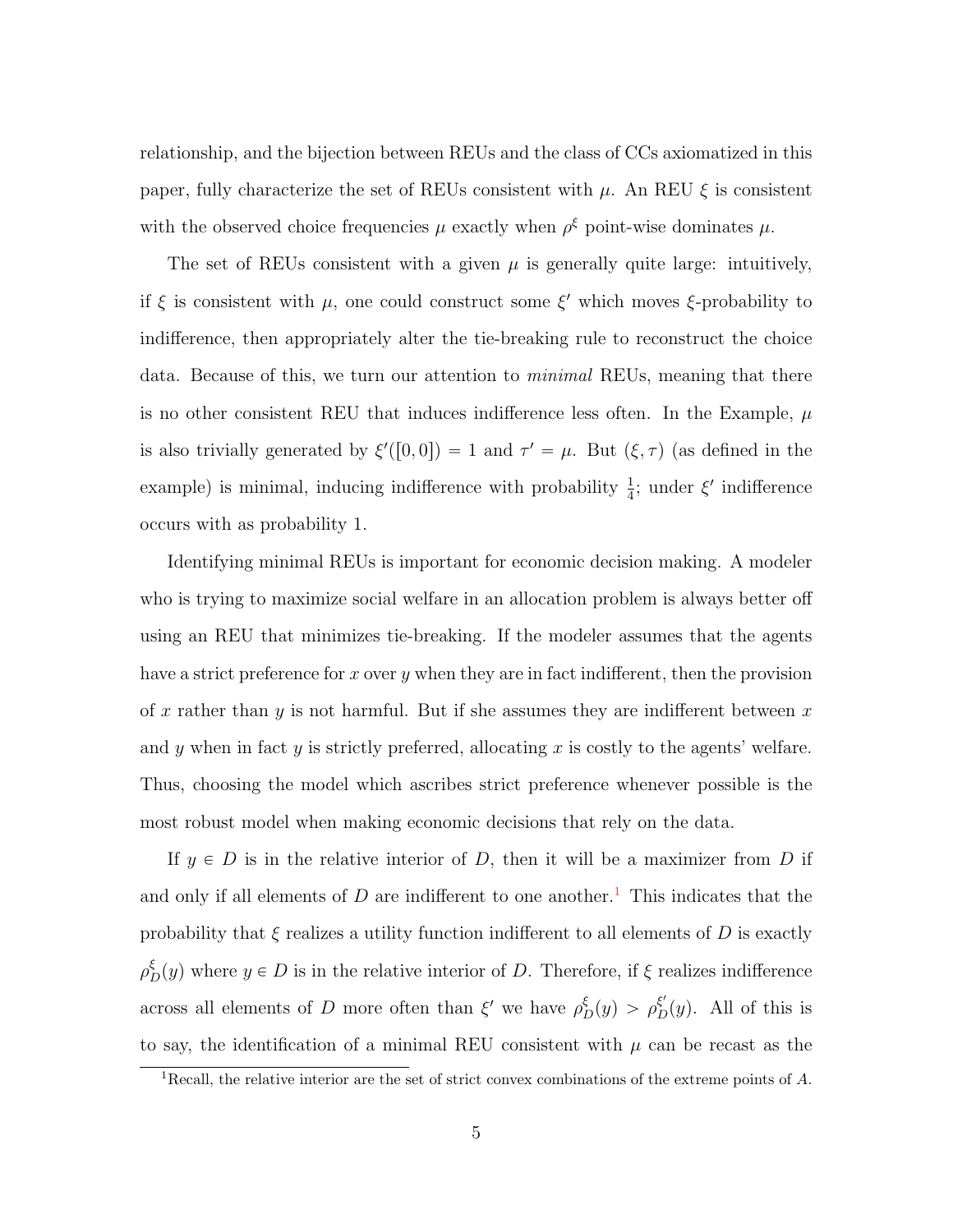search for a CC that (i) satisfies our axiomatization, (ii) dominates  $\mu$  and (iii) does not point-wise dominate any other CC that satisfies the first two conditions.

A simple compactness argument ensures that a minimal REU exists, but may not be unique. In this paper, we provide a necessary and sufficient condition, *lexicographic* preference for hedging, on tie-breaking rules such that a unique minimal REU exists and can be identified constructively: by first constructing a CC from  $\mu$  and then appealing to our (constructive) representation result for CCs. Lexicographic preference for hedging postulates, loosely speaking, if with positive  $\xi$ -probability A is the set of maximizers for a decision problem, then there exists some (possibly different) decision problem such that indifference is broken in favor of the relatively interior points of A. That is, the tie-breaking procedure hedges between the maximizing elements; it is as if the decision maker fears she might have misspecified her own utility, but that this concern is of lexicographic importance.

Under lexicographic preference for hedging, we can construct a CC that can 'see' indifference, since indifference shows up through the choice of interior points. Making this precise requires a notational investment, but the logic is clear by returning to our example:

*Example* (continued again). Taking  $\mu$  from earlier in the example, we can consider the CC,  $\rho$ , that assigns to each element the minimal probability it was a maximizer consistent with all the observed data. For example, what is the minimal probability that a could be chosen from  $D = \{a, b\}$ ? It is  $\frac{3}{4}$ , despite the fact that it is not chosen this frequently.

This is because, by nature of the linearity of expected utility, whenever  $c = \frac{1}{2}$  $rac{1}{2}a + \frac{1}{2}$  $rac{1}{2}b$ was chosen both  $a$  and  $b$  were maximizers. Thus, in  $D'$ ,  $a$  was a maximizer with probability at least  $\frac{3}{4}$ . Also, if a is a maximizer of D', it is also a maximizer of D.

So we set  $\rho_D(a) = \rho_{D'}(a) = \mu_{D'}(a) + \mu_{D'}(c) = \frac{3}{4}$ . Furthering this logic, we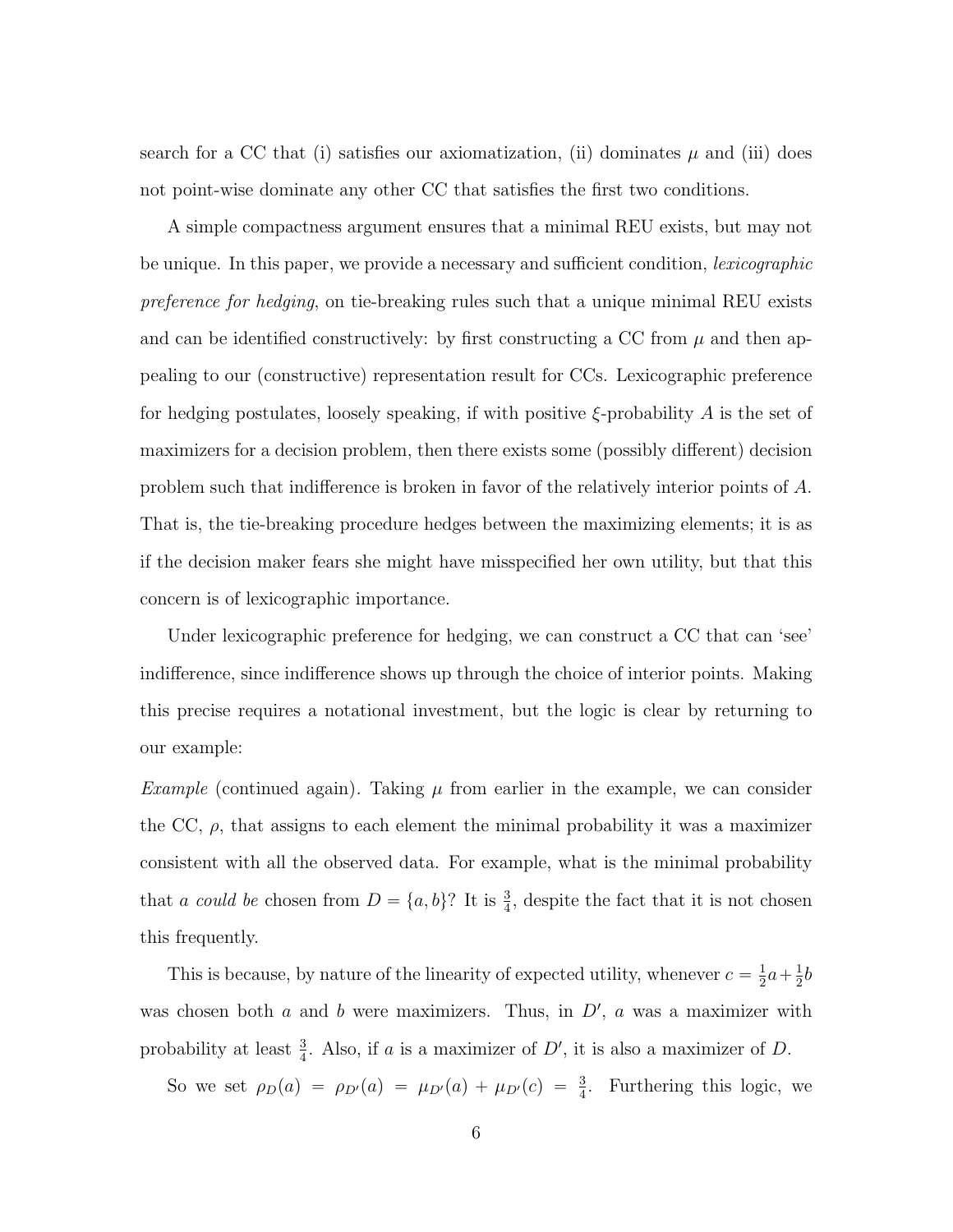have  $\rho_D(b) = \rho_{D'}(b) = \mu_{D'}(b) + \mu_{D'}(c) = \frac{1}{2}$ ,  $\rho_{D'}(c) = \mu_{D'}(c) = \frac{1}{4}$ , and  $\rho_D(\{a, b\}) =$  $\rho_{D'}(\{a, b\}) = \mu_D(\{a, b\}) = 1$ . Notice that  $\rho$  constructed in this manner coincides with  $\rho^{\xi}$  constructed via (MAX): in other words,  $\xi$  given by  $\xi([1,0]) = \frac{1}{2}$ ,  $\xi([-1,0]) = \frac{1}{4}$ , and  $\xi([0, 0]) = \frac{1}{4}$  is maximized by this constructed  $\rho$ . Moreover,  $\xi$ , along with the  $\tau$ given by  $\tau_{\{a,b\}}(a) = \frac{2}{3}$  and  $\tau_{\{a,b,c\}}(c) = 1$  generate the observed choice data  $\mu$ .

Notice that this also shows that  $\xi$  is minimal, since  $\rho_{D'}^{\xi}(c) = \mu_{D'}(c)$ , so any  $\xi$ which yields ties between  $a$  and  $b$  less often (there is only one kind of tie in this simple 2-dimensional case) would necessarily not dominate  $\mu$  and therefore fail to be consistent with the observed data.

#### Discussion and Related Literature

The general problem of understanding if a random choice rule is represented by a random utility function is difficult, see for example [McFadden](#page-26-2) [\(2005\)](#page-26-2) and the references therein. GP dramatically simplified the problem by considering only random linear utilities.

In multi-dimensional spaces, necessary for the linear/expected utility formulation, indifferences reflect how an agent is willing to trade off across different dimensions and cannot be relinquished without also dispensing of *continuity* [\(Nishimura and Ok,](#page-26-3) [2014\)](#page-26-3). The current methods of dealing with the issue—namely by allowing individual utility realizations to entertain ties, but assuming this happens in any given decision problem with trivial probability—adds complexity to the representation and limits its economic applicability. For example, private information acquisition is a natural example for random choice: given a common prior, randomness enters because different agents observe different signals. However, conditional on a private signal, an agent will necessarily be indifferent between some alternatives, and may be forced to break ties. This excludes many natural and commonly employed signal structures,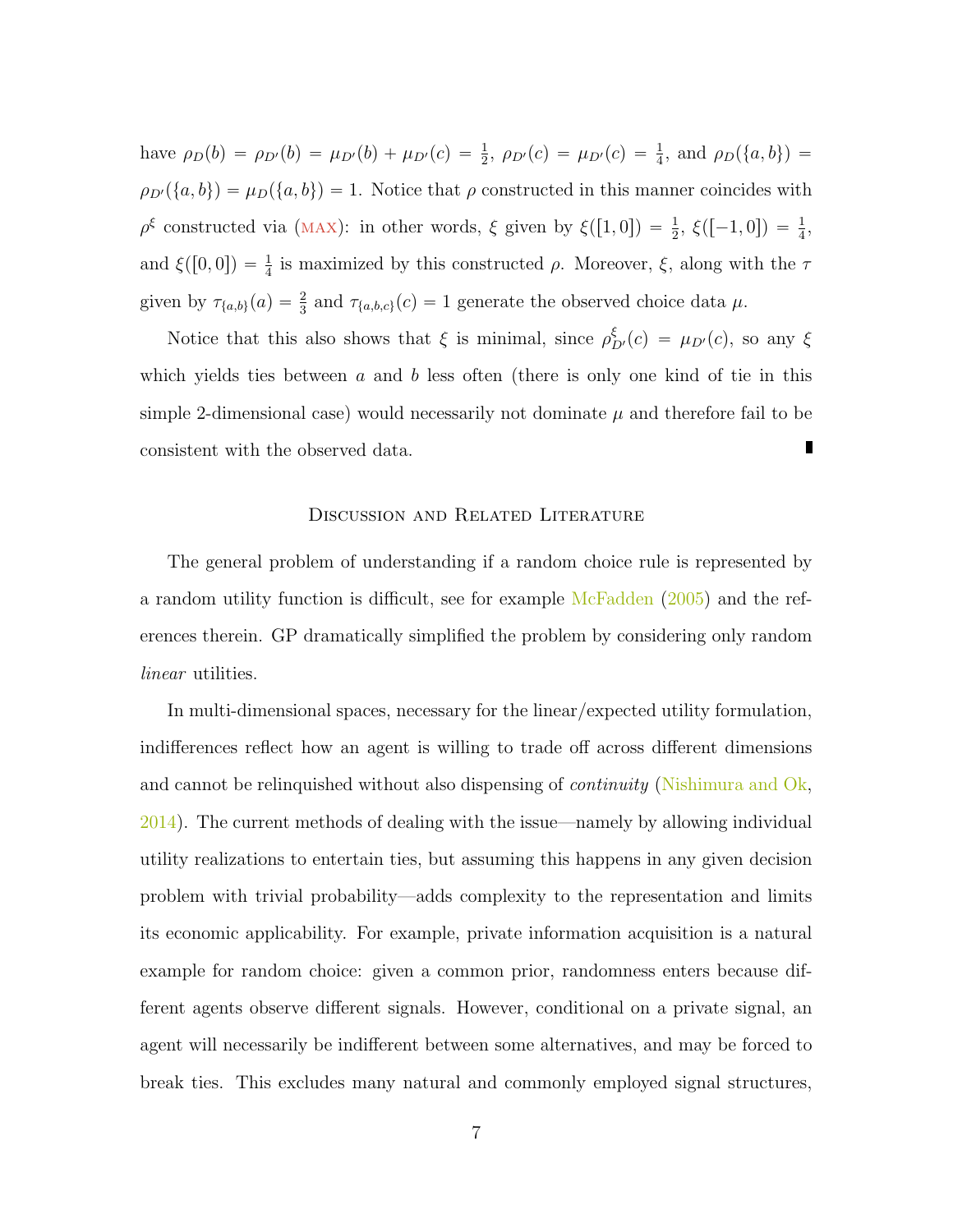such as a common prior and a finite number of private signals. Signal structures with a finite number of signals are natural in that they may arise endogenously under optimal information acquisition. By allowing indifference to obtain with arbitrary probability, our model allows for random choice based on any information structure.

Both (the supplement to) GP and [Ahn and Sarver](#page-25-1) [\(2013\)](#page-25-1) have the feature that they consider indifference and a tie-breaking rule that satisfies all of the GP axioms. This has the implication that observed choices themselves conform to the GP model. In GP this is to the detriment of identification; a non-extreme choice rule followed by a tie-breaking cannot be distinguished from the extreme choice rule it induces. The observational hurdle is overcome by  $A<sup>h</sup>$  and Sarver [\(2013\)](#page-25-1) by observing, in addition to the random choice rule, data from an ex-ante stage of choices over decision problems themselves.

[Lin](#page-25-4) [\(2018\)](#page-25-4) studies an environment in which the modeler can observe the frequency with which *subsets* of the decision problem are chosen. The interpretation is that the set of maximizers is chosen, obviating any need for tie breaking. There is a formal equivalence between this model and our model of choice capacities, which is shown in Appendix [5.1.](#page-21-0) Like this paper, [Gul and Pesendorfer](#page-25-5) [\(2013\)](#page-25-5) consider non-additive 'choice data,' where non-additivity is an indication of indifference, but consider a finite set of alternatives and take the non-additive object a primitive.

## **OUTLINE**

The following section introduces the formal environment and notations. It also provides a recapitulation of the GP model and axioms. Section [3](#page-12-0) discusses our general notion of tie-breaking and the consistency between arbitrary random choice rules and choice capacities. It provides the notion of minimal choice capacities and delineates a method for their construction. Then, in Section [4](#page-19-0) we furnish a representation result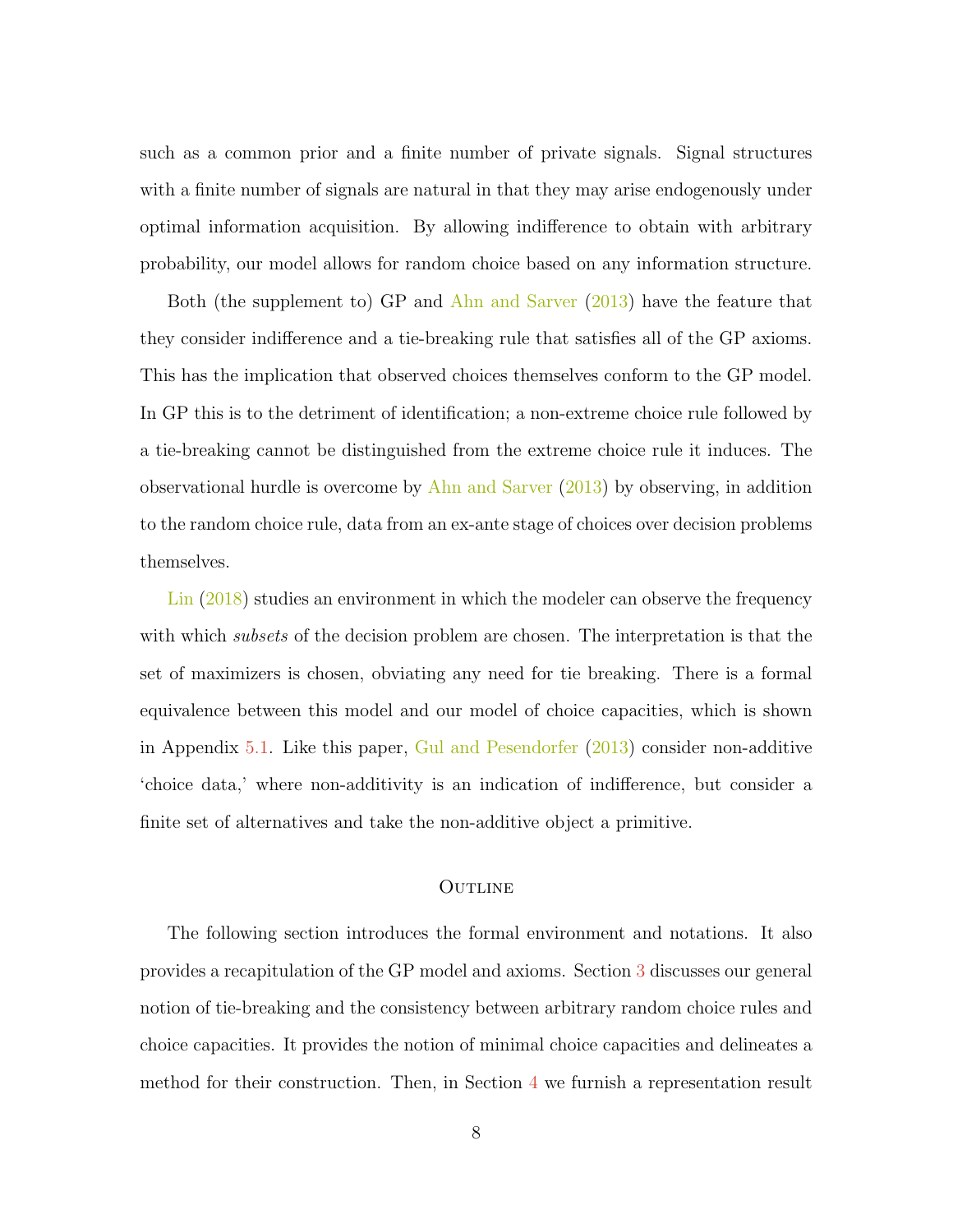for choice capacities with respect to random expected utility models. All proofs are contained in the Appendix. In Appendix [5.1,](#page-21-0) we discuss how choice capacities could be indirectly observed from other types of choice data: random choice functions in which decision makers choose subsets of alternatives and choice with status-quo bias or in the presence of a default option.

# 2 Preliminaries

### Choice Capacities and Random Choice Rules

A finite, non-empty subset of  $\mathbb{R}^n$  is referred to as a *menu* or *decision problem.* Let  $\mathcal D$  denote the set of all decision problems with  $D$  as a generic element. For a set  $A \subset R^n$ , let conv $(A)$  and int $(A)$  denote the convex hull and the interior of A, respectively. Moreover, if A is convex then let  $ext(A)$  collect the extreme points of A and  $ri(A)$  denote the relative interior of A. When it is not confusing to do so, we will write  $\text{ri}(A)$  and  $\text{ext}(A)$  to mean  $\text{ri}(\text{conv}(A))$  and  $\text{ext}(\text{conv}(A))$  for non-convex A. For a decision problem D let  $\text{cv}(D)$  denote the set off all decision problems with the same convex hull:  $\text{cv}(D) = \{D' \in \mathcal{D} \mid \text{conv}(D') = \text{conv}(D)\}.$ 

The objects of interest are choice capacities (CCs):  $\rho = {\rho_D}_{D \in \mathcal{D}}$  where for each D,  $\rho_D$  is a capacity over  $\mathbb{R}^n$ . Specifically  $\rho_D$  is a grounded, normalized, and monotone set function: i.e.,  $\rho_D : 2^{\mathbb{R}^n} \to [0, 1]$  such that  $\rho_D(\emptyset) = 0$ ,  $\rho_D(D) = 1$ ,  $\rho_D(A \cup B) \geq$  $\rho_D(A)$ . Because we define CCs over  $2^{\mathbb{R}^n}$  rather than  $\mathcal D$  we add the requirement that  $\rho_D(A) = \rho_D(A \cap D)$  for all  $A \subseteq \mathbb{R}^n$ . Call a choice capacity,  $\mu$ , a random choice rule (RCR) if  $\mu_D$  is additive for all  $D \in \mathcal{D}$ . (N.B., we will use  $\rho$  as a generic not-necessarily additive CC, and  $\mu$  as a generic RCR, when additivity is assumed). Endow the set of CCs with the topology of weak convergence.<sup>[2](#page-8-0)</sup>

<span id="page-8-0"></span><sup>&</sup>lt;sup>2</sup>I.e., the appropriate generalization of weak convergence for non-additive measures. In this case, <sup>2</sup>I.e., the appropriate generalization of weak convergence for non-additive measures. In this case, we say that  $\rho_n \to \rho$  if  $\int_{\mathbb{R}^n} f d\rho_n \to \int_{\mathbb{R}^n} f d\rho$  for every bounded continuous  $f : \mathbb{R}^n \to \mathbb{R}$  and whe integration refers to Choquet integration. When restricted to the set of RCRs, the induced topology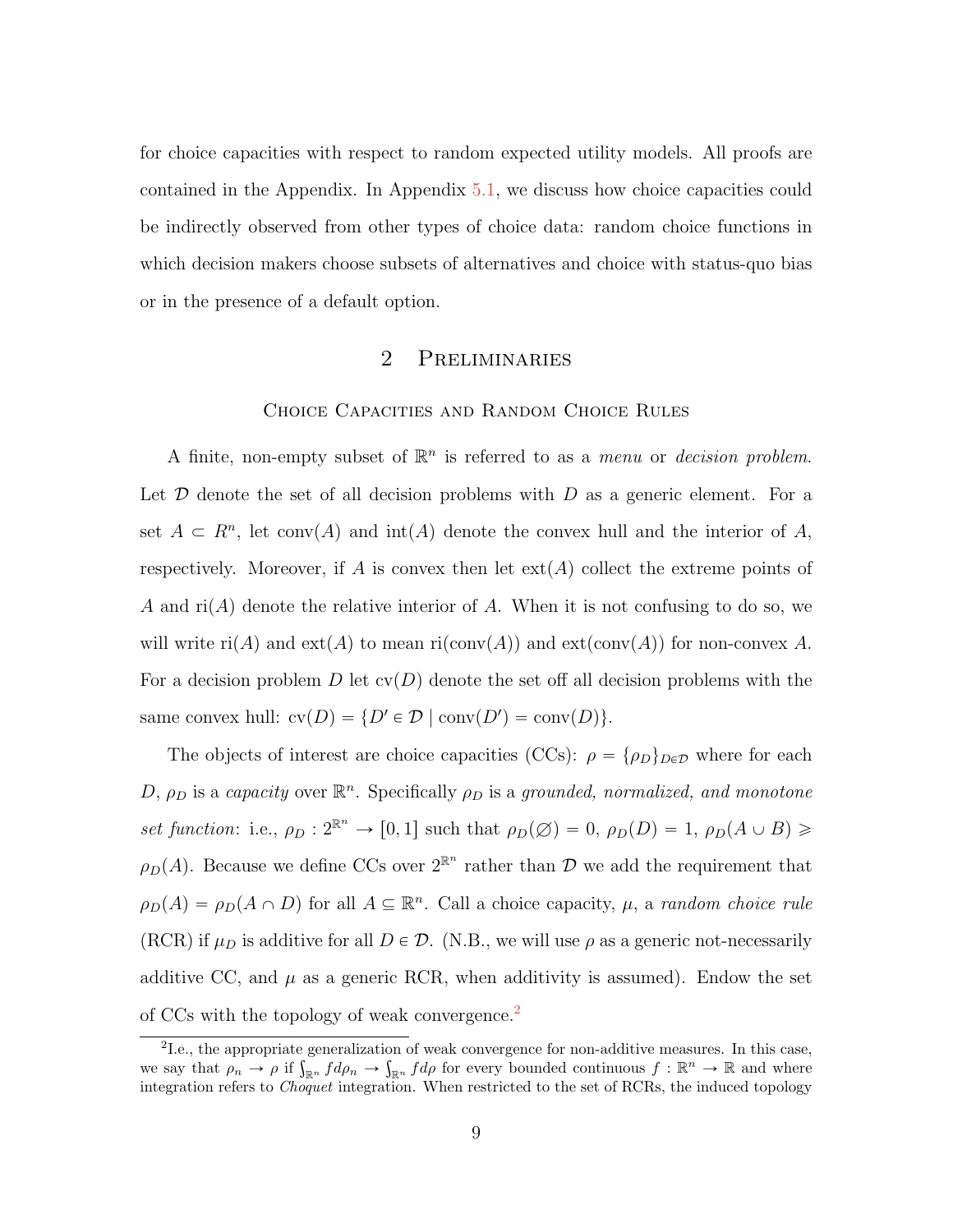GP show (in their Appendix B) that it is without loss of generality to consider only choice problems that are elements of the  $n$  dimensional simplex. This lends the interpretation that there is a set of  $n + 1$  consumption prizes, and decision problems are sets of lotteries thereover—the resulting representation is interpreted as a probability distribution on vNM indices. The advantage of the more general framework is that it allows other interpretations without any change to the primitive. Indeed, we could interpret each dimension as a 'state-of-the-world,' and a decision problem as a collection of Anscombe-Aumann acts (whose outcomes are in utils). Here, the resulting representation is interpreted as an information representation, a la  $\text{Lu}$  $\text{Lu}$  $\text{Lu}$  [\(2016a\)](#page-26-0), a probability distribution over beliefs regarding the state space.

#### Random Linear Representations

While a RCR (or constructed CC) corresponds to the observable behavior of a population of agents, we interpret the choices as resulting from the maximization of preference. Here, we take a preference to be a linear function over the  $n$  dimensions, which, of course, can be represented by a vector in  $R<sup>n</sup>$ . When interpreting our primitive as choices over lotteries, the linear function corresponds to a utility index over the  $n + 1$  prizes.<sup>[3](#page-9-0)</sup> When considering our primitive to be choices over Anscombe-Aumann acts, the linear function corresponds to the relative likelihood of each of the  $n \;{\rm states}.^4$  $n \;{\rm states}.^4$ 

For  $(u, x) \in R^n \times R^n$ , we write  $u(x)$  to denote the inner product of the vectors u and x. For a given decision problem D, let  $M(D, u)$  denote the set of vectors

is exactly the usual topology of weak convergence. See [Kawabe](#page-25-6) [\(2012\)](#page-25-6); [Feng and Nguyen](#page-25-7) [\(2007\)](#page-25-7); [Girotto et al.](#page-25-8) [\(2000\)](#page-25-8).

<span id="page-9-0"></span><sup>&</sup>lt;sup>3</sup>Per usual, we can normalize the utility of the  $(n + 1)$ <sup>th</sup> prize to 0, so that the set of utility functions considered is representable within  $R^n$ .

<span id="page-9-1"></span><sup>4</sup>Notice, to make sense of this interpretation, we need to ensure that beliefs can be normalized, hence, the linear function must be a strictly positive vector. This requires additional axioms; see [Lu](#page-26-4) [\(2016b\)](#page-26-4).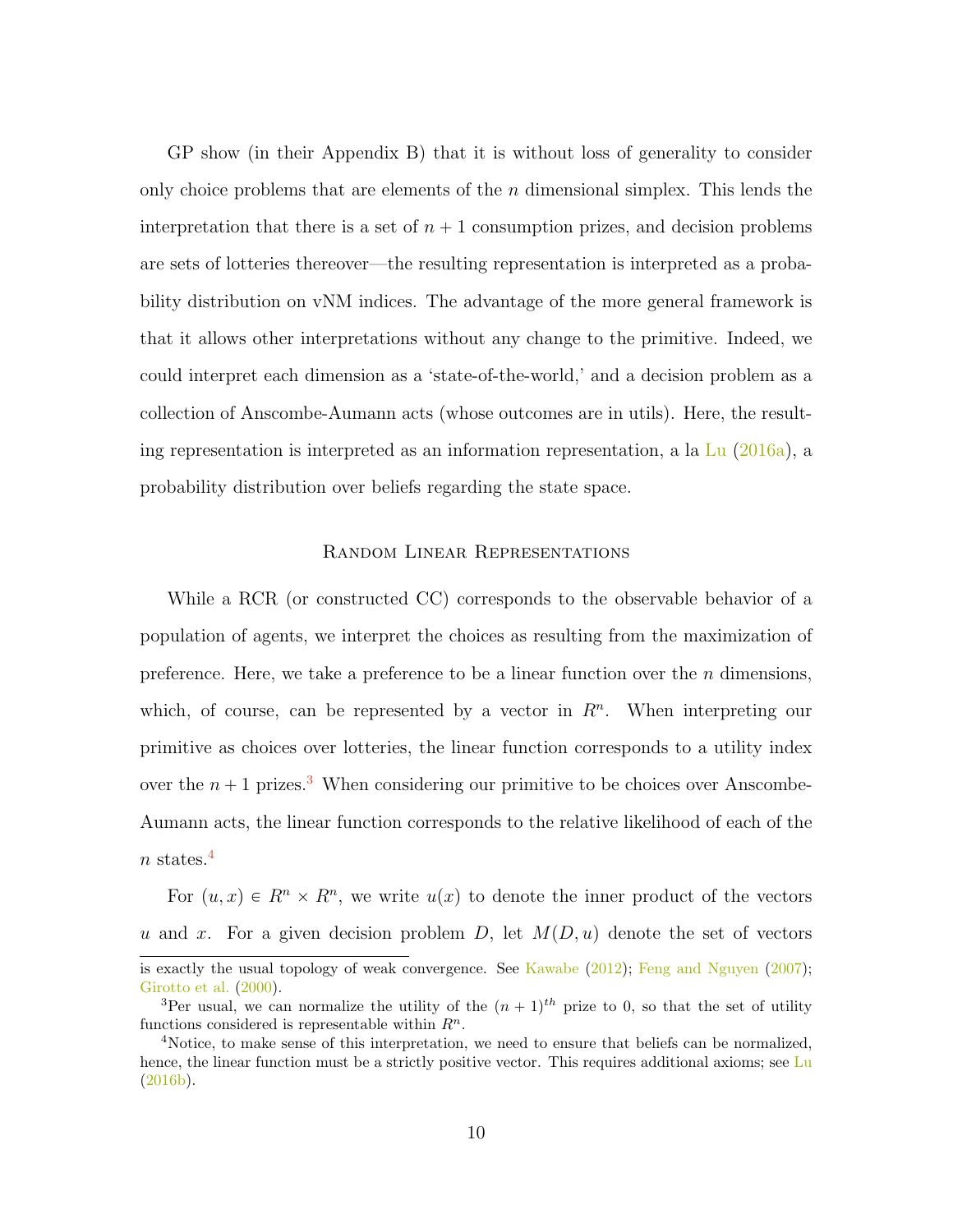that maximize u over the domain D:  $M(D, u) = \arg \max_{x \in D} u(x)$ . In dual fashion, for  $A \subset R^n$ , define  $N(D, A)$  to be the set of utilities such that something in A is maximal over D according to u:  $N(D, A) = \{u \in \mathbb{R}^n \mid A \cap M(D, u) \neq \emptyset\}$ . When  $A = \{x\}$  is a singleton, then  $N(D, \{x\})$  is the normal cone to D at x. The idea being that if an agent entertains preference u when facing problem  $D$ , her selection will be in the set  $M(D, u)$ . Taking this as given, if we observe the agent choose  $x \in A$  from decision problem D, it must be that her preference was in  $N(D, A)$ .

Let  $\Omega$  be the smallest algebra on  $\mathbb{R}^n$  that contains  $N(D, A)$  for all  $(D, A)$  (where we set  $N(D, A) = \emptyset$  if  $A \cap D = \emptyset$ . Then a Random Expected Utility Model (REU) is a finitely additive probability measure over  $(\mathbb{R}^n, \Omega)$ . Call a REU regular if  $\xi(N(D, A)) = \xi(\text{ri}(N(D, A)))$  for all  $(D, A)$ . A regular REU realizes ties with zero probability. Endow the set of REUs with the topology of weak convergence.

**Definition.** Let  $\xi$  be a REU. Say that  $\rho$  maximizes  $\xi$  if  $\rho_D(A) = \xi(N(D, A))$  for all  $(D, A)$ .

GP define the maximization by a RCR in an analogy to the definition above, but impose consistency between  $\mu$  and  $\xi$  only over singleton sets—without additivity, we must impose consistency directly over all subsets of the decision problem.

The set of CCs satisfying our axioms and the set of REUs are in bijection via the map taking an REU to its maximizer.

<span id="page-10-0"></span>**Proposition 2.1.** Every REU has a unique maximizer and every  $\rho$  maximizes at most one REU.

In other words, every (finitely additive) measure over linear utilities corresponds to a unique CC, without in any way qualifying the set of permissible measures. Although the definition of a CC requires its value be specified on all subsets, if a CC maximizes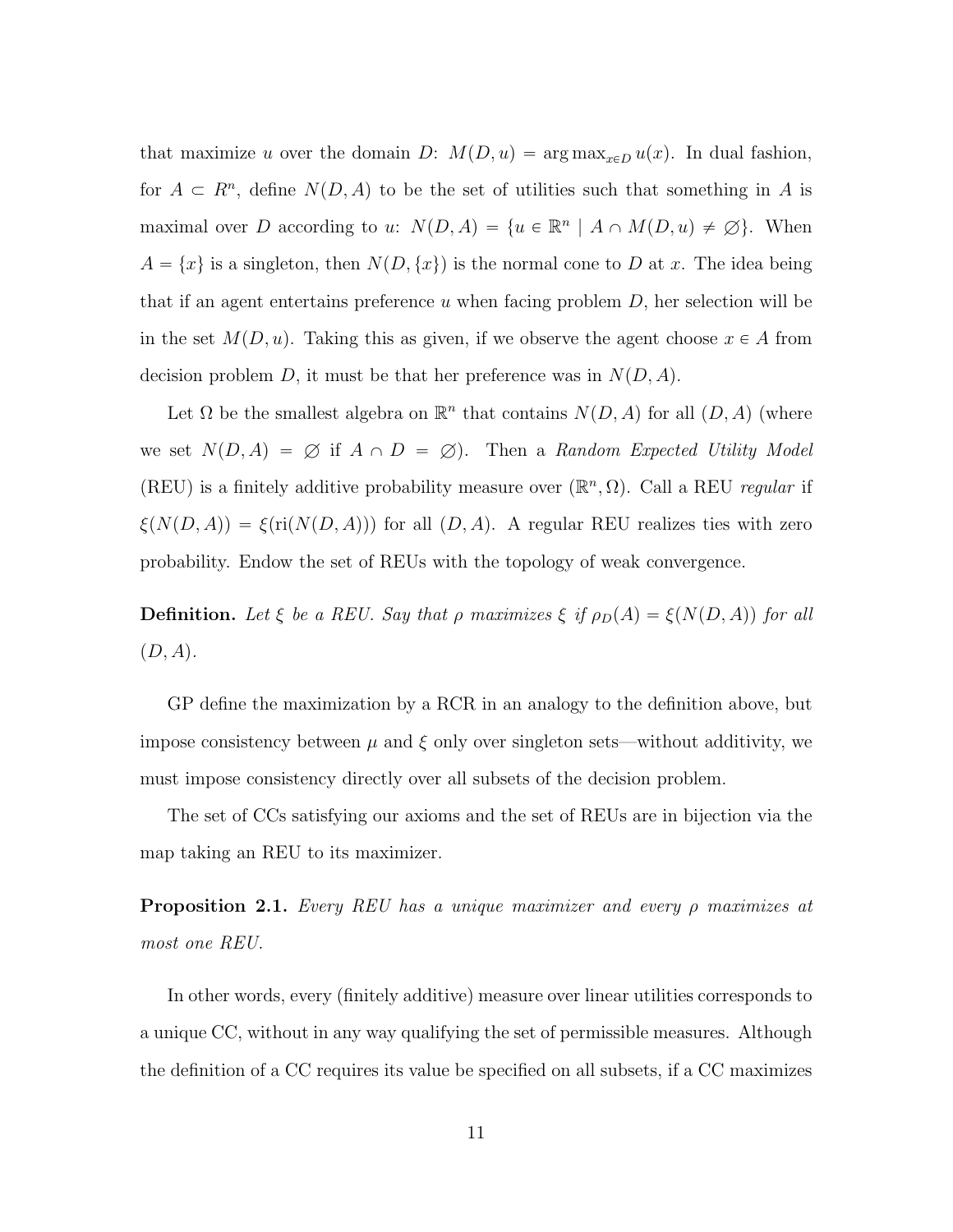an REU than it is completely identified over its value on singletons (this follows from Lemma [5\)](#page-30-0). In light of Proposition [2.1](#page-10-0) we can denote the unique maximizer of  $\xi$  by  $ρ^{\xi}$ .

## THE GP MODEL

The GP model imposes four axioms over RCRs to ensure that they maximize a regular REU, restated here for reference. We write the axioms in terms of our more general model of capacities as they will play will play a role in the representation Theorem for CCs.

<span id="page-11-1"></span>**Axiom 1**—MONOTONICITY. Let  $D \subseteq D'$ , and let  $A \subseteq D$ . Then

$$
\rho_D(A) \geq \rho_{D'}(A).
$$

<span id="page-11-2"></span>**Axiom 2**—EXTREMENESS. If  $A \subseteq D \cap D'$  with  $ext(D) = ext(D')$ , then

$$
\rho_D(A) = \rho_{D'}(A).
$$

<span id="page-11-3"></span>Axiom 3—LINEARITY. Let  $A \subseteq D$ . Then

$$
\rho_{\lambda D+z}(\lambda A+z)=\rho_D(A).
$$

for all  $\lambda > 0$  and  $z \in \mathbb{R}^n$ .

<span id="page-11-4"></span>**Axiom 4**—MIXTURE CONTINUITY. For  $D, D' \in \mathcal{D}$ ,  $\rho_{\lambda D + \lambda' D'}$  is continuous in  $\lambda, \lambda'$ for  $\lambda, \lambda' \geqslant 0$ .

These four axioms are necessary and sufficient for the maximization of a random expected utility model. To ensure that the REU is countably-additive we can add the following additional axiom.

<span id="page-11-0"></span>**Axiom 5**—U-CONTINUITY. For  $\{D_n\}_{n\in\mathbb{N}}$  converging to D,

 $\limsup \rho_{D_n}(C) \leqslant \rho_D(C)$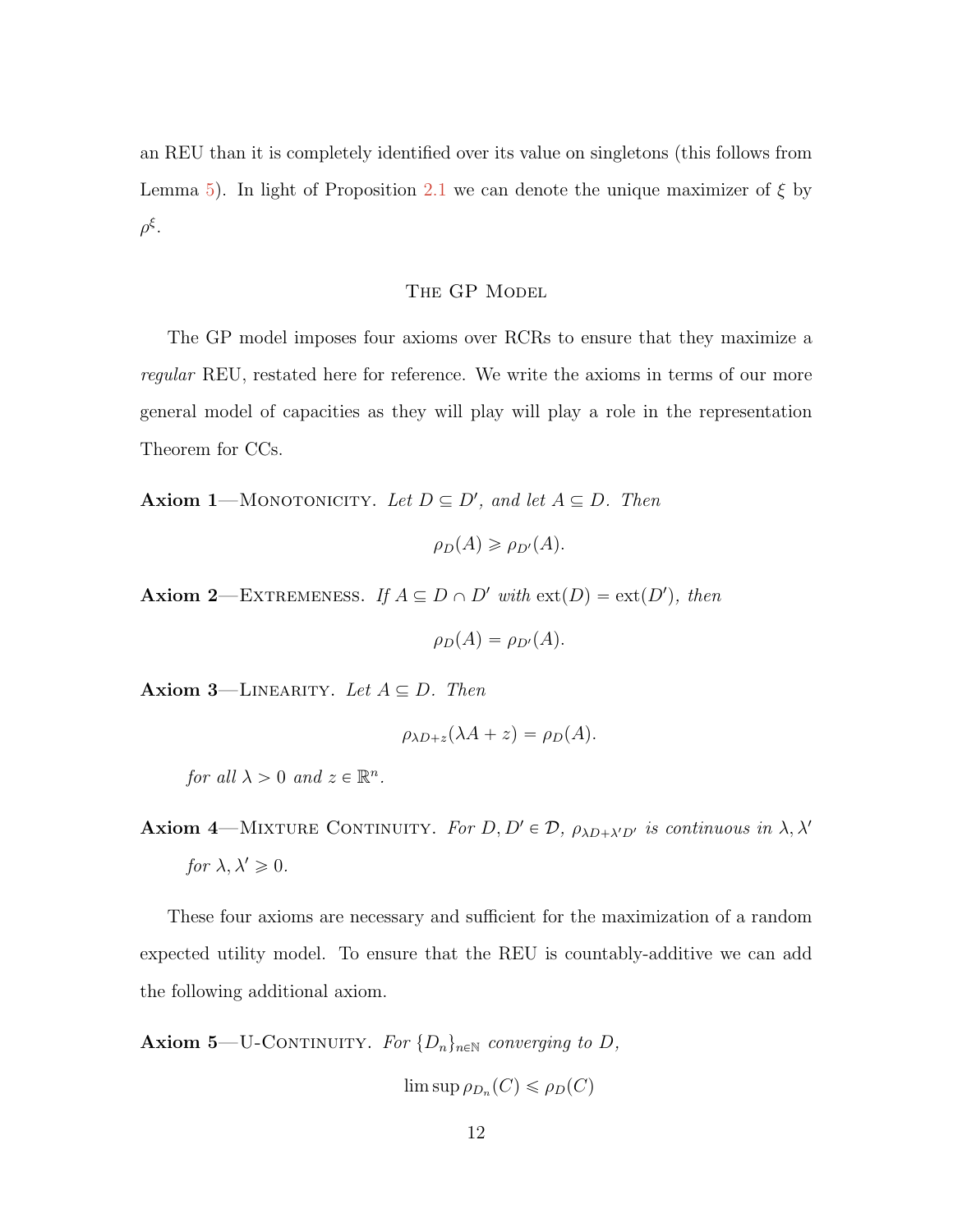for all closed  $C \subseteq \mathbb{R}^n$ .

Extremeness and U-Continuity are written differently then their counterparts in GP. While they are not in general equivalent, they are equivalent under the assumption that  $\rho$  is additive (i.e., over the class of RCRs). To see that our extremeness implies GP's extremeness axiom (i.e., that  $\rho_D(\text{ext}(D)) = 1$ ) notice that  $\rho_{\text{ext}(D)}(\text{ext}(D)) = 1$  definitionally and that  $\text{ext}(\cdot)$  is idempotent. To see that [U-](#page-11-0)[Continuity](#page-11-0) implies GP's continuity axiom, notice that for measures,  $\limsup \rho_{D_n}(C)$  $\rho_D(C)$  for all closed C implies weak convergence (Theorem 29.1 in [Billingsley](#page-25-9) [\(1995\)](#page-25-9)).

**Theorem 2.2** (Gul and Pesendorfer, 2006). The RCR  $\mu$  satisfies [Monotonicity,](#page-11-1) [Ex](#page-11-2)[tremeness,](#page-11-2) [Linearity,](#page-11-3) and [Mixture-Continuity](#page-11-4) if and only if it maximizes a finitely additive regular REU  $\xi$ . Moreover,  $\mu$  additionally satisfies [U-Continuity](#page-11-0) if and only if  $\xi$  is countably-additive.

# 3 Random Choice Rules and Tie-Breaking

<span id="page-12-0"></span>Despite arising from the maximization of an REU, observed choice data, in the form of an RCR, may not satisfy the GP axioms listed above. Specifically, if the REU in question is not regular, then the RCR depends not only on the REU but also on how indifferences are broken by decision makers. When the ambient menu is D, and a utility is drawn such that some subset  $D' \subseteq D$  are all valued maximally, then a tie breaking rule specifies how often the elements of  $D'$  get selected. Formally:

**Definition.** A tie-breaking rule is a set of measures  $\tau = {\tau_{D'}^D}_{D \in \mathcal{D}, D' \subseteq D}$  where each  $\tau_{D'}^D \in \Delta(\mathbb{R}^n)$  with supp $(\tau_{D'}^D) = D'$ . Call  $\tau$  a tie-breaking RCR if  $\tau_{D''}^D = \tau_{D''}^{D'}$  for all  $D, D', D'' \in \mathcal{D}, D'' \subseteq D \cap D'.$ 

In the most general case, a tie-breaking rule can be menu dependent, so that  $\tau$ might make different selections out of  $D''$  when  $D''$  is the realized set of maximizers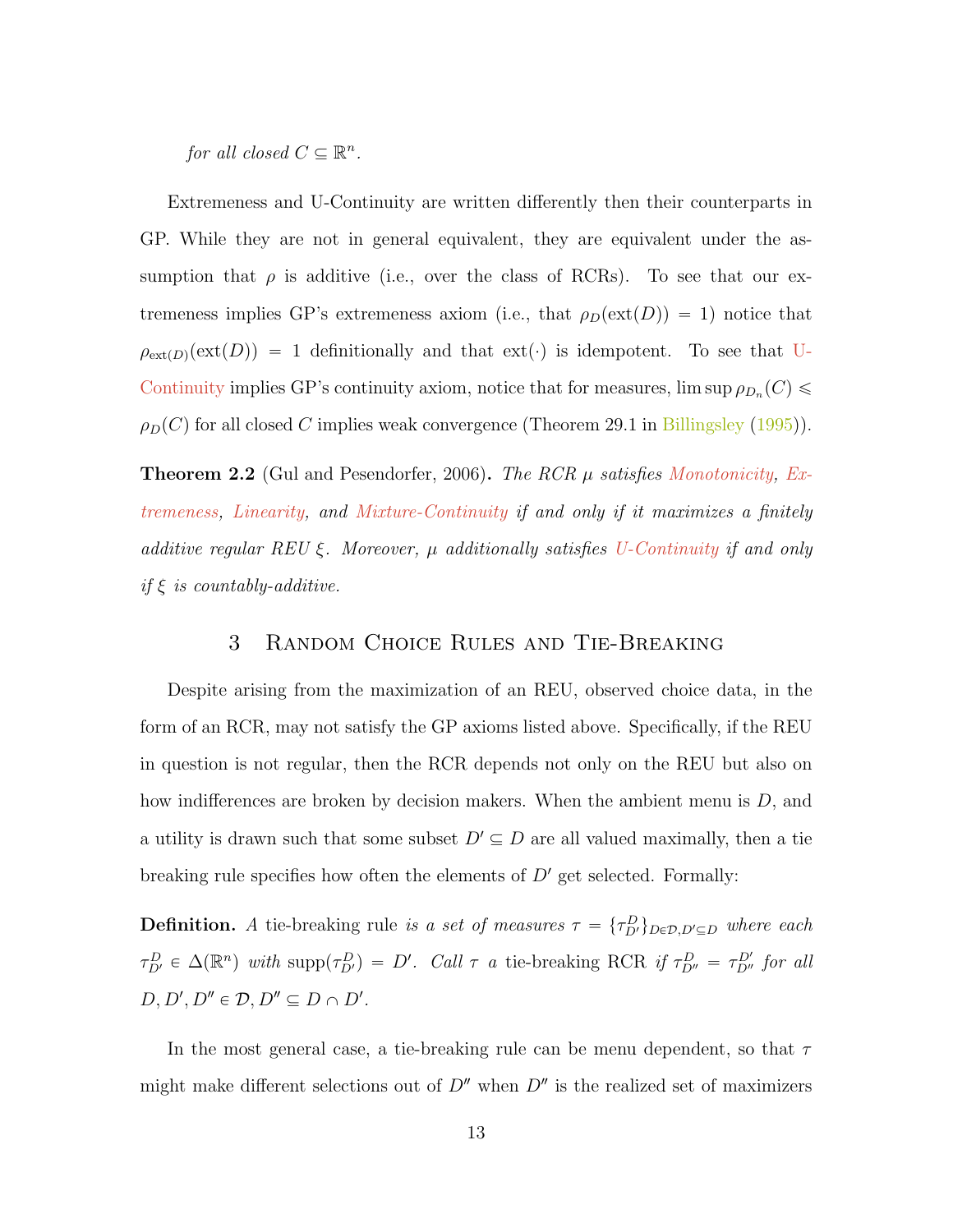in D from when  $D''$  is the realized set of maximizers in  $D'$ . When  $\tau$  depends only on the set of maximizers realized, then it is an RCR, and we suppress the super-script notation when not confusing. Note, even when a tie-breaking rule is an RCR, we impose no additional restrictions on the choices— $\tau$  need not be monotone, linear, etc.

Now consider an RCR,  $\mu$ , thought of as the modelers observable information. Since ties are allowed and tie-breaking might occur in a menu-dependent, non-linear manner, we do not impose any of the GP axioms on  $\mu$ . We say  $\mu$  is *consistent* with  $(\xi, \tau)$  where  $\xi$  is an REU and  $\tau$  is a tie-breaking rule, if

$$
\mu_D(A) = \int_{R^n} \tau^D_{M(D,u)}(A) \xi(du)
$$

Say that  $\mu$  is consistent with  $\xi$  if there exists a  $\tau$  such that  $\mu$  is consistent with  $(\xi, \tau)$ . In general, given that  $\mu$  is consistent with  $\xi$ , the set of tie-breaking rules that witness this will not be unique.

The interpretation is that  $\mu$  is generated by the following behavior: first a utility, u, is drawn according to  $\xi$ , then ties are broken over the set of maximizers,  $M(D, u) =$  $\arg \max_{D} u$ , according to the rule  $\tau$ . In this sense, we can decompose a RCR into two components:  $\xi$  reflects strict preference, ensuring that a utility maximizer is chosen. Then, if the resulting set of elements strictly preferred to everything else is not a singleton,  $\tau$  reflects the tie-breaking procedure.

<span id="page-13-0"></span>**Proposition 3.1.** An RCR  $\mu$  satisfies any subset of  $AX = \{monotone, linear, mix-\}$ ture continuous, extremel if and only if it is consistent with some  $(\xi, \tau)$  where  $\xi$  is an REU and  $\tau$  is a tie-breaking RCR that satisfies the same subset of  $AX$ .

Notice, by considering empty subset of  $\mathbf{A}\mathbf{X}$ , Proposition [3.1](#page-13-0) states that every RCR can be decomposed into the maximization of an REU followed by a tie-breaking rule. Of course, this is trivial, in that we can take the REU to be the trivial preference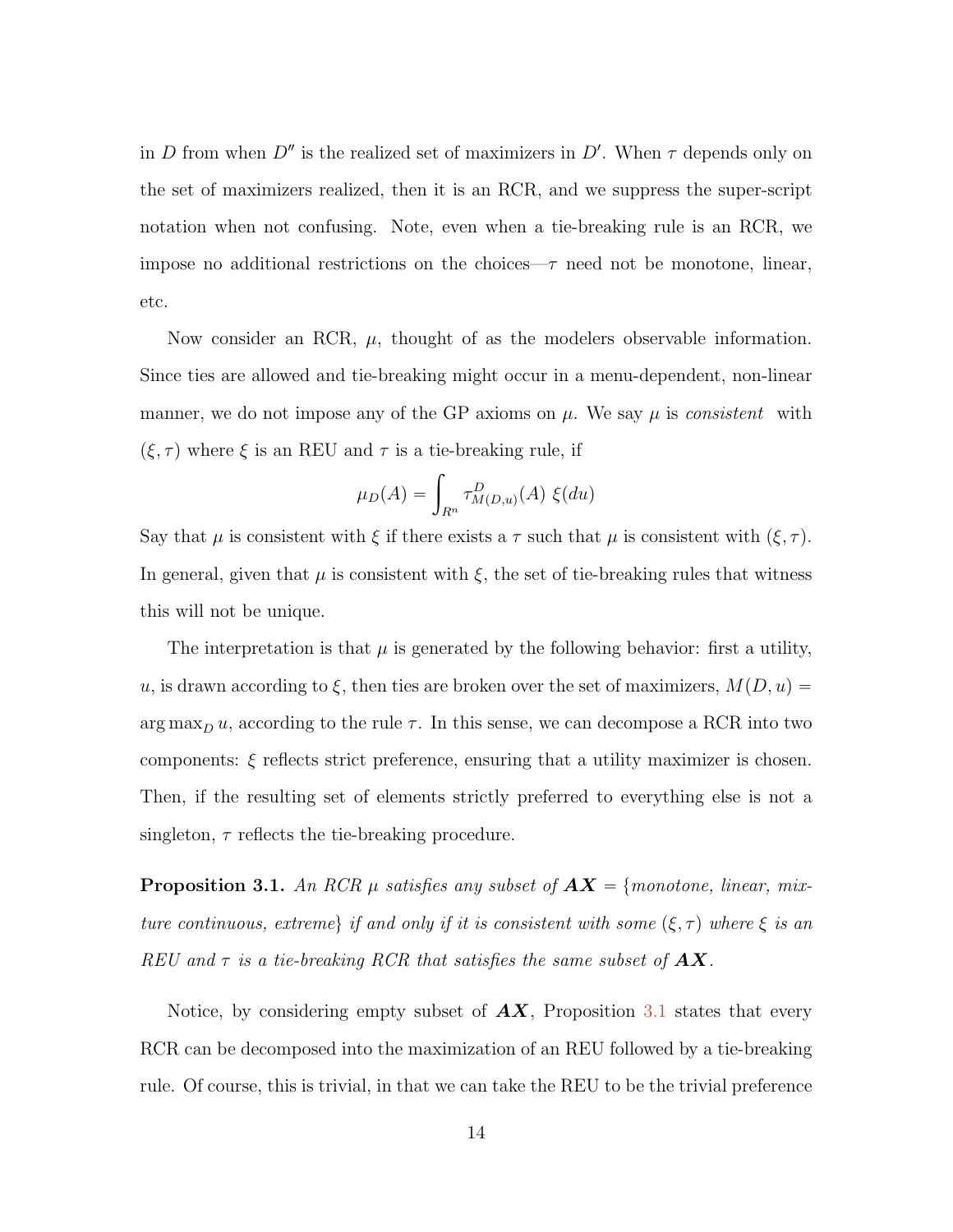and let  $\tau = \mu$ . By considering the whole of  $AX$ , we see that if  $\tau$  is a GP RCR, then the resulting observable choice is also a GP RCR, regardless of  $\xi$ . This is, of course, the content of Theorem S1 of the material supplemental to [Gul and Pesendorfer](#page-25-0) [\(2006a\)](#page-25-0).

#### RCRs and CCs

Proposition [3.1](#page-13-0) can be seen as a negative result; once indifferences are considered there are no observable implications of maximizing an REU, unless restrictions are placed on the tie-breaking procedure. Because of this, understanding RCRs becomes a question not of when an RCR is consistent with an REU, but rather, which is the set of REUs that could have possibly generated the observed data. By the above result, this set is non-empty, and, the relationship between RCRs and more general choice capacities characterizes it completely.

<span id="page-14-0"></span>**Theorem 3.2.** Let  $\mu$  be a RCR. Then (i)  $\mu$  is consistent with  $\xi$  if and only if  $\rho_D^{\xi}(A) \geq$  $\mu_D(A)$  for every  $(D, A)$  and (ii) the set of REUs consistent with every  $\mu$  is non-empty, convex, and compact.

So  $\mu$  is consistent with  $\xi$  if and only if it is pointwise dominated by the associated CC. Thus, given a set of observable data, the modeler can check consistency with a given REU by simply constructing the relevant CC and checking dominance. For example, take a modeler who has already estimated a random expected utility model and then observes additional choice data which does not conform to the exact empirical frequencies of the original dataset. The modeler can easily check if the additional data is consistent with the estimated REU (but under a different tie breaking rule) or if choices are fundamentally inconsistent and thus must have arise from a different maximization problem.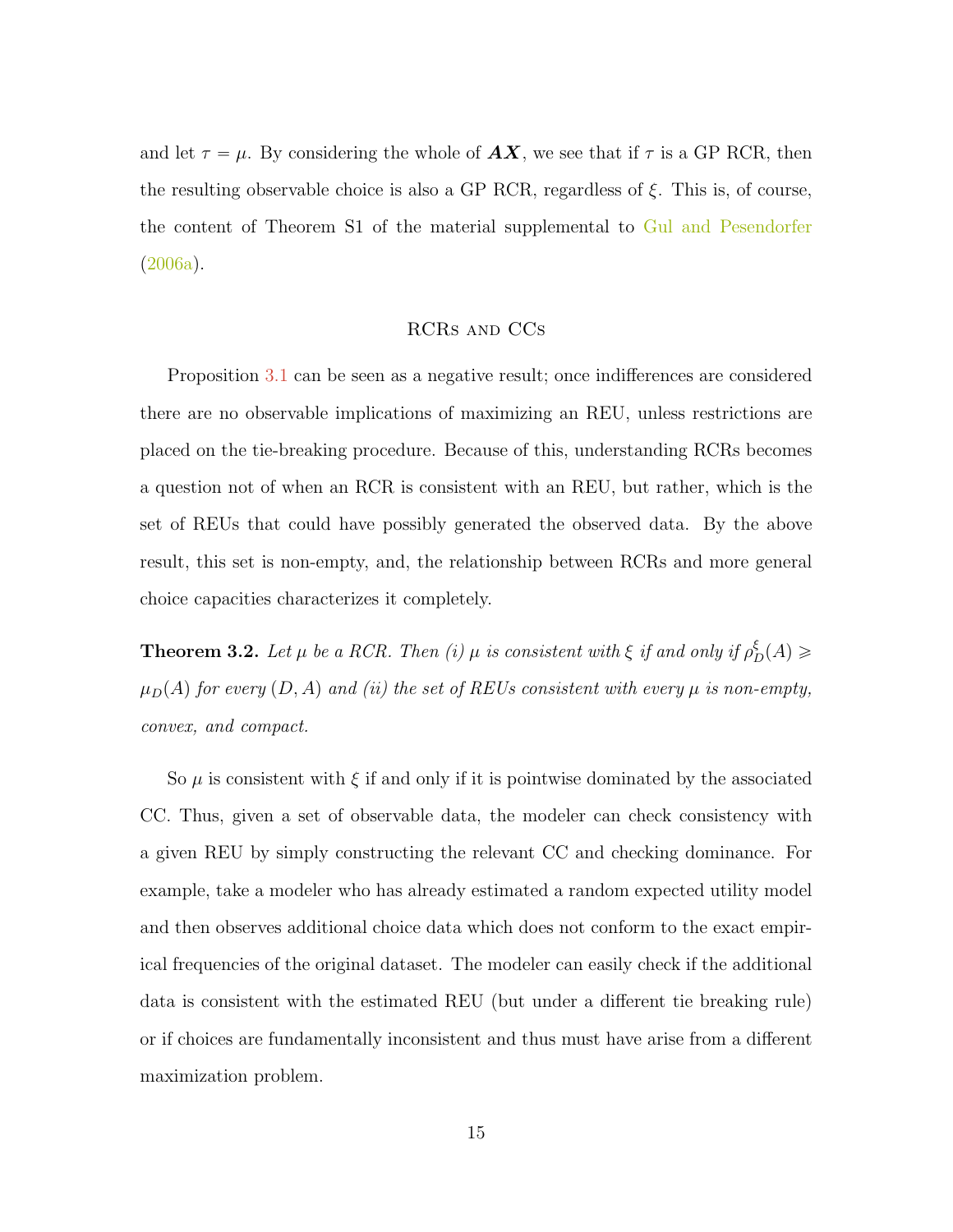Further, if the modeler has two datasets,  $\mu$  and  $\mu'$ , and has already estimated which REUs are consistent with this data, then Theorem [3.2](#page-14-0) states that those REUs jointly consistent with both is again non-empty, convex, and compact. Implicit in Theorem [3.2](#page-14-0) is the fact that while the modeler can find an REU to jointly explain both  $\mu$  and  $\mu'$ , such a model will generally realize indifference more often than necessary to explain either dataset individually. To see this, let  $P$  denote the set of  $CCs$  dominating  $\mu$  and P' those dominating  $\mu'$ . Then  $P \cap P'$  are the CCs jointly dominating both datasets. Of course, because  $P$  and  $P'$  are both upwards closed, their intersection will be pointwise higher than the minimal elements in either and therefore will realize ties more frequently.<sup>[5](#page-15-0)</sup> Thus, the modeler faces a tradeoff between finding a unifying model that jointly explains disparate datasets and minimizing the reliance on indifference to explain the each dataset.

## Minimal REUs

Generically, the set of REUs consistent with  $\mu$  is not a singleton. In an effort to minimize the use of indifference, the modeler can select a representative REU that is minimal in the following sense that no other consistent REU realizes ties less often:

**Definition.** For an RCR  $\mu$ , call  $\xi$   $\mu$ -minimal if (i)  $\xi$  is consistent with  $\mu$  and (ii)  $\rho^{\xi}$ does not strictly point-wise dominate  $\rho^{\zeta}$  for any  $\zeta$  consistent with  $\mu$ .

There are many different kinds of ties that can occur (i.e., different sets of elements that could be tied), so our notion of minimality states that no consistent REU realizes all kinds less often.

<span id="page-15-1"></span>**Proposition 3.3.** The set of  $\mu$ -minimal REUs is non-empty. Moreover, if  $\xi$  is the unique  $\mu$ -minimal REU and  $\zeta$  is consistent with  $\mu$ , then  $\rho^{\zeta}$  dominates  $\rho^{\xi}$ .

<span id="page-15-0"></span><sup>&</sup>lt;sup>5</sup>As discussed in the introduction, if  $\rho$  dominates  $\rho'$  then  $\rho$  realizes ties more often than  $\rho'$ .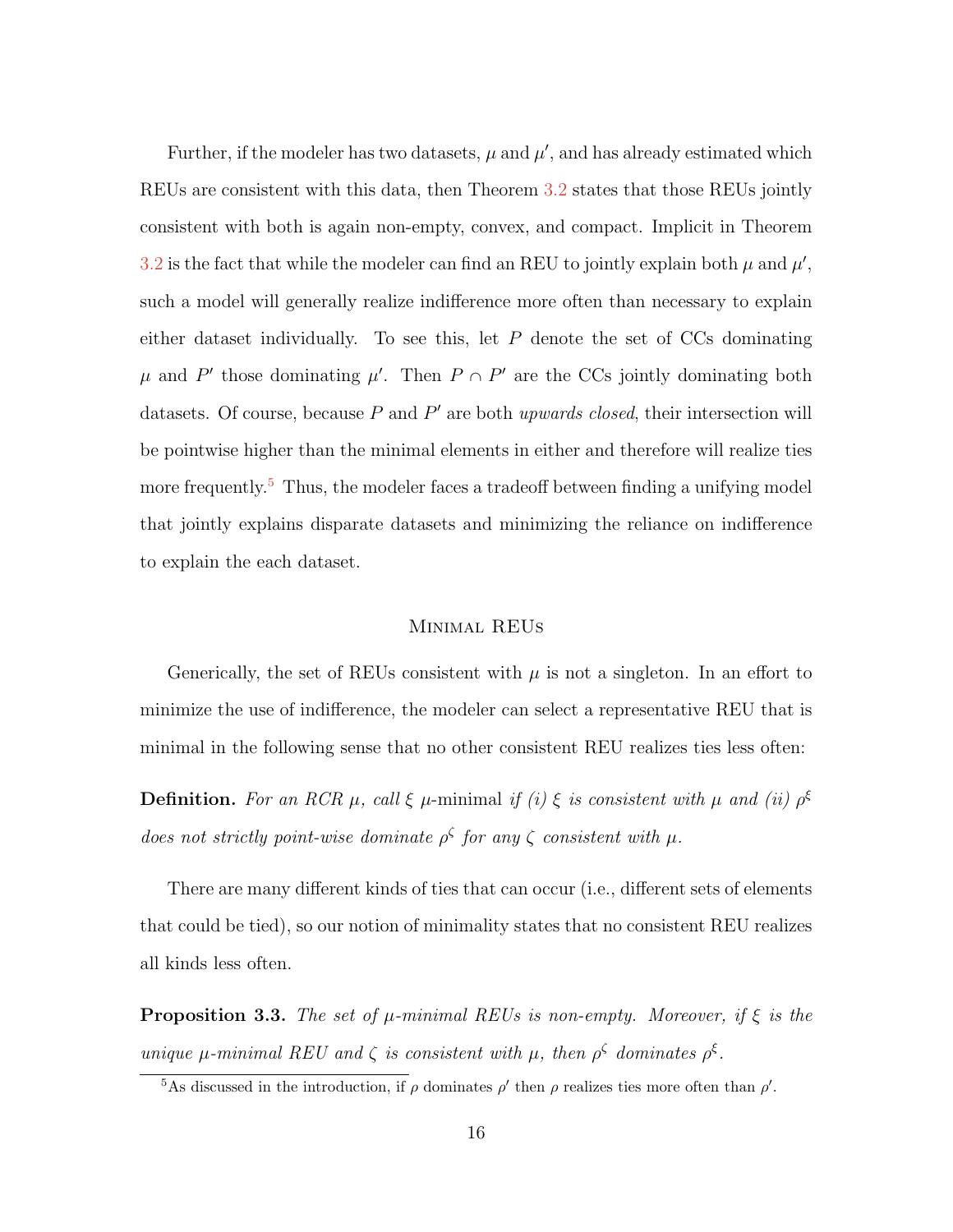

Figure 1:  $pi(D, A)$  for different sets A and the same D. The set A is the red point,  $pi(D, A)$  is in blue, and  $D\pi(D, A)$  is in green.

The first part of the above remark follows directly from compactness arguments. Because this notion of minimality is rather weak, the set of minimal REUs need not be a singleton. However, we will show that for a large class of RCRs there exists a unique minimal REU, which can be found constructively! The second part of the above remark indicates that when  $\xi$  is the unique  $\mu$ -minimal REU, then  $\xi$  explains the observed choices and any other explanation must realize every kind of indifference weakly more often. Thus, for a modeler who wishes to make recommendations on the basis of strict preference,  $\xi$  is the unambiguously best explanation for the for the observed data.

Towards potentially constructing a unique minimal REU, notice first that each RCR  $\mu$  implicitly defines a capacity over D by associating to each  $A \subseteq D$  the minimal probability with which some element of A must have been a maximizer.

**Definition.** Let  $pi(D, A) = \bigcup_{\alpha \in (0,1)} {\alpha A + (1 - \alpha) \text{conv}(D)}$  denote the projective interior of  $A$  in  $D$ .

When an object in  $pi(D, A)$  is chosen, it must be that some object in A maximized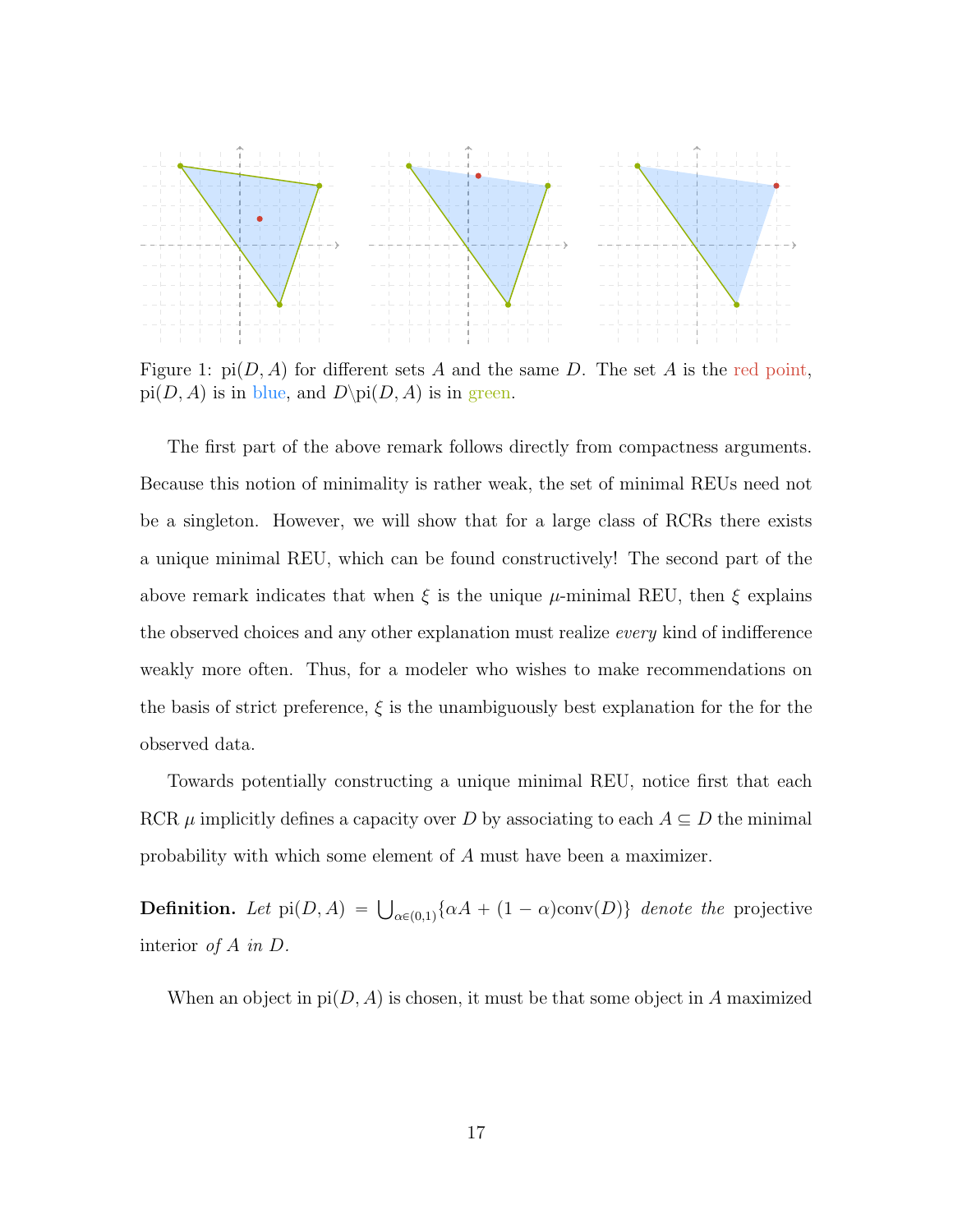the realized preference.<sup>[6](#page-17-0)</sup> Hence, by setting

$$
\rho_D(A) = \sup_{D' \in \text{cv}(D)} \mu_{D'}(\text{pi}(D, A)), \tag{\star}
$$

the constructed capacity  $\rho$  represents the minimal probability that A is a maximizer while still being consistent with the observed choices across  $\text{cv}(D)$ . If this constructed  $ρ$  maximizes some ξ then it is easy to see that ξ is uniquely minimal, since it represents the least upper-bound on choice frequencies.

Of course, because tie-breaking behavior might change across different decision problems, the resulting capacities over each decision problem will not in general constitute a CC which maximizes any REU. However, for a large class of tie-breaking rules, this is the case.

**Definition.** Say that  $\tau$  displays a lexicographic preference for hedging if for all  $\epsilon > 0$ ,  $D \in \mathcal{D}$  and  $A \subseteq D$ , there exists a  $D' \in cv(D)$  such that

$$
\tau_{D''}^{D'}(\text{pi}(D,A)) \geq 1 - \epsilon,
$$

for all  $D'' \subseteq D'$  such that  $D'' \cap A \neq \emptyset$ .

A tie-breaking rule with a lexicographic preference for hedging will, for some decision problem, break ties by choosing strict mixtures of the indifferent elements with arbitrarily high probability. To see how this is captured by the definition, consider  $A = {\alpha x + (1 - \alpha)y}$ , for  $x, y \in ext(D)$ . Now, assume that for some u with ξ-positive probability,  $x, y \in M(D, u)$ . Hence, for some D', when u is realized then A is a maximizer, and the tie-breaking rule places arbitrary probability on  $pi(D, A)$ . But notice that all elements of  $pi(D, A)$  are convex combinations that place positive weight on both  $x$  and  $y$ .

When interior points are chosen, the CC constructed via  $(\star)$  will be able to "see" indifference, in the sense that for every  $(D, A)$ , there is is a decision problem in  $\text{cv}(D)$ 

<span id="page-17-0"></span><sup>&</sup>lt;sup>6</sup>Lemma [2](#page-29-0) shows that  $pi(D, A)$  is the union of the interiors of all faces intersecting A.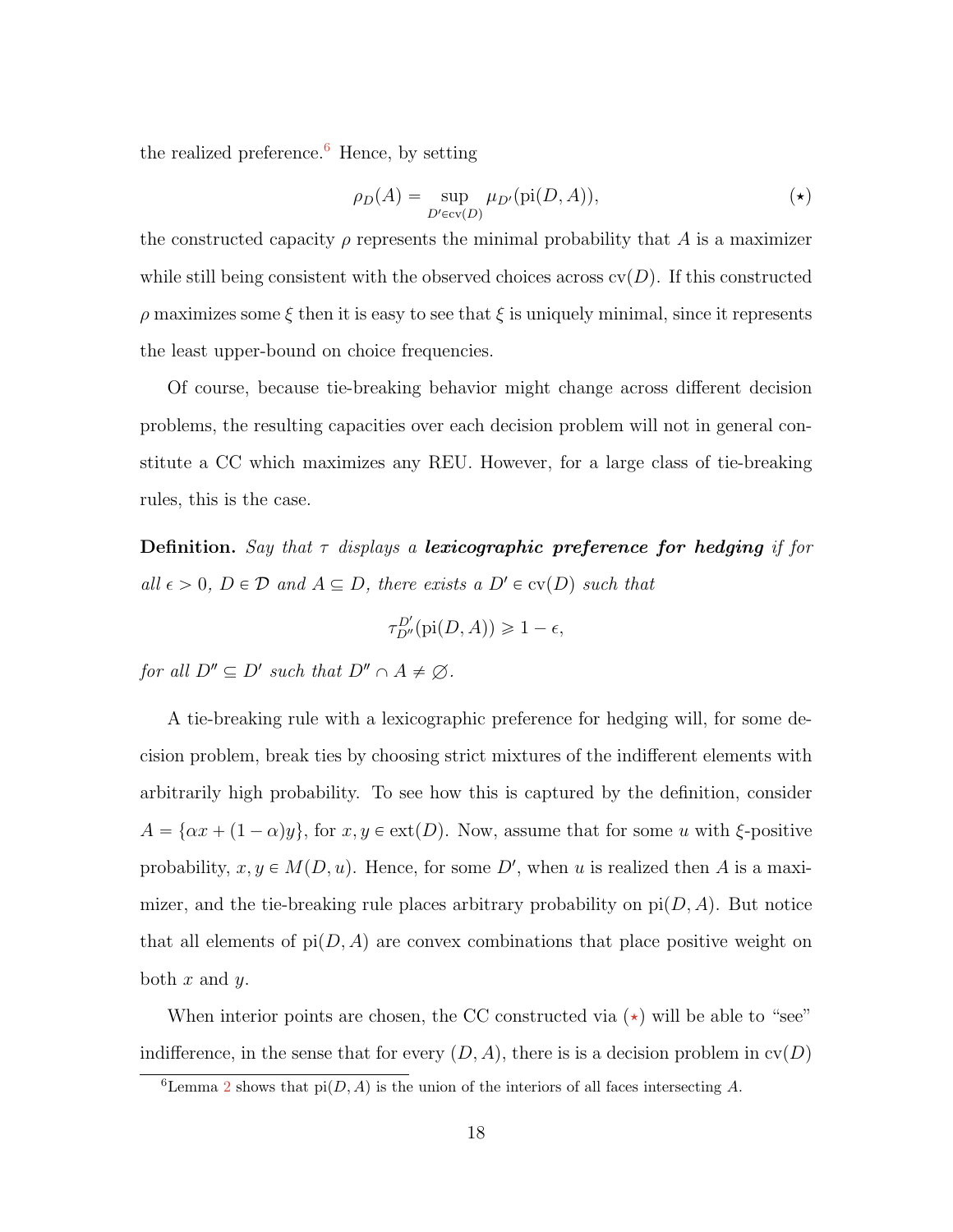where  $pi(D, A)$  is chosen with probability arbitrarily close to the probability that some element of A is a maximizer. This latter property is a characterization of maximizing an REU.

<span id="page-18-1"></span>**Theorem 3.4.** An RCR  $\mu$  is consistent with  $\xi$  and some tie breaking rule displaying a lexicographic preference for hedging,  $\tau$ , if and only if

<span id="page-18-0"></span>
$$
\rho_D^{\xi}(A) = \sup_{D' \in \text{cv}(D)} \mu_{D'}(\text{pi}(D, A)).
$$
 (\*)

Moreover, in such cases  $\xi$  is the unique  $\mu$ -minimal REU.

The only if direction of Theorem [3.4](#page-18-1) indicates that, whenever tie-breaking is sufficiently well-behaved, then the unique minimal REU can be found constructively. Starting with the observable data,  $\mu$ , the modeler can first constructing a CC via  $(\star)$ . Then, given a CC, the modeler can construct the representing REU by appealing to Theorem [4.1,](#page-20-0) provided in Section [4](#page-19-0) (a representation theorem for CCs which is also constructive).

The if direction of Theorem [3.4](#page-18-1) can be seen as an behavioral characterization of REU under a lexicographic preference for hedging. The equation  $(\star)$  transforms any observable data,  $\mu$ , into a CC. Then, to test the hypothesis of lexicographic preference for hedging, the modeler needs only to check if this CC satisfies the axioms provided in Section [4.](#page-19-0) Although this procedure requires an additional step of applying  $(\star)$ , it requires no additional data beyond the RCR  $\mu$ .

While lexicographic preference for hedging is an admittedly abstract property, it is met by many classes of more concrete tie-breaking rules. For example a preference for hedging or uniform randomization.

Definition. Say  $\tau$  displays a strong lexicographic preference for hedging if for all  $D \in \mathcal{D}$  and  $D' \subseteq D$ ,

$$
\tau^D_{D'}(\text{ri}(D'))=1,
$$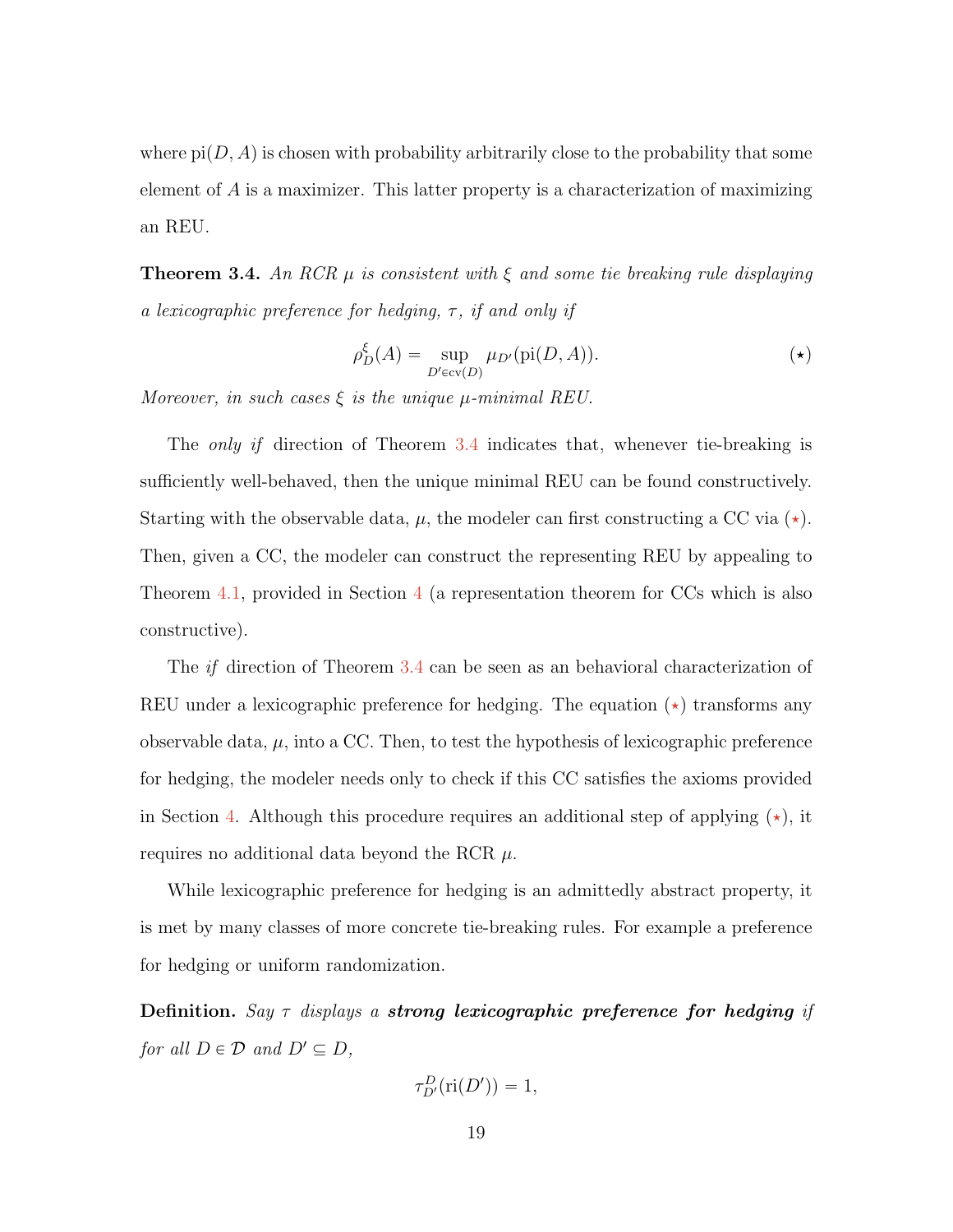whenever  $\text{ri}(D') \cap D \neq 0$ .

Such a tie-breaking rule hedges between indifferent options whenever possible.

**Definition.** Call  $\tau$  **non-atomic** if for all sequences  $D^n$ ,  $E^n$  such that  $E^n \subseteq D^n$  and  $|E^n| \to \infty$ , we have

$$
\tau_{E^n}^{D^n}(x) \to 0
$$

for all  $x \in \mathbb{R}^n$ .

A non-atomic tie breaking rule is one where as the set indifferent alternatives increases without bound, the tie-breaking rule spreads out so that the choice of any single alternative vanishes. A special case of a non-atomic tie-breaking rule is the uniform measure, where  $\tau$  uniformly chooses across all indifferent options.

<span id="page-19-0"></span>**Remark 1.** If  $\tau$  is displays a strong lexicographic preference for hedging or is nonatomic it displays a lexicographical preference for hedging.

# 4 AXIOMATICS

Given an RCR  $\mu$ , Theorem [3.4](#page-18-1) provides a method by which the modeler can construct a CC, which, if it maximizes  $\xi$ , implies that  $\xi$  is the unique  $\mu$ -minimal REU. But how does the modeler know when the constructed CC maximizes an REU, and if it does, which one? In this section we provide the answer via an axiomatization on CCs. Here, we provide both a test for whether a CC maximizes an REU (if it satisfies the axioms) and if so, a method for constructing it (the constructive representation theorem).

The GP axioms are all still obviously necessary. But, we now need an additional axiom to control how non-additivity can enter  $\rho$ .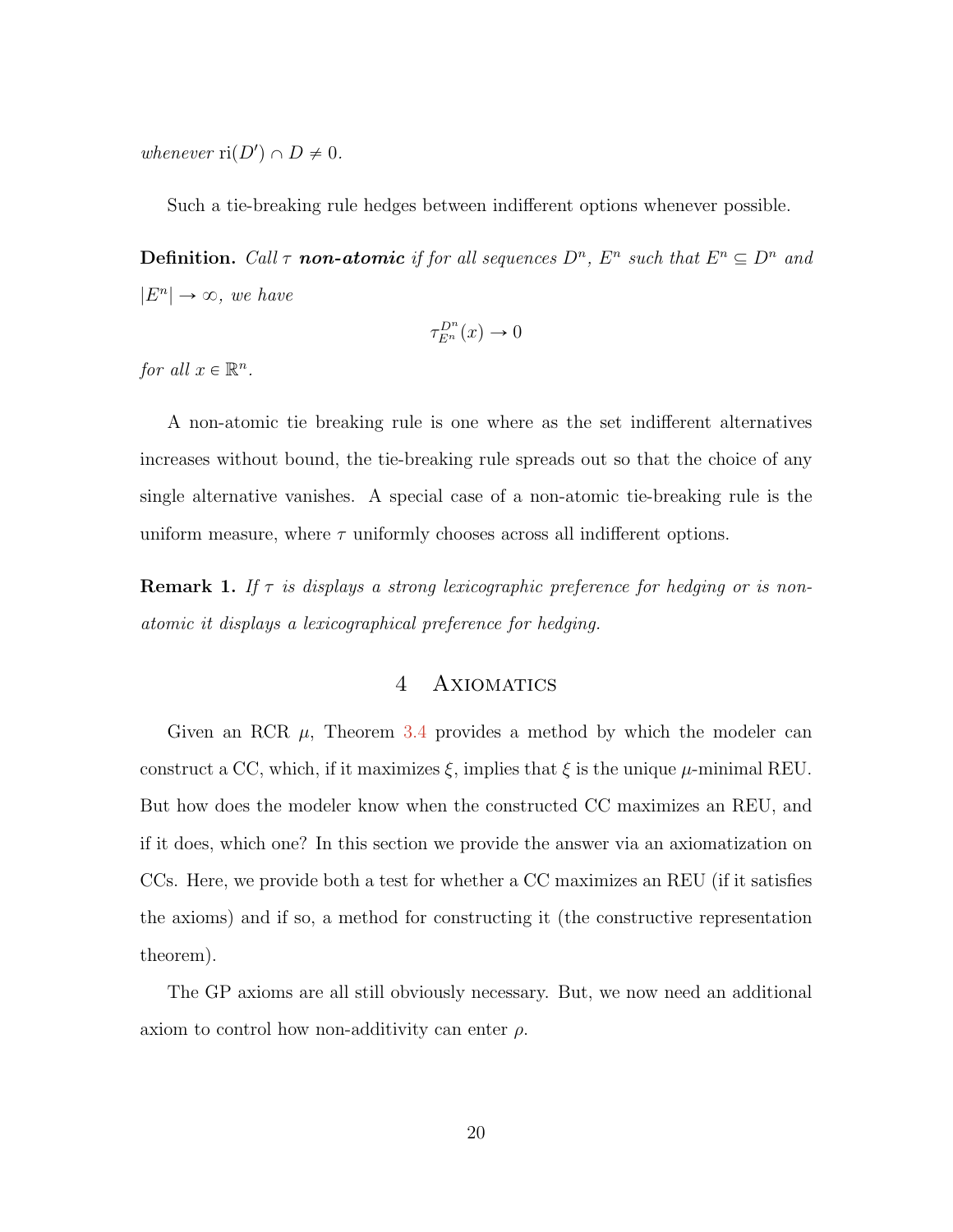<span id="page-20-1"></span>**Axiom 6**—CONVEX-MODULARITY. Let  $A, B \subseteq D$  be such that  $\alpha A + (1 - \alpha)B \subseteq D$ for  $\alpha \in (0, 1)$ . Then

$$
\rho_D(\alpha A + (1 - \alpha)B) = \rho_D(A) + \rho_D(B) - \rho_D(A \cup B).
$$

Convex-Modularity indicates that the gap between  $\rho_D(A \cup B)$  and  $\rho_D(A) + \rho_D(B)$ is determined by the convex combinations of the menus. Given our interest in linear utilities, the choice of  $\alpha A + (1 - \alpha)B$  indicates indifference between A and B; hence any 'non-additivity' of  $\rho$  stems directly from indifferences.

<span id="page-20-0"></span>**Theorem 4.1.** The CC  $\rho$  satisfies the GP axioms and [Convex-Modularity](#page-20-1) if and only if it maximizes a finitely additive REU  $\xi$ . Moreover,  $\rho$  additionally satisfies [U-Continuity](#page-11-0) if and only if  $\xi$  is countably-additive.

The proof of Theorem [4.1](#page-20-0) explicitly constructs the measure  $\xi$ . As a preliminary, we show two key facts. The first is that  $\rho$  is completely determined by its value over singletons. [Convex-Modularity](#page-20-1) places strict limits on the flexibility gained by allowing  $\rho$  to be non-additive; if  $\rho_D(x)$ ,  $\rho_D(y)$  and  $\rho_D(\alpha x + (1 - \alpha)y)$  are identified, then so too is  $\rho_D(\{x, y\})$ ; [Monotonicity](#page-11-1) and [Extremeness](#page-11-2) allow us to add the necessary mixtures. Inductively, this determines all choice probabilities. The second fact, replicating results from GP, is that whenever  $N(D, \{x\}) = N(D', \{x'\})$  then  $\rho_D(x) = \rho_{D'}(x')$ .

Armed with these two observations, we construct the measure  $\xi$ . For technical reasons, we first identify the measure of the *relative interior* of each  $N(D, \{x\})$ , then appeal to extension theorems to complete the construction. We proceed inductively on the dimension of the relative interior. To illustrate this we will consider the menu shown in Figure [2.](#page-21-1) There is a single normal cone of dimension 0, namely 0. Since  $x \in \text{int}(\text{conv}(D))$  we have  $N(D, \{x\}) = 0$ , so we can set  $\xi(0) = \rho_D(x)$ .

Then, since  $N(D', \{y\})$  is 1 dimensional, its boundary is a 0 dimensional convex cone (hence 0). As such we can set  $\xi$ (ri( $N(D, \{y\})$ )) =  $\rho_D(y) - \rho_D(x)$ . Moving up a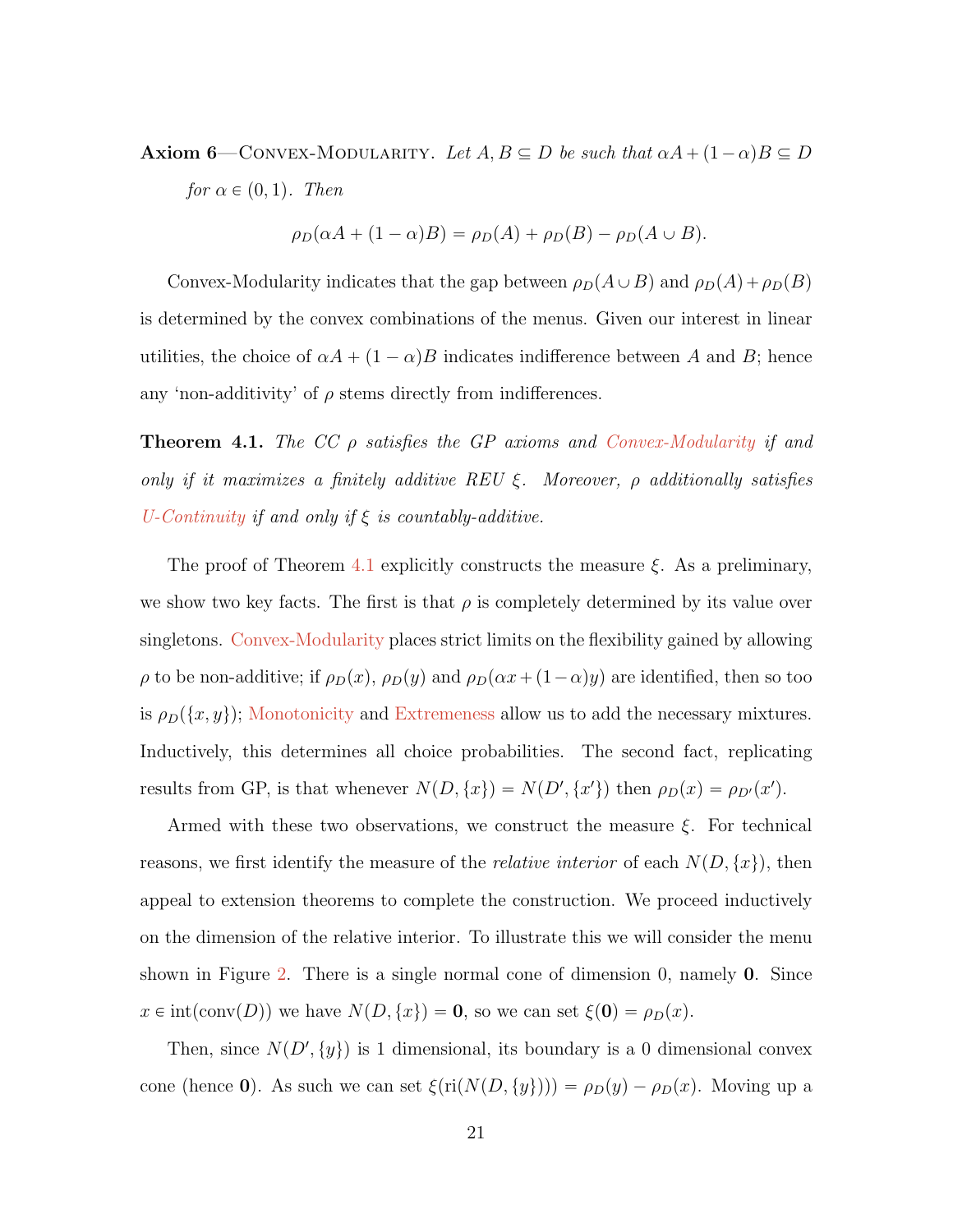

<span id="page-21-1"></span>Figure 2: Each panel regards the same fixed menu  $D$  (in gray). The first panel  $N(D, \{x\})$ ; the second  $N(D, \{y\})$  (in red) and  $N(D, \{z\})$  (in green); the third  $N(D, \{w\}).$ 

level, we see that  $N(D, \{w\})$  is 2 dimensional and its boundary consists is the union of all three previously identified sets. Therefore  $\xi(\text{ri}(N(D, \{w\}))) = \rho_D(w) - \rho_D(y)$  –  $\rho_D(z) + \rho_D(x)$ . Notice we must add back  $\rho_D(x)$  as  $N(D, \{x\}) = N(D, \{y\}) \cap N(D, \{z\})$ and was therefore subtracted off twice in prior steps. That this process is well defined and results in a measure representing all choice frequencies is a direct consequence of the above two observations.

The proof equating [U-Continuity](#page-11-0) to countably-additivity is a corollary of Theorem 3 of [Lin](#page-25-4) [\(2018\)](#page-25-4) and Proposition [5.1.](#page-23-0)

# 5 Discussion

### 5.1 OTHER CONSTRUCTIONS OF  $\rho$

<span id="page-21-0"></span>In this section we describe two other data generating processes that lead to (the identification of) a choice capacity. In each environment, we show how the observed data can be used to construct a choice capacity and extend the Example from the Introduction to fit the data generating process.

Set Valued Choice. In some environments, a modeler might directly observe the entire set of maximizers associated with a decision problem. In other words, the data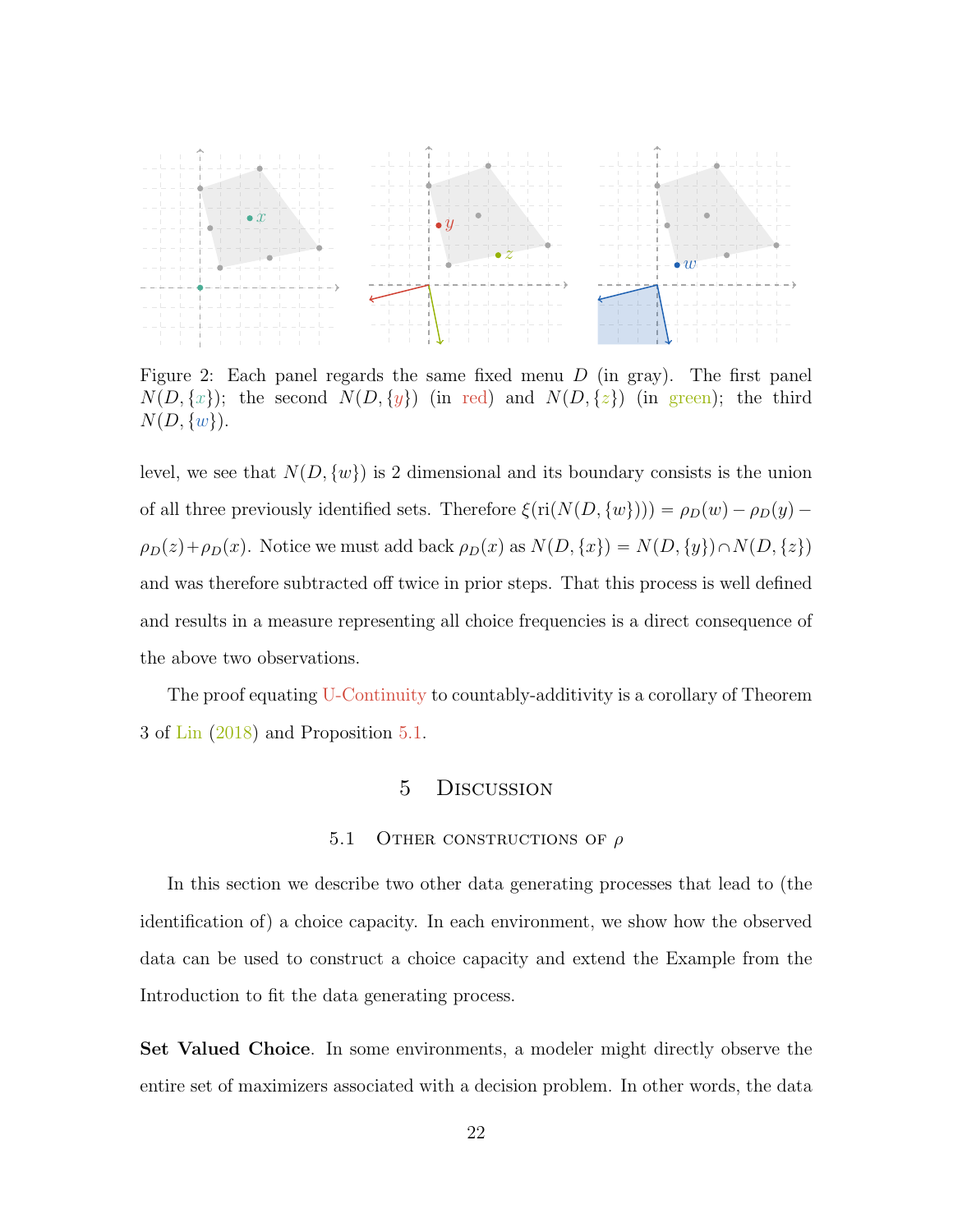available to the modeler is the frequency with which each subset of  $D$  is chosen—a measure  $m_D$  over  $2^D$ . Taking the observed measures  $\{m_D\}_{D\in\mathcal{D}}$  as our primitive, we say that  $\{m_D\}_{D\in\mathcal{D}}$  maximizes a REU,  $\xi$ , if for all  $(D, A)$ ,

$$
m_D(A) = \xi\big(\{u \mid \arg\max_{z \in D} u(z) = A\}\big).
$$

[Lin](#page-25-4) [\(2018\)](#page-25-4) studies this environment directly, axiomatizing maximization of a REU by placing axioms over  $\{m_D\}_{D\in\mathcal{D}}$ . Here, we show that this is equivalent to observing a CC. Construct  $\{\rho_D^m\}_{D \in \mathcal{D}}$  as follows:

<span id="page-22-0"></span>
$$
\rho_D^m(A) = \sum_{\substack{B \in 2^D, \\ B \cap A \neq \emptyset}} m_D(B). \tag{5.1}
$$

П

To see what is happening, take the following example:

*Example.* Let  $\xi$  and  $D = \{a, b, c = \frac{1}{2}\}$  $\frac{1}{2}a + \frac{1}{2}$  $\frac{1}{2}b$  be as in the Example from the Introduction, and consider  $m_D$ , where  $\{m_D\}_{D \in \mathcal{D}}$  maximizes  $\xi$ . First, c is never a unique maximizer  $m_D(c) = 0$ , a (resp., b) is the unique maximizer if and only if  $u_1$  (resp.,  $u_2$ ) is the realized utility:  $m_D(\lbrace a \rbrace) = \xi(u_1) = \frac{1}{2}$  and  $m_D(\lbrace b \rbrace) = \xi(u_2) = \frac{1}{4}$ . Finally, if c is chosen, then a and b must also be maximizers, so  $\{a, b, c\}$  is chosen whenever a is tied with b, or, whenever  $u_3$  is realized:  $m_D(\lbrace a, b, c \rbrace) = \xi(u_3) = \frac{1}{4}$ .  $\lbrace a, b \rbrace$ ,  $\lbrace a, c \rbrace$ ,  $\{b, c\}$  are all chosen with probability 0.

From  $m_D$  we can construct  $\rho_D^m$  according to [\(5.1\)](#page-22-0).

$$
\rho_D^m(\{a\}) = m_D(\{\{a\}, \{a, c\}, \{a, b\}, \{a, b, c\}\}) = \frac{3}{4}
$$
  

$$
\rho_D^m(\{b\}) = m_D(\{\{b\}, \{a, b\}, \{b, c\}, \{a, b, c\}\}) = \frac{1}{2}
$$
  

$$
\rho_D^m(\{c\}) = m_D(\{\{c\}, \{a, c\}, \{b, c\}, \{a, b, c\}\}) = \frac{1}{4}
$$
  

$$
\rho_D^m(\{a, b\}) = m_D(\{\{a\}, \{b\}, \{a, b\}, \{a, c\}, \{b, c\}, \{a, b, c\}\}) = 1.
$$

This is exactly  $\rho_D$  from the Example in the Introduction.

The relation suggested by the above Example is generalized as follows: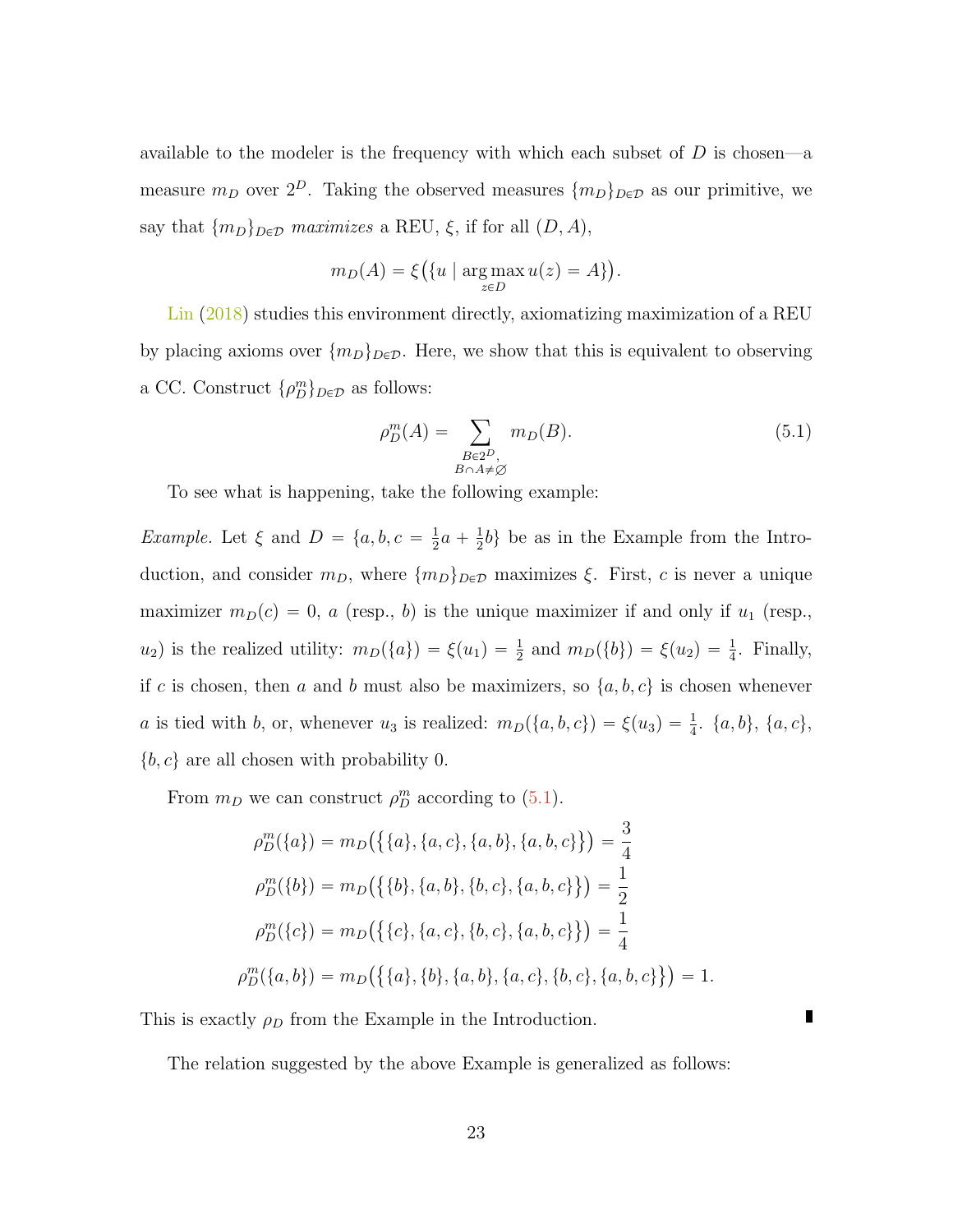<span id="page-23-0"></span>**Proposition 5.1.** Let  $\{\rho_D\}_{D\in\mathcal{D}}$  maximize  $\xi$ , then  $\{m_D\}_{D\in\mathcal{D}}$  maximizes  $\xi$  if and only if

$$
\rho_D = \rho_D^m,
$$

for all  $D \in \mathcal{D}$ , where  $\rho^m$  is defined by  $(5.1)$ .

So, understanding when a measure over subsets of alternatives arises from a REU is as simple as constructing a choice capacity according to  $(5.1)$  and checking the axiomatic characterization below. Moreover, Proposition [5.1](#page-23-0) implicitly demonstrates that the set of choice capacities (satisfying our axioms) and the set measures over subsets of choice problems (maximizing some REU) are in bijection—this can be seen by noting that [\(5.1\)](#page-22-0) is invertible, and appealing to our uniqueness claim, Theorem [2.1.](#page-10-0)

Status Quo. Often there is an exogenous default implemented in the case of indifference. For example, if the set of acceptable options includes the status quo, then the status quo is implemented. If our primitive observable data is a choice rule defined over a set *and* an observed status quo alternative, then variation in the default can identify a random choice capacity. Assume that these observable data are being generated by a RUM, such that whenever the status quo element is a maximizer, it is definitively chosen (i.e., irrespective of how indifference is broken in other choice problems). In particular: assume for each  $x \in \mathbb{R}^n$ , and each choice problem D we observe an (additive) random choice rule,  $\rho_D^x$ , representing choice from D under status quo x, such that  $\rho_D^x(y) \leq \rho_D^y(y)$  for all  $x, y \in \mathbb{R}^n$ , and  $D \in \mathcal{D}$ . Given a choice problem  $D, y$  is chosen more often when it is the status quo than when any other element is.

Say that  $\{\rho_D^x\}_{x \in \mathbb{R}^n, D \in \mathcal{D}}$  maximizes  $\xi$  if

$$
\rho_D^x(x) = \xi\big(\{u \mid x \in \underset{z \in D}{\arg\max} u(z)\}\big),\,
$$

for all  $x \in D$ , and  $D \in \mathcal{D}$ .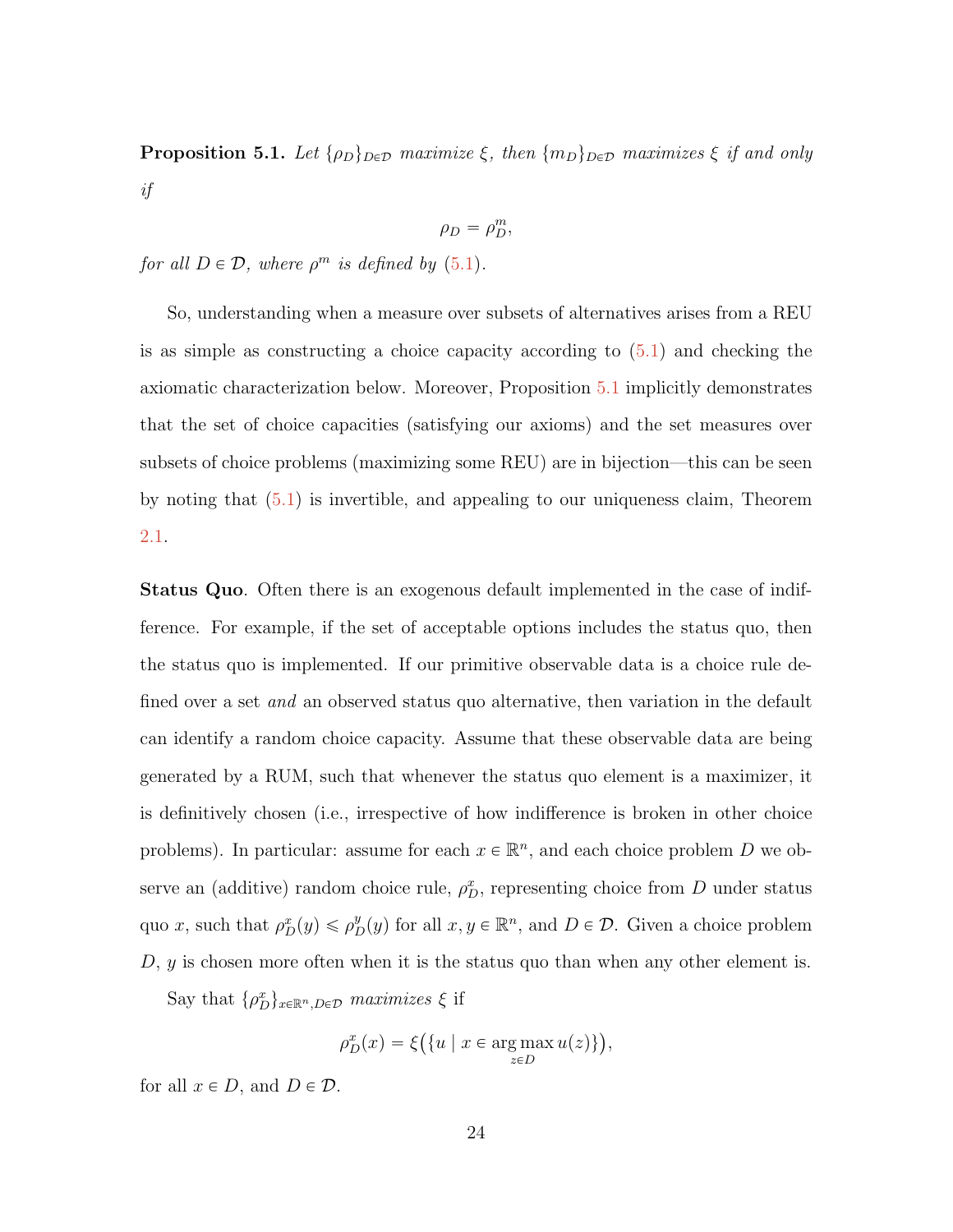Then we can recover a choice capacity as follows:

<span id="page-24-0"></span>
$$
\rho_D^{sq}(\{x\}) = \rho_D^x(\{x\}),\tag{5.2}
$$

Although [\(5.2\)](#page-24-0) defines  $\rho_D^{sq}$  only when the choice is a singleton, it is sufficient to identify a unique choice capacity that satisfies our axioms. This result is formally captured by Lemma [5.](#page-30-0) As always, examples are helpful.

*Example.* Let  $\xi$  and D be as in Example from the Introduction. We will consider some  $\{\rho_D^x\}_{x \in \mathbb{R}^n, D \in \mathcal{D}}$  that maximizes  $\xi$ . By  $(5.2)$  we have

$$
\rho_{D'}^{sq}(a) = \rho_{D'}^{a}(a) = \xi(\{u \mid a \in \operatorname*{arg\,max}_{z \in D} u(z)\}) = \xi(\{u_1, u_3\}) = \frac{3}{4}
$$

$$
\rho_{D'}^{sq}(b) = \rho_{D'}^{b}(b) = \xi(\{u \mid b \in \operatorname*{arg\,max}_{z \in D} u(z)\}) = \xi(\{u_2, u_3\}) = \frac{1}{2}
$$

$$
\rho_{D'}^{sq}(c) = \rho_{D'}^{c}(c) = \xi(\{u \mid c \in \operatorname*{arg\,max}_{z \in D} u(z)\}) = \xi(\{u_3\}) = \frac{1}{4}.
$$

This defines a unique choice capacity, which is, of course,  $\rho$  from Example from the Introduction.

Again, we can generalize this observation to a formal result as follows:

<span id="page-24-1"></span>**Proposition 5.2.** Let  $\{\rho_D\}_{D \in \mathcal{D}}$  maximize  $\xi$ , then  $\{\rho_D^x\}_{x \in \mathbb{R}^n, D \in \mathcal{D}}$  maximizes  $\xi$  for each x, if and only if

$$
\rho_D = \rho_D^{sq}
$$

where  $\rho_D^{sq}$  is as given by [\(5.2\)](#page-24-0).

Thus, even when the tie breaking rules vary across the population as they depend on some exogenous parameter such as the status quo alternative, identification is still immediate by filtering through our results. There are many other lexicographic costs for which the same argument could be applied in direct analogy. Take as another example choice from a list: when there are multiple acceptable options, then the earliest such option is taken.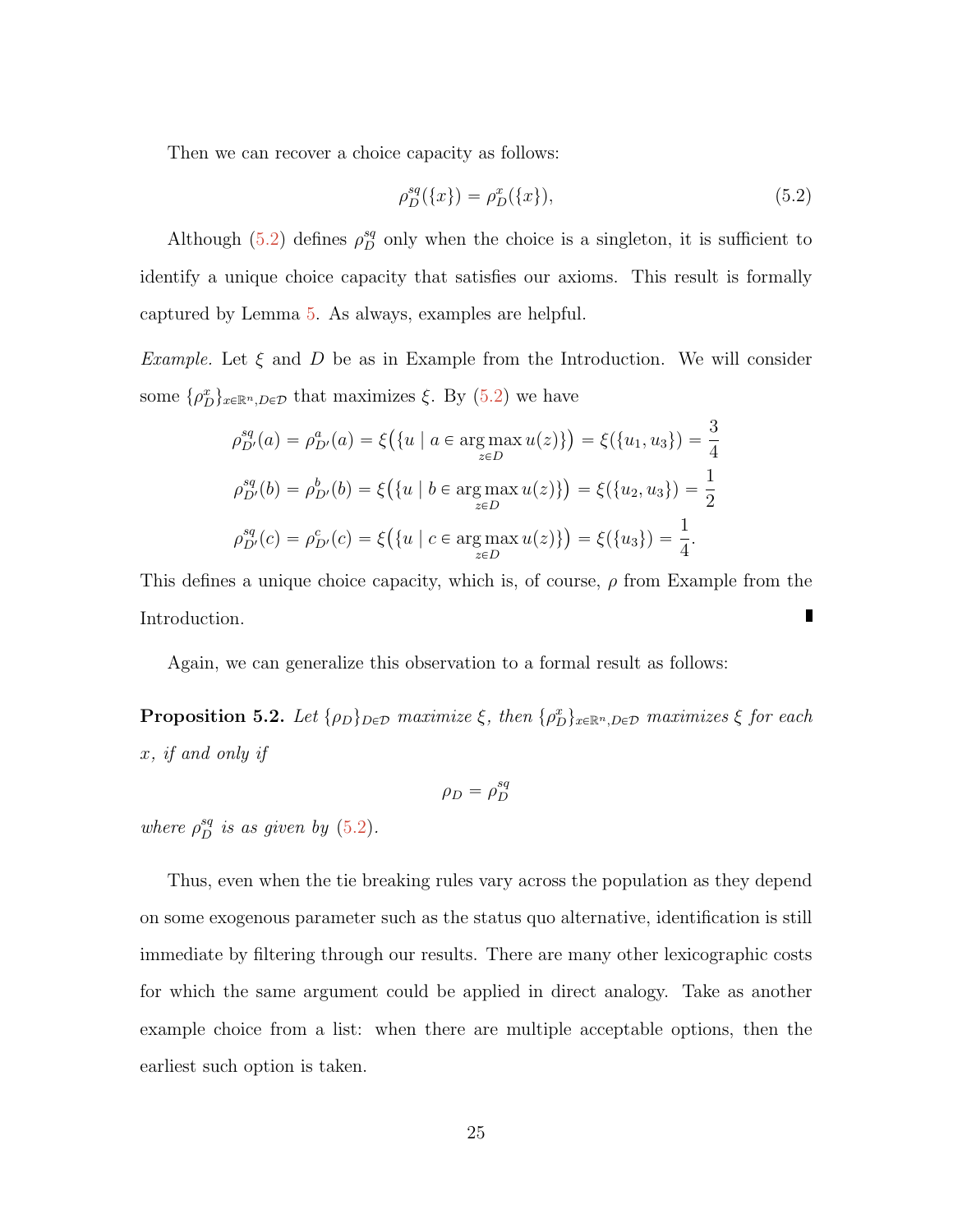# **REFERENCES**

- <span id="page-25-1"></span>David S Ahn and Todd Sarver. Preference for flexibility and random choice. *Econo*metrica, 81(1):341–361, 2013.
- <span id="page-25-9"></span>Patrick Billingsley. Probability and measure. 1995. John Wiley&Sons, New York, 1995.
- <span id="page-25-10"></span>Arthur P Dempster. Upper and lower probabilities induced by a multivalued mapping. The annals of mathematical statistics, pages 325–339, 1967.
- <span id="page-25-7"></span>Ding Feng and Hung T Nguyen. Choquet weak convergence of capacity functionals of random sets. Information Sciences, 177(16):3239–3250, 2007.
- <span id="page-25-3"></span>Mira Frick, Ryota Iijima, and Tomasz Strzalecki. Dynamic random utility. 2017.
- <span id="page-25-8"></span>Bruno Girotto, Silvano Holzer, et al. Weak convergence of bounded, monotone set functions in an abstract setting. Real Analysis Exchange, 26(1):157–176, 2000.
- <span id="page-25-0"></span>Faruk Gul and Wolfgang Pesendorfer. Random expected utility. Econometrica, 74  $(1):121-146, 2006a.$
- <span id="page-25-2"></span>Faruk Gul and Wolfgang Pesendorfer. Supplement to "random expected utility". Econometrica, 74(1):121–146, 2006b.
- <span id="page-25-5"></span>Faruk Gul and Wolfgang Pesendorfer. Random utility maximization with indifference. Technical report, Working Paper, 2013.
- <span id="page-25-6"></span>Jun Kawabe. Metrizability of the lévy topology on the space of nonadditive measures on metric spaces. Fuzzy sets and systems, 204:93–105, 2012.
- <span id="page-25-4"></span>Yi-Hsuan Lin. Random expected utility with revealed indifference in choice. 2018. Working paper.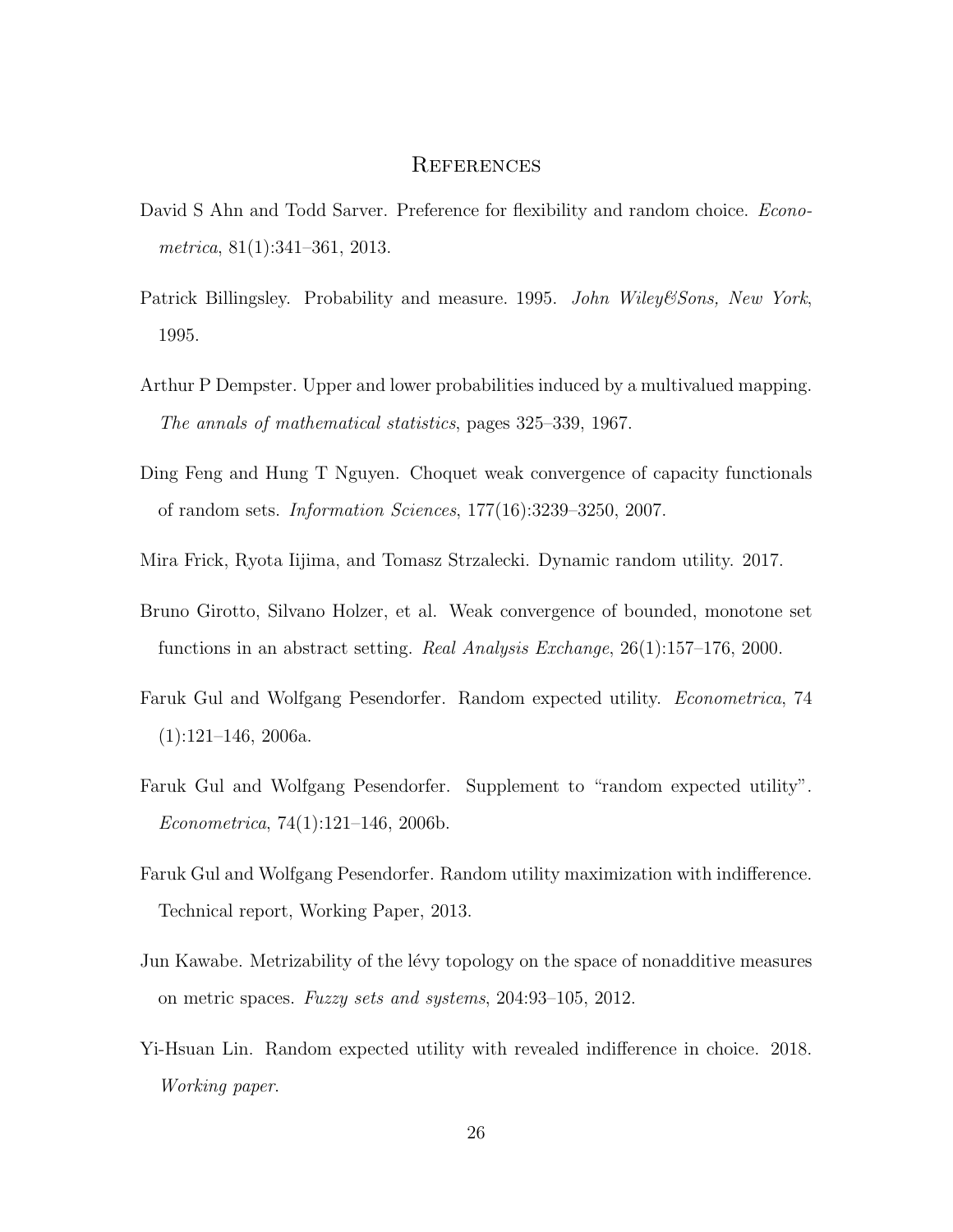- <span id="page-26-0"></span>Jay Lu. Random choice and private information. Econometrica, 84(6):1983–2027, 2016a.
- <span id="page-26-4"></span>Jay Lu. Supplement to random choice and private information. *Econometrica*, 84(6): 1983–2027, 2016b.
- <span id="page-26-1"></span>Jay Lu and Kota Saito. Repeated choice: A theory of stochastic intertemporal preferences. 2019. Working paper.
- <span id="page-26-2"></span>Daniel L McFadden. Revealed stochastic preference: a synthesis. *Economic Theory*, 26(2):245–264, 2005.
- <span id="page-26-3"></span>Hiroki Nishimura and Efe A Ok. Non-existence of continuous choice functions. Journal of Economic Theory, 153:376–391, 2014.
- <span id="page-26-5"></span>R Tyrrell Rockafellar. Convex Analysis, volume 28. Princeton University Press, 1970.
- <span id="page-26-6"></span>Rolf Schneider. Convex bodies: the Brunn–Minkowski theory. Number 151. Cambridge university press, 2014.
- <span id="page-26-7"></span>Larry Alan Wasserman. Prior envelopes based on belief functions. The Annals of Statistics, pages 454–464, 1990.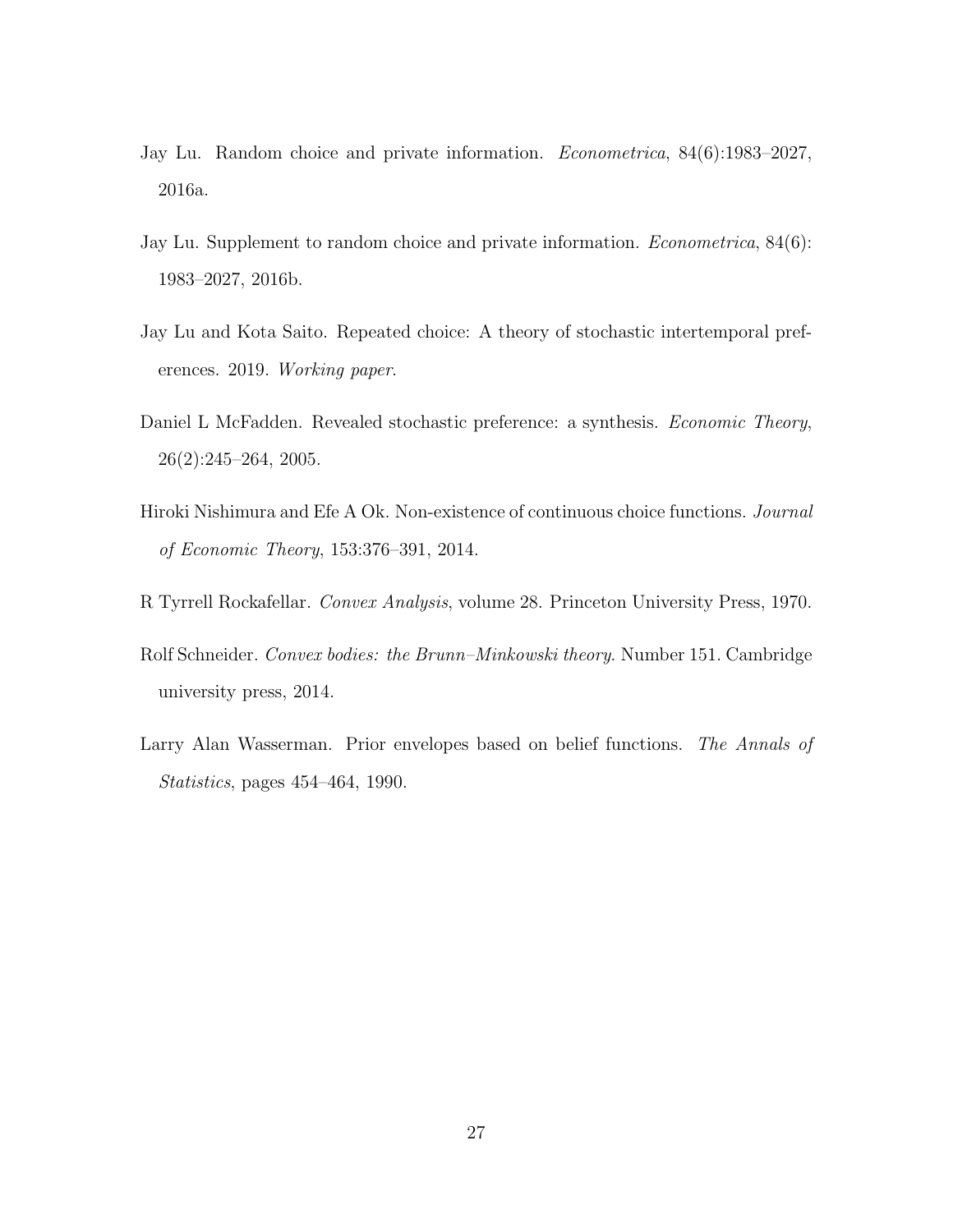# A Proofs

## A.1 An Onslaught of Definitions

If A is a convex set and  $ext(A)$  is finite then A is a called at polytope. For a polytope A, let  $F \subset A$  be called a face if whenever  $\alpha x + (1 - \alpha)y \in F$  (for  $x, y \in A$ ) then also  $x, y \in F$ . Let  $\mathbb{F}(A)$  denote the set of all (non-empty) faces of A and  $\mathbb{F}^0(A) = \{ri(F) \mid F \in \mathbb{F}(A)\}\.$  It is well known that  $\mathbb{F}(A)$  is finite and  $\mathbb{F}^0(A)$  is a partition of A (Theorems 19.1 and 18.2 of [Rockafellar](#page-26-5)  $(1970)$ , respectively). A face  $F \in \mathbb{F}(A)$  is called exposed if it is the intersection of A with a supporting hyperplane, or, equivalently, if  $F = M(A, u)$  for some  $u \in \mathbb{R}^n \backslash \mathbf{0}$ . Every proper face (i.e.,  $F \in \mathbb{F}(A)$ ,  $F \neq A$ ) is an exposed face (Corollary 2.4.2 [Schneider](#page-26-6) [\(2014\)](#page-26-6)).

If  $\lambda K \subseteq K$  for all  $\lambda \geq 0$  then K is called a *cone*. We say a cone K is generated by A if  $K = {\lambda x \mid x \in A, \lambda \ge 0}$ . A cone K is polyhedral if it is generated by a polytope; let  $K$  denote all such cones. Let  $K^*$  denote the set of pointed polyhedral cones, those cones with  $\mathbf{0} \in \text{ext}(K)$ . The face of a polyhedral cone is a polyhedral cone. By proposition 4 of [Gul and Pesendorfer](#page-25-0) [\(2006a\)](#page-25-0),  $\Omega$  is the algebra generated by  $\mathcal{K}^*$ .

Let CB denote an n dimensional cube (the set of unit vectors along each axis). It is true that  $\bigcup_{x \in CB} N(CB, x) = \mathbb{R}^n$ .

If  $A = \{x_1, \ldots x_k\}$  is a set of affinely-independent points then let

$$
A^* = \bigcup_{I \subseteq \{1...k\}} \sum_{i \in I} \frac{x_i}{|I|}
$$

The set  $A^*$  is a decision problem that has  $A$  as the set of extreme points, and contains a point in the relative interior of every face of the decision problem.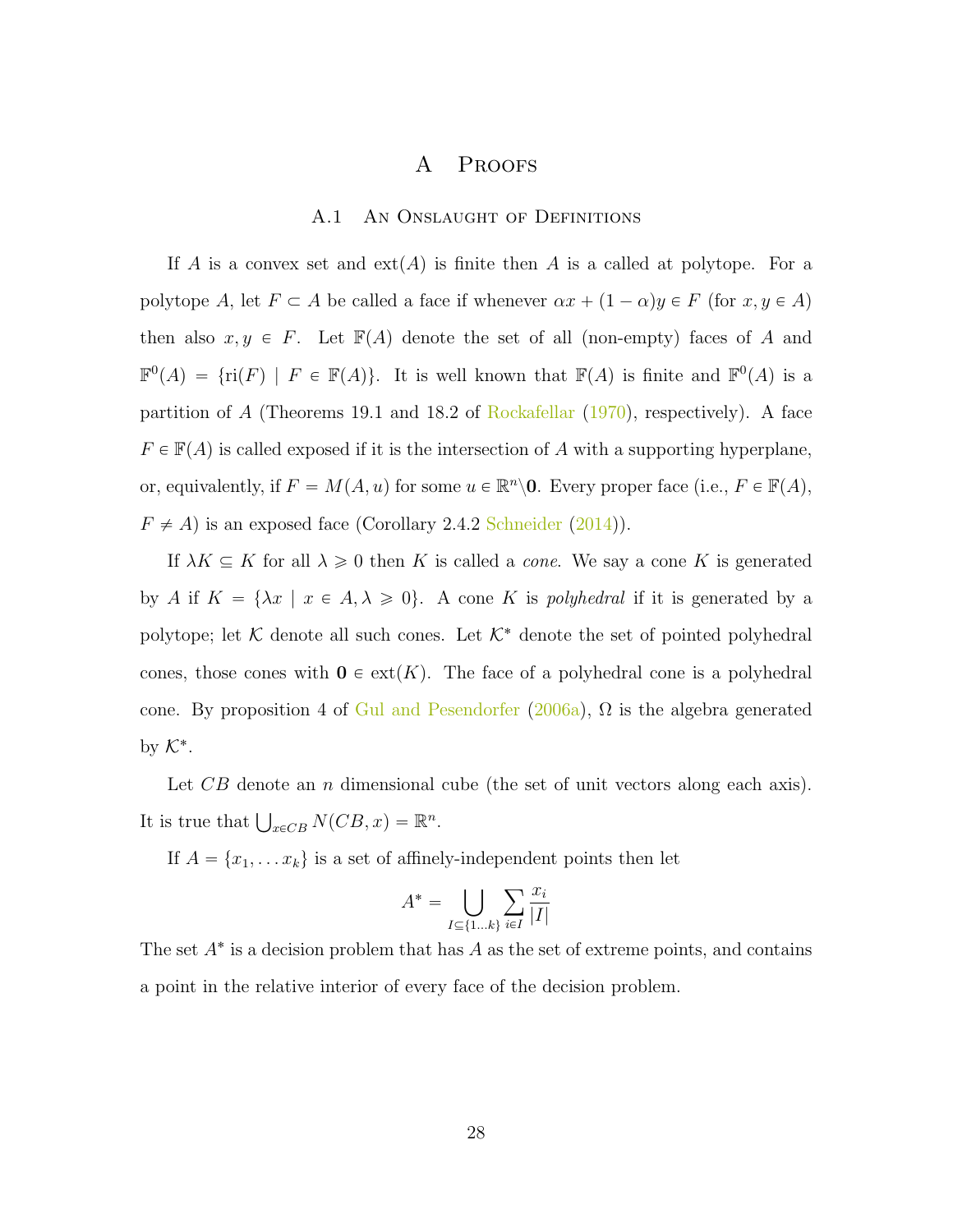

Figure 3: The set A of affinely independent coordinates is given by the green points. The red points are the additional elements of  $A^*$ . See, it even looks like a little  $*$ .

# A.2 Lemmas

First we show some properties of the object  $pi(D, A)$ . The first lemma shows that  $pi(D, A)$  is the union of the interiors of exposed faces that intersect A. Since exposed faces represent solutions to linear maximization problems, if  $x \in \text{pi}(D, A)$ then x being maximal according to u implies that an element of  $A$  is also maximal. This property is reflected by  $\rho$ , as shown by Lemma [4.](#page-30-1)

<span id="page-28-0"></span>**Lemma 1.** Let D be a polytope and  $F \in \mathbb{F}(D)$ . (i)  $u \in N(D,\text{ri}(F))$  implies  $F \subseteq$  $M(D, u)$ . (ii)  $\text{ri}(N(D, \text{ri}(F))) = \{u \in \mathbb{R}^n \mid M(D, u) = F\}$ . (iii)  $\{\text{ri}(N(D, \text{ri}(F)))\}_{F \in \mathbb{F}(D), F \cap A \neq \emptyset}$ is disjoint and partitions  $N(D, A)$ .

*Proof.* Part (i). Let  $u \in N(D,\text{ri}(F))$ . Then for some  $x \in \text{ri}(F)$ ,  $u(x) \geq u(y)$  for all  $y \in D$ . Let  $z \in F$ . Since  $x \in ri(F)$ , x can be written as  $\alpha z + (1 - \alpha)z'$  for some  $z' \in F$  and  $\alpha \in (0, 1)$ . Since x is u maximal, it must be that  $u(z) = u(z') = u(x)$ , so  $z \in M(D, u)$ , and hence  $F \subseteq M(D, u)$ .

**Part (ii)**. Let  $u \in \{u \in \mathbb{R}^n \mid M(D, u) = F\}$ . Clearly  $u \in N(D, ri(F))$ . Moreover, let  $v \in N(D,\text{ri}(F))$ . By part (i),  $F \subseteq M(D, v)$ . Hence for  $\lambda > 1$  and sufficiently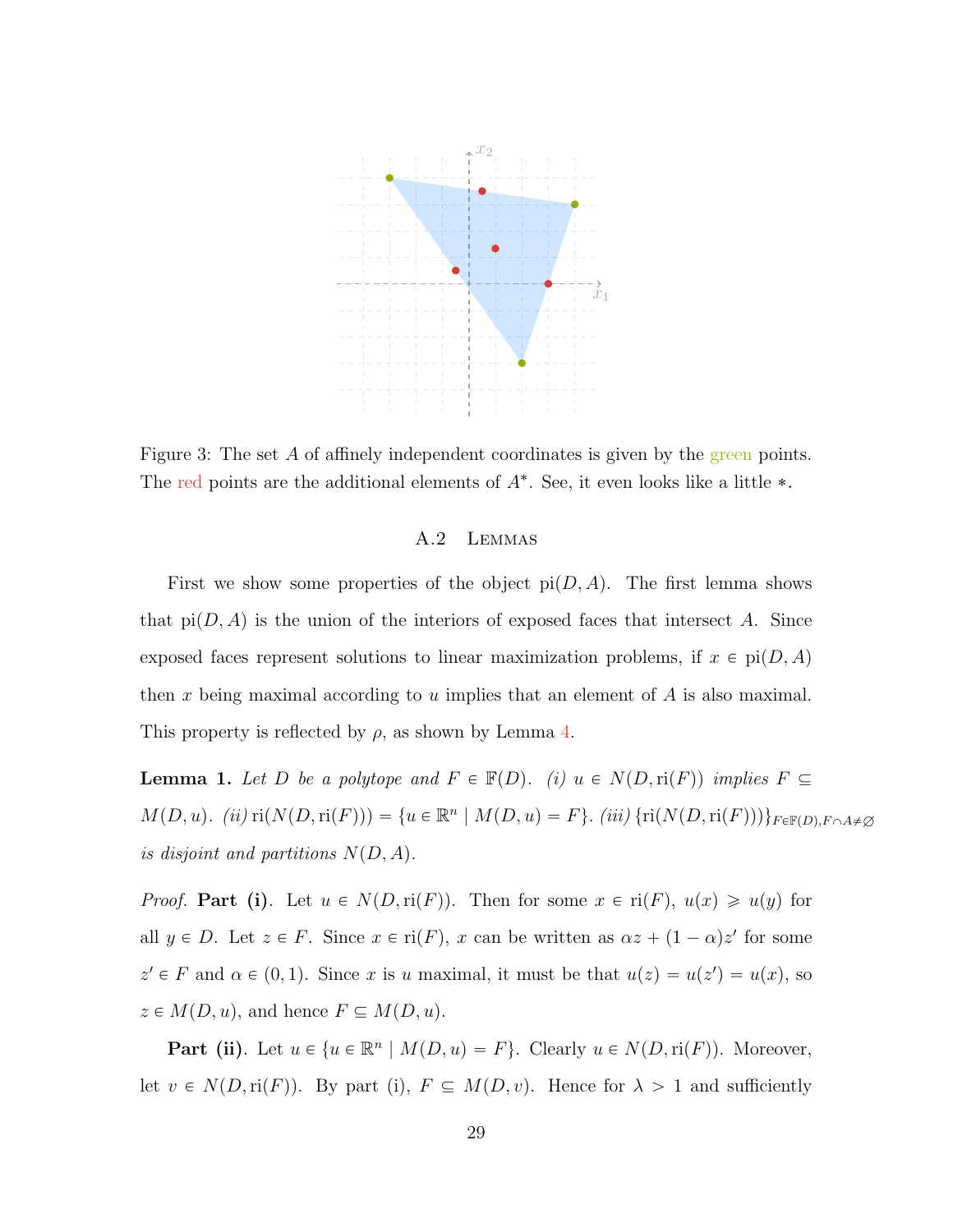close to 1,  $M(D,(1 - \lambda)v + \lambda u) = F$ . By Theorem 6.4 of [Rockafellar](#page-26-5) [\(1970\)](#page-26-5),  $u \in$  $ri(N(D,ri(F))).$ 

Let  $u \in \text{ri}(N(D, \text{ri}(F))) \subseteq N(D, \text{ri}(F))$ . By part (i),  $F \subseteq M(D, u)$ . By way of contradiction, assume we have some some  $y \notin F$  with  $y \in M(D, u)$ . Since F is a proper face of D, there exists some  $v \in \mathbb{R}^n$  such that  $F = M(D, v)$ . Clearly,  $v \in N(D, ri(F))$ . But for all  $\lambda > 1$ ,  $((1 - \lambda)v + \lambda u)(y) > ((1 - \lambda)v + \lambda u)(x)$  for all  $x \in \text{ri}(F)$ , contradicting the fact that  $u \in \text{ri}(N(D, \text{ri}(F)))$ . Therefore  $M(D, u) \subseteq F$ , and hence the two sets are equal.

**Part (iii).** Disjointness follows from part (ii). That this set partitions  $N(D, A)$ follows from the definition of  $N(\cdot, \cdot)$  and the fact that  $M(D, u) \in \mathbb{F}(D)$  for all u.

<span id="page-29-0"></span>**Lemma 2.** Let D be a polytope and  $A \subseteq D$ . Then  $\text{pi}(D, A) = \bigcup_{\{F \in \mathbb{F}(D) \mid F \cap A \neq \emptyset\}} \text{ri}(F)$ . *Proof.* Let  $x \in \text{pi}(D, A)$ . That  $A \subseteq$  $\{F \in \mathbb{F}(D) | F \cap A \neq \emptyset\}$  ri $(F)$  follows from the fact that  $\mathbb{F}^0(D)$  partitions D. So, take  $x = \alpha a + (1 - \alpha)y$  with  $a \in A, y \in D$  and  $\alpha \in (0, 1)$ . Again, since  $\mathbb{F}^0(A)$  partitions D, we have that  $x \in \text{ri}(F)$  for some  $F \in \mathbb{F}(D)$ . Moreover, since F is a face, by definition  $\{a, y\} \subset F$ , so  $F \cap A \neq \emptyset$ .

Towards the other inclusion, let  $x \in \text{ri}(F)$  for some  $F \in \mathbb{F}(D)$  with  $F \cap A \neq \emptyset$ . Let  $a \in F \cap A$ . Since ri $(F)$  is convex and relatively open, and  $a \in \text{cl}(ri(F))$ , we can write  $x = \alpha a + (1 - \alpha)y$  for some  $y \in \text{ri}(F)$ . Hence  $x \in \text{pi}(D, A)$ . П

<span id="page-29-1"></span>**Lemma 3.** If  $N(D, A) \subseteq N(D, B)$ , then  $A \subseteq \text{pi}(D, B)$ .

*Proof.* Let  $x \in A$ . If  $x \in ri(D)$  then the claim holds immediately  $(ri(D) \subseteq pi(D, x)$ for all x, per Lemma [2\)](#page-29-0). So assume  $x \in ri(F)$  for some  $F \in \mathbb{F}(D)$ ,  $F \neq D$ . Now every proper face of D is an exposed face, so let u be such that  $M(D, u) = F$ . Thus,  $u \in N(D, A) \subseteq N(D, B) = \bigcup_{y \in B} N(D, y)$ ; we have  $u \in N(D, y)$  for some  $y \in B$ . This indicates,  $y \in M(D, u) = F$  and therefore, by Lemma [2,](#page-29-0) we have  $x \in \text{ri}(F) \subseteq \text{pi}(D, B).$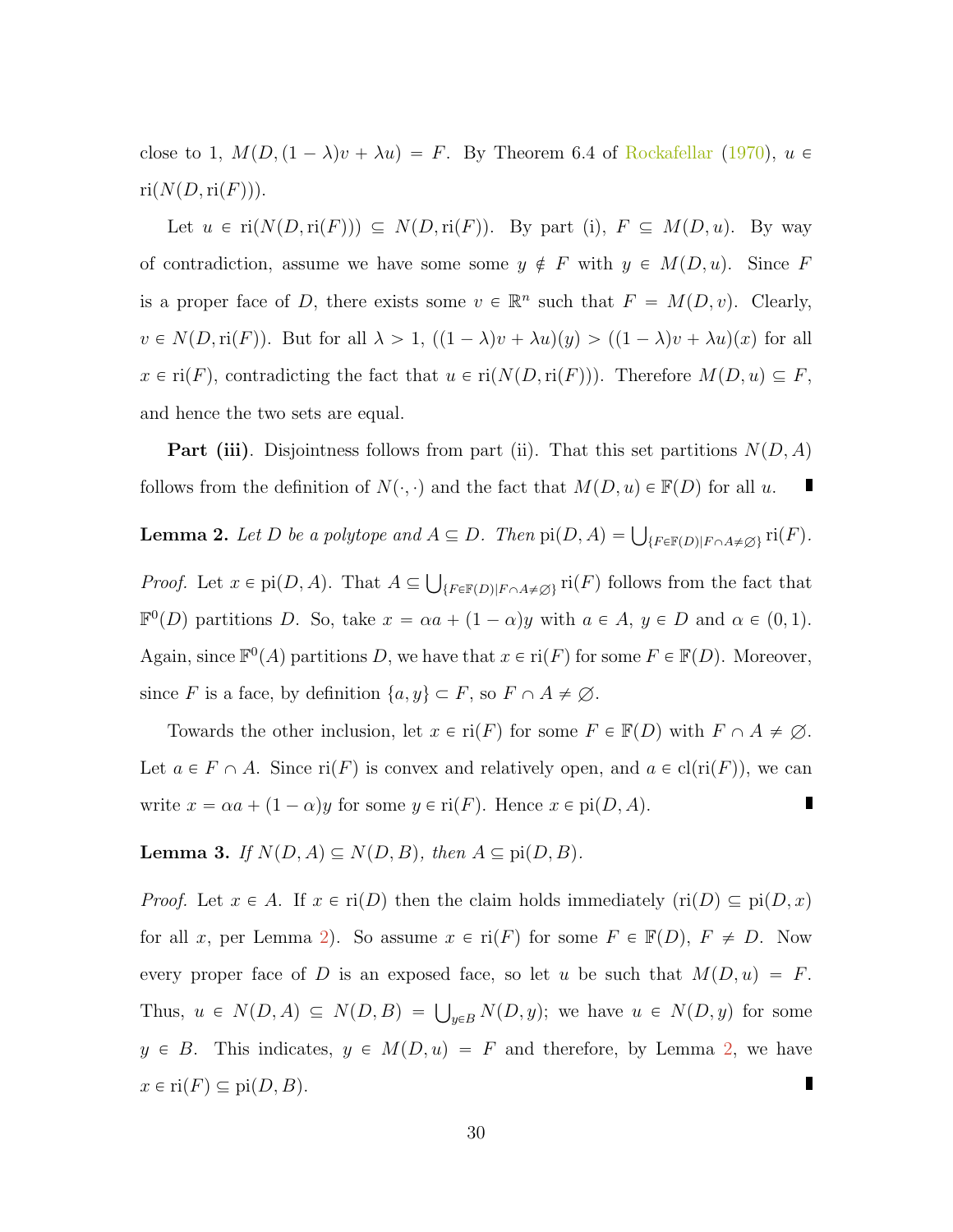<span id="page-30-1"></span>**Lemma 4.** If  $\rho$  satisfies [Convex-Modularity,](#page-20-1) [Extremeness,](#page-11-2) and [Monotonicity](#page-11-1) then for any  $A \subseteq D$ :

$$
\rho_D(\text{pi}(D,A)) = \rho_D(A).
$$

*Proof.* Let  $x \in \text{pi}(D, A)$ . We will show that  $\rho_D(A \cup x) = \rho_D(A)$ , which proves the claim, since for any  $y \in \text{pi}(D, A)$ , we have also that  $y \in \text{pi}(D, A \cup x)$ , hence we can proceed iteratively over the finite D. By definition there exists a  $z \in D$ and an  $\alpha \in (0, 1)$  such that  $x \in \alpha A + (1 - \alpha)z$ . Let  $B = \alpha A + (1 - \alpha)z$  and  $D' = D \cup B \cup (\beta A + (1 - \beta)B)$  for some  $\beta \in (0, 1)$ . We have:

$$
\rho_{D'}(A \cup x) \le \rho_{D'}(A \cup B)
$$
  
=  $\rho_{D'}(A) + \rho_{D'}(B) - \rho_{D'}(\beta A + (1 - \beta)(\alpha A + (1 - \alpha)z))$   
 $\le \rho_{D'}(A) + \rho_{D'}(B) - \rho_{D'}((\beta + (1 - \beta)\alpha)A + (1 - \beta)(1 - \alpha)z)$   
=  $\rho_{D'}(A)$ 

The first equality comes from [Convex-Modularity](#page-20-1) and the definition of B; the second inequality from fact that  $(\beta + (1 - \beta)\alpha)A + (1 - \beta)(1 - \alpha)z \subseteq \beta A + (1 - \beta)(\alpha A + \beta)$  $(1 - \alpha)z$ ; the last equality again appeals to [Convex-Modularity](#page-20-1) since both B and  $(\beta + (1 - \beta)\alpha)A + (1 - \beta)(1 - \alpha)z$  are mixtures of A and z.

Finally, notice  $ext(D) = ext(D')$ , so by [Extremeness:](#page-11-2)  $\rho_D(A \cup x) \leq \rho_D(A)$ ; the other direction is immediate.

We now show that if D is a choice problem then the entirety of  $\rho_D$  depends only on the value of singletons in  $D^*$ . In other words, if we know the value of  $\rho_{D^*}(x)$  for all  $x \in D^*$  then we know all choice probabilities out of D.

<span id="page-30-0"></span>**Lemma 5.** If  $\rho$  satisfies [Extremeness](#page-11-2) and [Convex-Modularity](#page-20-1) then  $\rho_D$  is uniquely determined by  $\{\rho_{D^*}(x) \mid x \in D^*\}.$ 

*Proof.* We will prove  $\rho_D(A)$  is identified by induction on the cardinality  $A \subseteq D$ . Let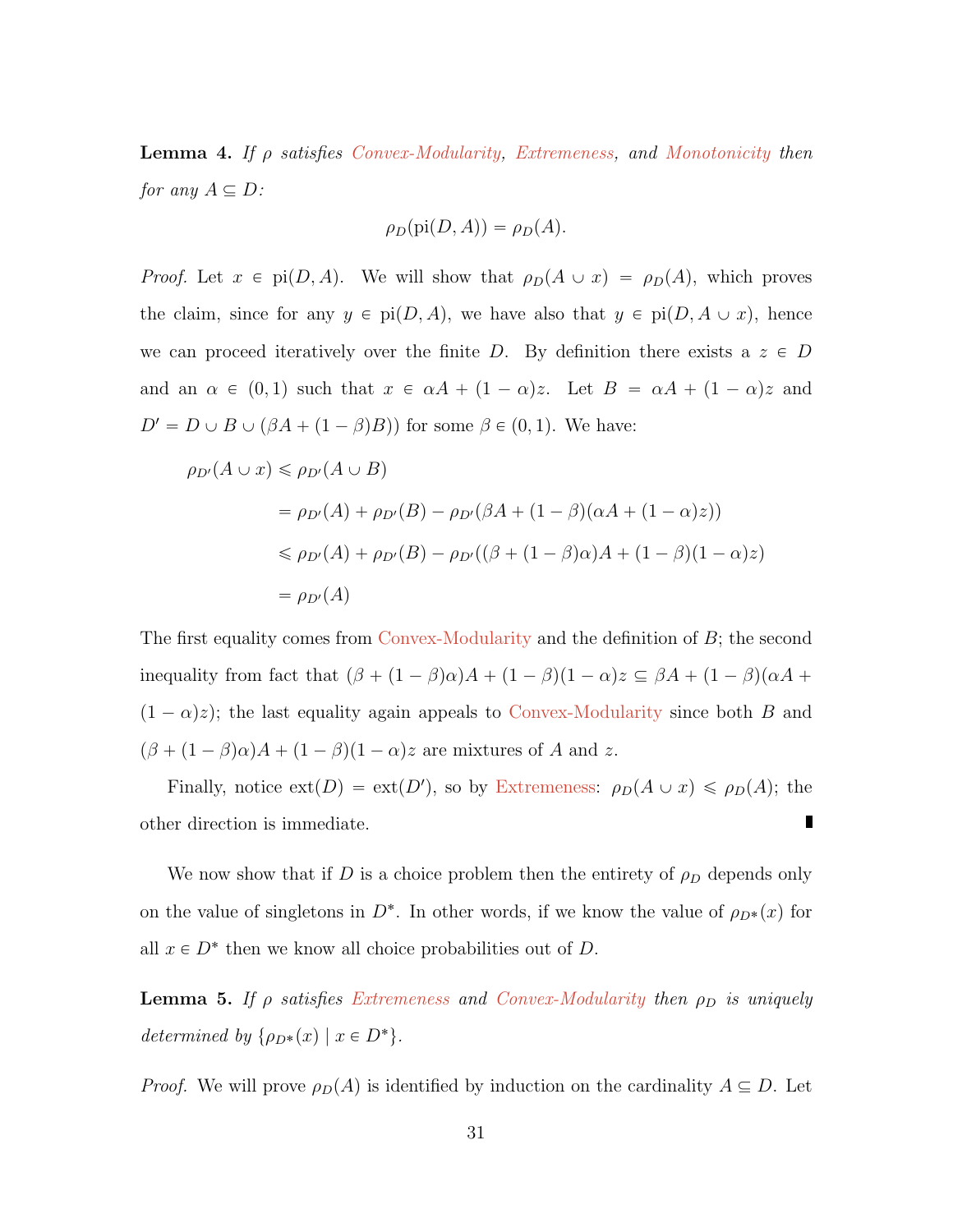$A = \{x\}$ . Since D and D<sup>\*</sup> have the same extreme points, [Extremeness](#page-11-2) states that  $\rho_D(x) = \rho_{D^*}(x).$ 

Now, assume this was the case for all sets with  $n$  or fewer elements, and let  $|A| = n + 1$ . Then  $A = B \cup \{x\}$  for some B with  $|B| = n$ . [Extremeness](#page-11-2) states that  $\rho_D(A) = \rho_{D^*}(A)$ . Moreover, notice that  $\left(\frac{1}{2}B + \frac{1}{2}\right)$  $\frac{1}{2}x \subseteq D^*$  by construction. Therefore, appealing to [Convex-Modularity](#page-20-1) delivers,

$$
\rho_D(A) = \rho_{D^*}(A) = \rho_{D^*}(B) + \rho_{D^*}(x) - \rho_{D^*}(\frac{1}{2}B + \frac{1}{2}x);
$$

each set in question is identified by the inductive hypothesis.

<span id="page-31-0"></span>**Lemma 6.** If  $\rho$  satisfies [Monotonicity,](#page-11-1) [Extremeness,](#page-11-2) and [Linearity](#page-11-3) then  $N(D, \{x\})$  =  $N(D', \{x'\})$  implies  $\rho_D(x) = \rho_{D'}(x')$ .

Proof. Lemma 1 of [Gul and Pesendorfer](#page-25-0) [\(2006a\)](#page-25-0).

<span id="page-31-2"></span>**Lemma 7.** Let  $A_1 \ldots A_k \subseteq D$ . If  $\rho$  satisfies [Convex-Modularity,](#page-20-1) then  $u$ 

$$
\therefore A_k \subseteq D. \text{ If } \rho \text{ satisfies Convex-Mouularity}
$$
\n
$$
\rho_{D^*}(\bigcup_{i \le k} A_i) = \sum_{I \subseteq \{1...k\}} (-1)^{|I|+1} \rho_{D^*} \left( \sum_{i \in I} \frac{A_i}{|I|} \right)
$$

.

Proof. Follows inductively from successive applications of [Convex-Modularity.](#page-20-1) П

<span id="page-31-1"></span>**Lemma 8.** Let  $K_0, K_1...K_k \in \mathcal{K}^*$  be such that  $ri(K_0) = \bigcup_{i=1...k} ri(K_i)$  and  $ri(K_i) \cap$  $\operatorname{ri}(K_j) = \varnothing$  for  $i \neq j \neq 0$ . Then (i)  $K_0 = \bigcup_{i=1...k} K_i$  and (ii) č

$$
\sum_{\substack{F \in \mathbb{F}(K_0), \\ F \neq K_0}} 1(\mathrm{ri}(F)) = \sum_{1 \le i \le k} \sum_{\substack{F \in \mathbb{F}(K_i), \\ F \neq K_i}} 1(\mathrm{ri}(F)) + \sum_{\substack{I \subseteq \{1...k\} \\ |I| \ge 2}} (-1)^{|I|+1} 1(\bigcap_{I} K_i)
$$

where 1 is the indicator function  $\mathbb{R}^n \to \mathbb{R}$  taking a value of 1 on the indicated set and 0 elsewhere.

*Proof.* Towards (i) Since,  $ri(K_i) \subset ri(K_0)$  it follows directly that  $K_i \subset K_0$  for all i. Thus we need only show that for all  $x \in K_0$ ,  $x \in K_i$  for some k. Take  $\{x_m\}_{m \in \mathbb{N}} \subset \text{ri}(K_0)$ converging to x. Then there is a subsequence (without relabeling) such that  $x_m \in K_i$ 

П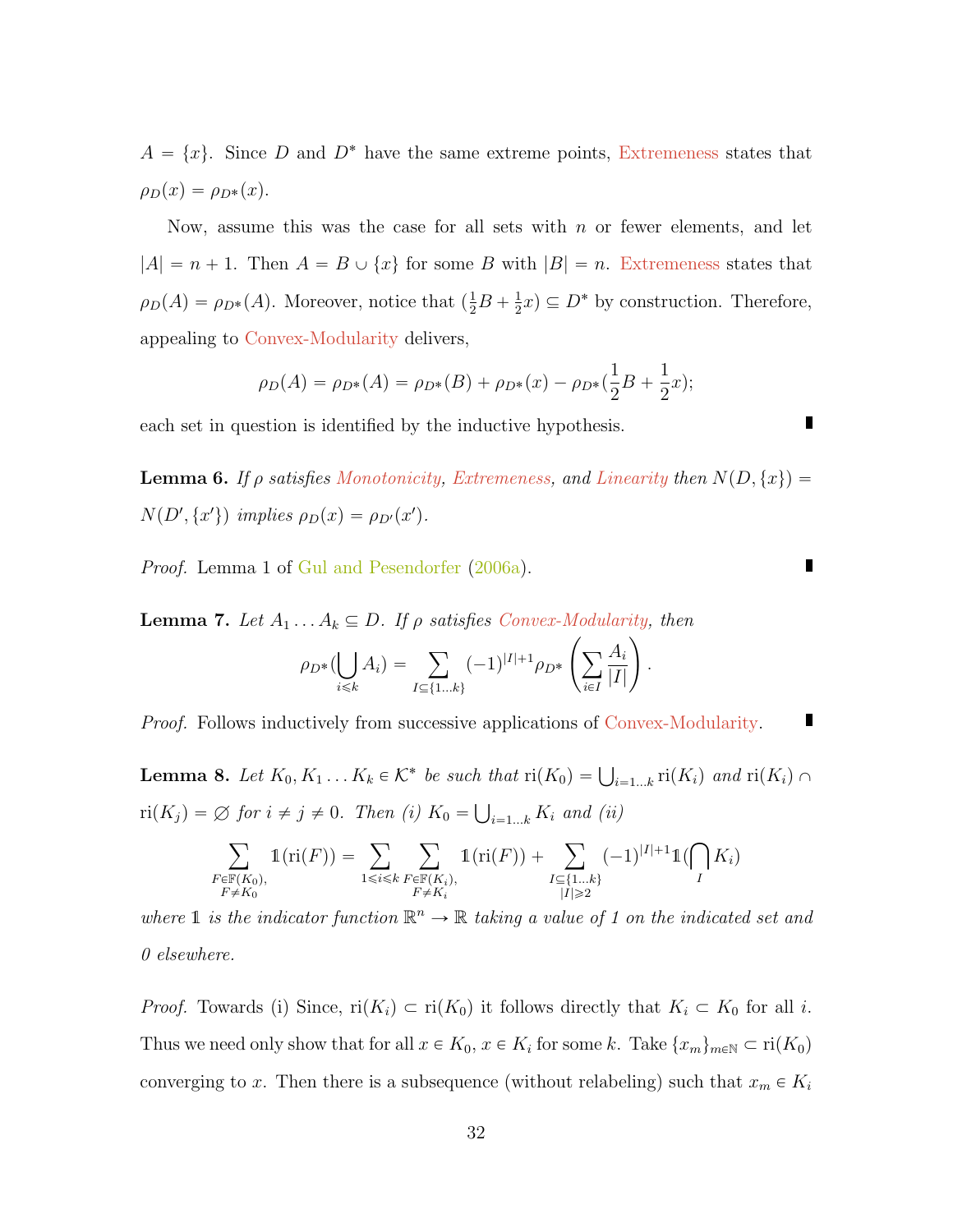for all m (since there are only finitely many  $K_i$ ). But this subsequence converges to x, so by the fact that  $K_i$  is closed,  $x \in K_i$  and we are done. Claim (ii) follows п directly.

<span id="page-32-0"></span>**Lemma 9.** For any REU,  $\xi$  and choice problem D, define the set of measures

$$
\Gamma(\xi, D) = \left\{ \int_{R^n} t_u \xi(du) : t_u \in \Delta(\mathbb{R}^n), \text{ supp}(t_u) \subseteq M(D, u) \right\},
$$

where supp(t) is the support of the measure t. Then, the CC  $\rho$  maximizes  $\xi$  if and only if  $\rho_D(A) = \max_{m \in \Gamma(\xi,D)} m(A)$  for all  $(D, A)$ .

*Proof.* The definition of  $\rho$  maximizing  $\xi$  indicates that  $\rho$  is a plausibility function according to [Dempster](#page-25-10) [\(1967\)](#page-25-10). The theorem in question follows as a direct corollary of Theorem 2.1 of [Wasserman](#page-26-7) [\(1990\)](#page-26-7).

## A.3 PROOFS OMITED FROM THE TEXT

*Proof of Proposition [2.1.](#page-10-0)* Let  $\xi$  be a REU. Define  $\rho_D(A) = \xi(N(D, D \cap A))$ . This is clearly a CC and by definition the only such one satisfying  $\rho_D(A) = \xi(N(D, D \cap A)).$ Let  $\rho$  maximize both  $\xi$  and  $\xi'$ . Then,  $\xi(N(D, A)) = \xi'(N(D, A))$  for all  $(D, A)$ , so by Proposition 4 of GP, for all of  $\Omega^0$ . Since  $\Omega^0$  is a semi-ring there is a unique finitelyadditive extension:  $\xi = \xi'$ . Г

*Proof of Proposition [3.1.](#page-13-0)* The only if direction of the remark follows immediately by setting  $\xi(0) = 1$  and  $\tau = \mu$ . While trivial, the remark indicated that there is not additional restrictions on an RCR to ensure that it is consistent with an REU and a tie-breaking RCR. The if direction for monotonicity and linearity are obvious. Mixture continuity follows from the fact that  $M(\lambda D + \lambda' D, u) = \lambda M(D, u) + \lambda' M(D', u)$ , for  $\lambda, \lambda' \geq 0$ . Extremeness follows from the fact that the extreme points of a face of a polytope are extreme points of the polytope itself. П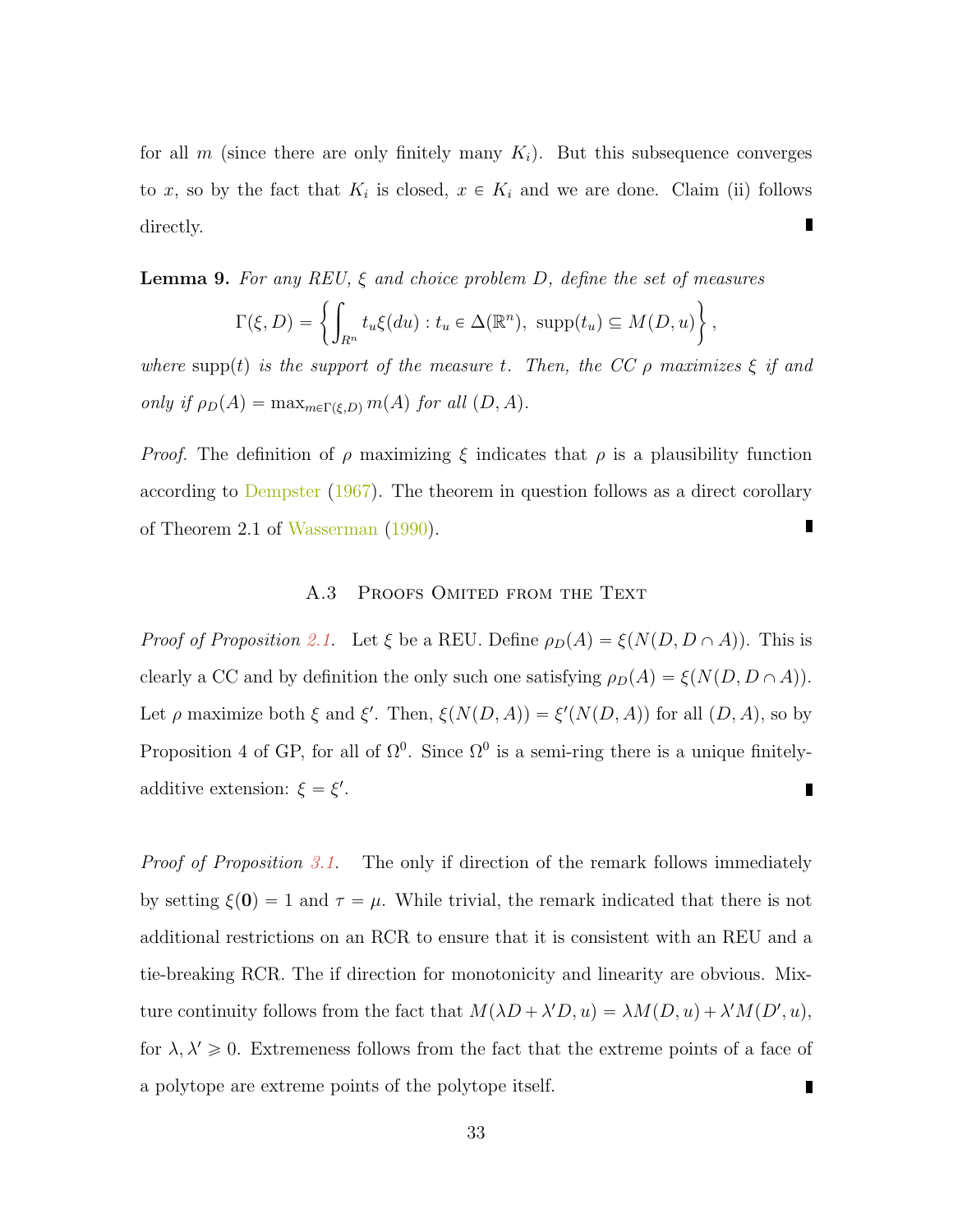Proof of Theorem [3.2.](#page-14-0) **Part (i)**. The 'only if' direction follows from Lemma [9.](#page-32-0) Now, assume that  $\rho$  maximizes  $\xi$  and dominates  $\mu$ .

Then for all for all  $(D, A)$ ,

$$
\mu_D(A) \le \rho_D(A)
$$

and,

$$
\mu_D(A) = 1 - \mu_D(A^c) \geq 1 - \rho_D(A^c).
$$

In the language of [Wasserman](#page-26-7) [\(1990\)](#page-26-7),  $\mu_D$  is *comparable* with  $\rho_D$  and is therefore contained in  $\Gamma(\xi, D)$  (Theorem 2.1 of [Wasserman](#page-26-7) [\(1990\)](#page-26-7);  $\Gamma(\xi, D)$  is defined in Lemma [9\)](#page-32-0).

Therefore, we have that each  $\mu_D$  can be written as

$$
\int_{\mathbb{R}^n} t_u^D \xi(du) \tag{A.1}
$$

for some set of measures  $\{t_u^D\}_{u\in\mathbb{R}^n}$  such that  $\text{supp}(t_u) \subseteq M(D, u)$ . For each  $D \in$  $\mathcal{D}, D' \subseteq D$  construct the measure

$$
\tau_{D'}^D = \begin{cases} \int_{\mathbb{R}^n} t_v^D \xi(du | M(D, u) = D') & \text{if } \xi(u | M(D, u) = D') > 0 \\ \sum_{D'} \frac{\delta_x}{|D'|} & \text{otherwise.} \end{cases}
$$

Then 
$$
\{\tau_{D'}^D\}_{D \in \mathcal{D}, D' \subseteq D}
$$
 is a tie-breaking rule, and  
\n
$$
\int_{\mathbb{R}^n} \tau_{M(D,u)}^D \xi(du) = \int_{\mathbb{R}^n} \int_{\mathbb{R}^n} t_v^D \xi(dv | M(D, v) = M(D, u)) \xi(du)
$$
\n
$$
= \int_{\mathbb{R}^n} t_u^D \xi(du)
$$
\n
$$
= \mu_D(A)
$$

so that  $\mu$  is consistent with  $(\xi, \tau)$ .

**Part (ii).** Non-Emptiness follows from the fact that  $\xi(0) = 1$  dominates all measures and part (i). We show that the claim holds for a single  $\mu$  (when I is a singleton); this suffices since the intersection of compact convex sets is compact and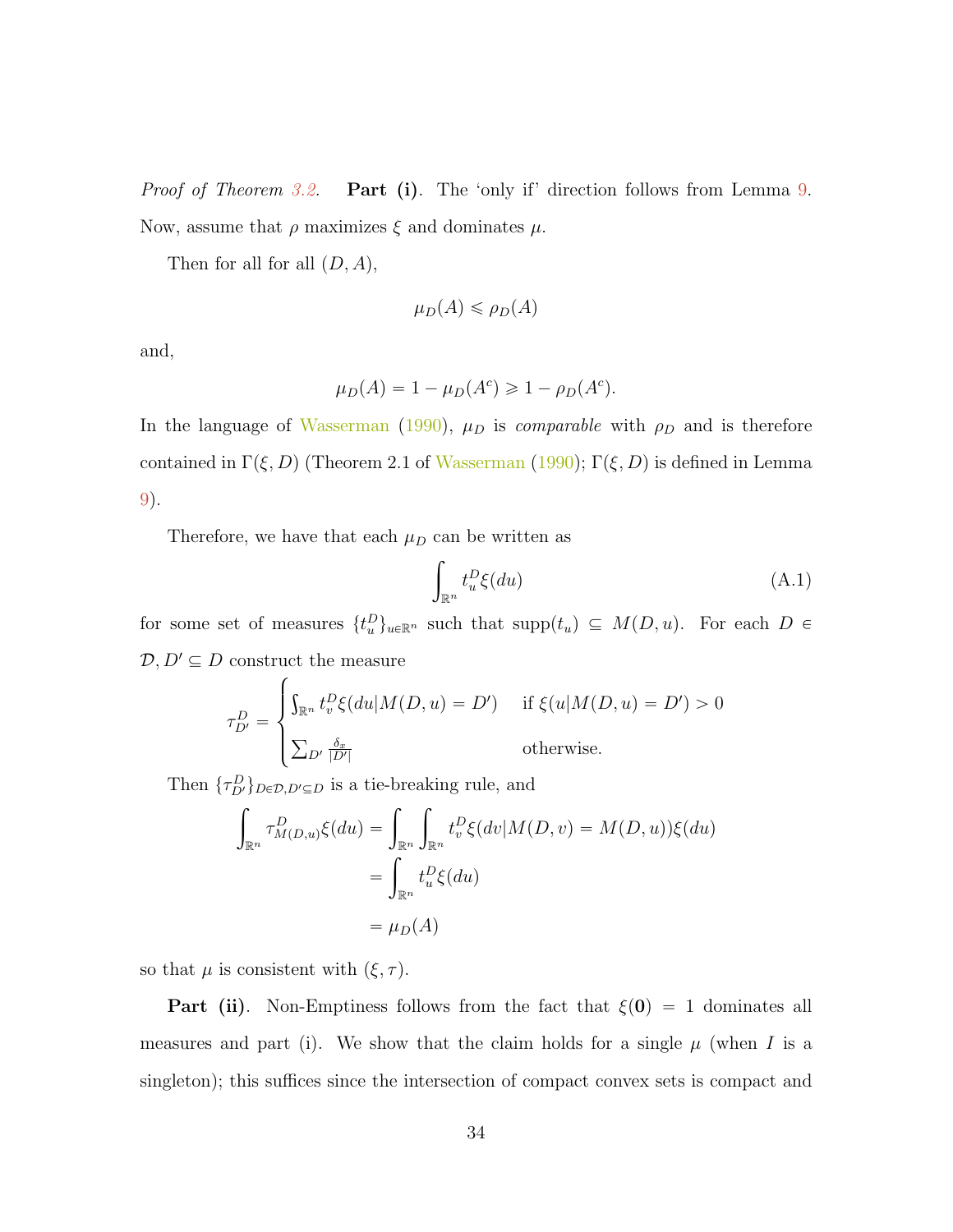convex. For convexity, let  $\xi^1$  and  $\xi^2$  both be consistent with  $\mu$ . By part (i) this indicates that  $\rho^1$  and  $\rho^2$  both pointwise dominate  $\mu$  (where  $\rho^1$  and  $\rho^2$  are the unique CCs that maximize  $\xi^1$  and  $\xi^2$ ). For  $\alpha \in (0,1)$ , let  $\rho^{\alpha}$  denote the CC maximizing  $\alpha \xi^1 + (1 - \alpha)\xi^2$ . We have for all  $(D, A)$ ,

$$
\rho_D^{\alpha}(A) = (\alpha \xi^1 + (1 - \alpha)\xi^2)(N(D, A))
$$
  
=  $\alpha \xi^1(N(D, A)) + (1 - \alpha)\xi^2(N(D, A))$   
=  $\alpha \rho_D^1(A) + (1 - \alpha)\rho_D^2(A)$   
 $\ge \min{\rho_D^1(A) + \rho_D^2(A)}$   
 $\ge \mu_D(A).$ 

So,  $\rho^{\alpha}$  pointwise dominates  $\mu$ ; by part (i)  $\alpha \xi^{1} + (1 - \alpha) \xi^{2}$  is consistent with  $\mu$ .

Towards compactness, we need only to show that the relevant set is closed, since the set of REUs is a compact metric space. Now let  $\xi^n \to \xi$  be such that  $\rho^n$  (the unique CC maximizing  $\xi^n$ ) pointwise dominates  $\mu$ . Since for all  $(D, A)$ ,  $N(D, A)$  is closed, Theorem 29.1 in [Billingsley](#page-25-9) [\(1995\)](#page-25-9) provides

$$
\rho_D(A) = \xi(N(D, A))
$$
  
\n
$$
\geq \limsup \xi^n(N(D, A))
$$
  
\n
$$
\geq \limsup \rho_D^n(A)
$$
  
\n
$$
= \mu_D(A),
$$

where  $\rho$  is the unique CC that maximizes  $\xi$ . Therefore, by part (i)  $\mu$  is consistent with  $\xi$ . The set of consistent REUs is therefore closed, and hence compact. П

*Proof of Proposition [3.3.](#page-15-1)* Let  $X(\mu)$  denote the set of REUs consistent with  $\mu$ . Fix some  $\zeta \in X(\mu)$  and  $(A, D)$ . Then there exists a  $\mu$ -minimal  $\eta$  such that  $\rho_D^{\eta}(A) \leq \rho_D^{\zeta}(A)$ . Indeed, consider  $\inf_{\eta \in X(\mu)} \eta_D(A) \leq \rho^{\zeta}(A)$ ; by the compactness of  $X(\mu)$ , from Theo-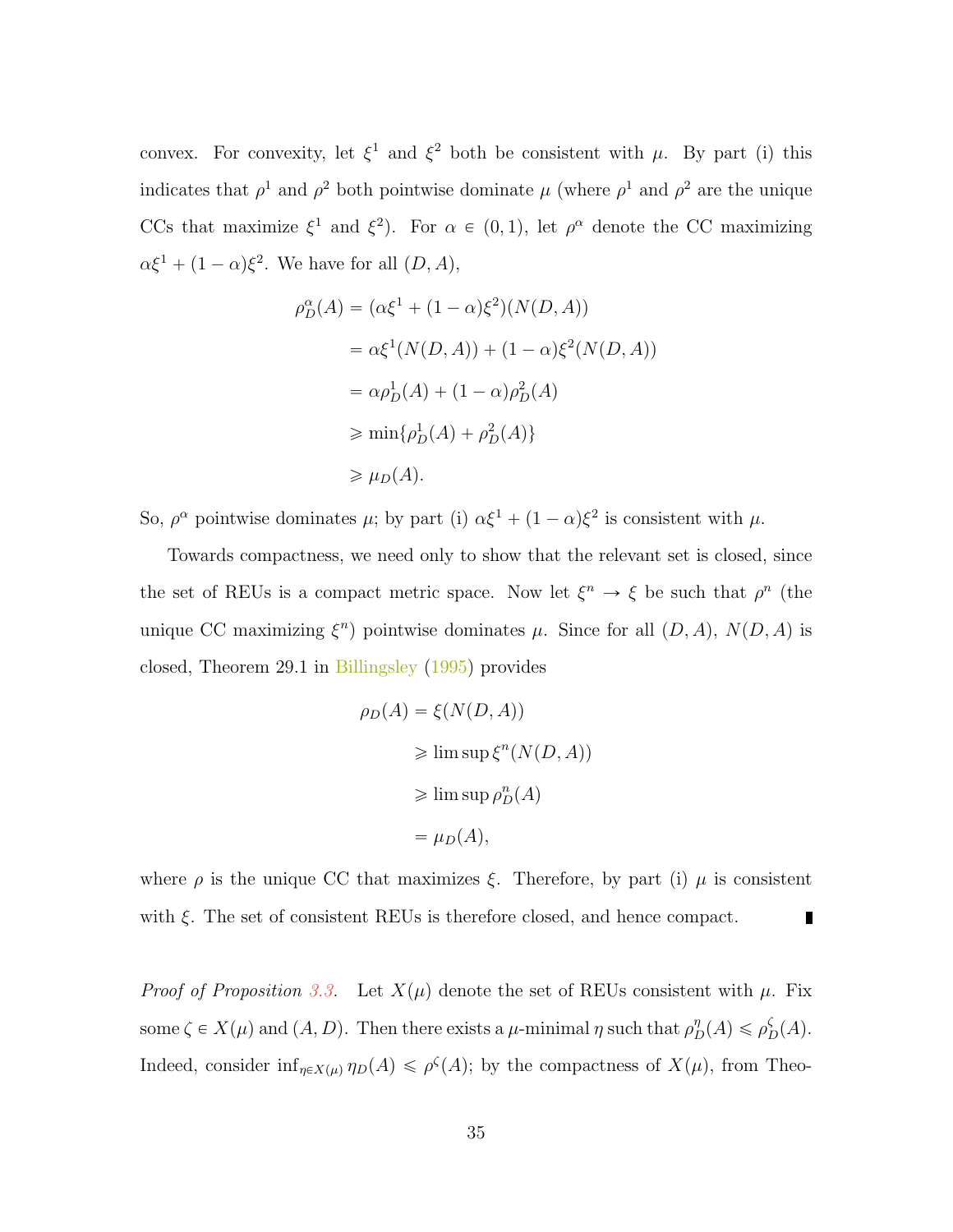rem [3.2\(](#page-14-0)ii), this infimum is attained, say by  $\eta$ . It is immediate that  $\eta$  is  $\mu$ -minimal, since  $\rho^{\eta}$  cannot strictly pointwise dominate any other element of  $X(\mu)$ . This proves both claims: the first since  $X(\mu)$  is non-empty by Theorem [3.2\(](#page-14-0)ii), and the second by contradiction—if  $\xi$  is uniquely  $\mu$ -minimal but  $\zeta \in X(\mu)$  with  $\rho_D^{\zeta}(A) < \rho_D^{\xi}(A)$  for some  $(A, D)$ , then by the claim, there is a  $\mu$ -minimal  $\eta \neq \xi$ .  $\blacksquare$ 

*Proof of Theorem [3.4.](#page-18-1)* Let  $\mu$  be consistent with  $(\xi, \tau)$  where  $\tau$  displays a lexicographic preference for hedging. Construct  $\rho$  via  $(\star)$ . We have

$$
\rho_D(A) = \sup_{D' \in \text{cv}(D)} \mu_{D'}(\text{pi}(D, A)) \tag{A.2}
$$

<span id="page-35-1"></span><span id="page-35-0"></span>
$$
= \sup_{D' \in \text{cv}(D)} \int_{R^n} \tau_{M(D',u)}^{D'} \xi(du) \tag{A.3}
$$

$$
= \sup_{D' \in \text{cv}(D)} \sum_{F \in \mathbb{F}(D)} \xi(\text{ri}(N(D, \text{ri}(F)))) \tau_F^{D'}(\text{pi}(D, A)) \tag{A.4}
$$

<span id="page-35-2"></span>
$$
= \sup_{D' \in \text{cv}(D)} \sum_{F \in \mathbb{F}(D), F \cap A \neq \emptyset} \xi(\text{ri}(N(D, \text{ri}(F)))) \tau_F^{D'}(\text{pi}(D, A)) \tag{A.5}
$$

$$
=\sum_{F\in\mathbb{F}(D),F\cap A\neq\emptyset}\xi(\text{ri}(N(D,\text{ri}(F))))\tag{A.6}
$$

$$
= \xi(N(D, A)), \tag{A.7}
$$

where the equality between  $(A.3)$  and  $(A.4)$  comes from Lemma [1](#page-28-0) part (ii), the equality between [\(A.4\)](#page-35-1) and [\(A.5\)](#page-35-2) comes from the fact that if  $A \cap F = \emptyset$  then  $pi(D, A) \cap F = \emptyset$  (Lemma [2\)](#page-29-0) so  $\tau_F^{D'}(\text{pi}(D, A)) = 0$ , the penultimate equality comes from the lexicographic preference for hedging of  $\tau$ , and the final equality comes from Lemma [1](#page-28-0) part (iii). So  $\rho$  maximizes  $\xi$ .

Now assume that  $\rho$  constructed via  $(\star)$  maximizes  $\xi$ . By construction,  $\rho$  dominates  $\mu$  so by Theorem [3.2](#page-14-0) there exists a tie breaking rule,  $\tau$ , such that

<span id="page-35-3"></span>
$$
\mu_D = \int_{R^n} \tau^D_{M(D,u)} \xi(du) \tag{A.8}
$$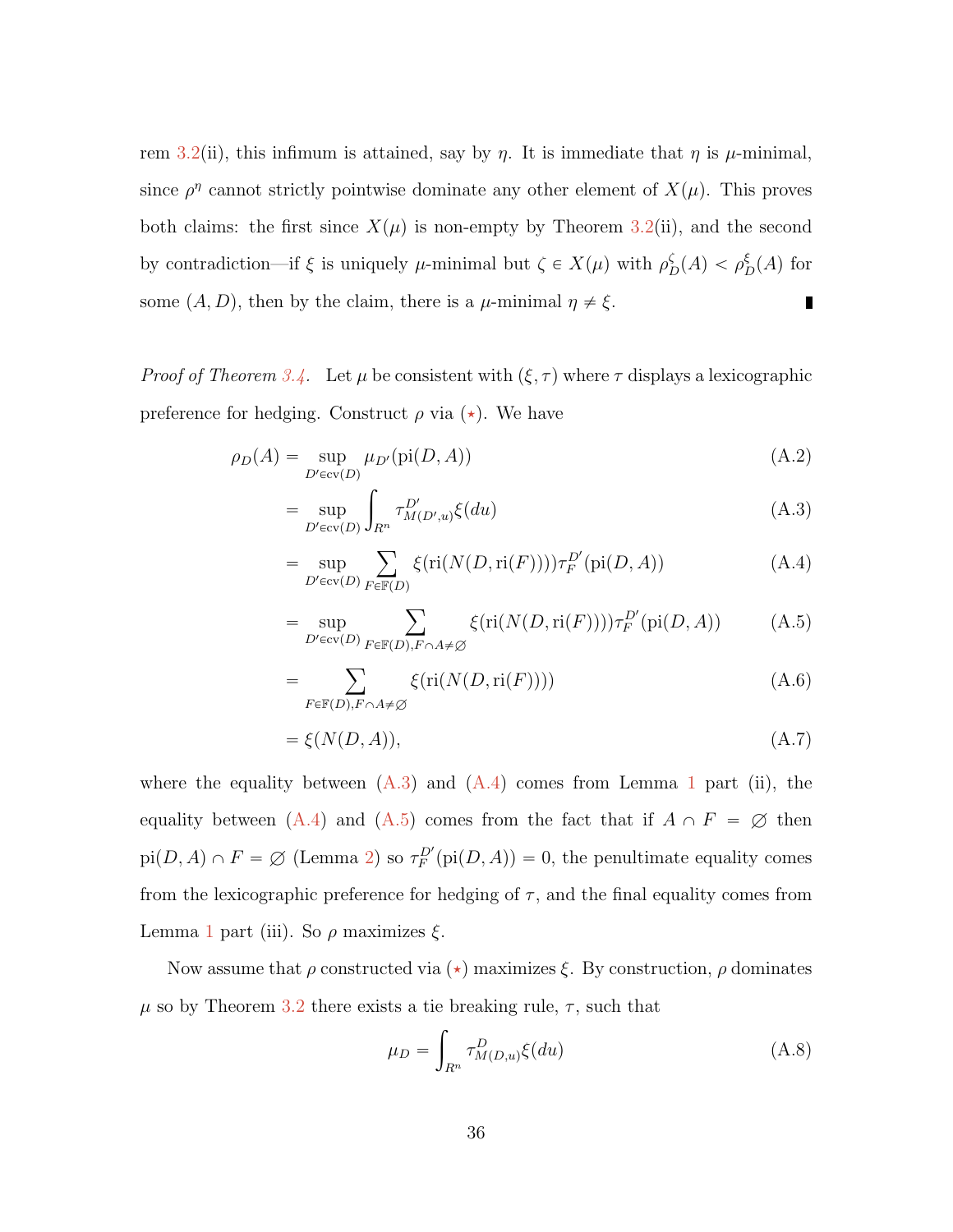We have (using the same reasoning as above, but exchanging the order of equalities),

$$
\sup_{D' \in \text{cv}(D)} \sum_{\substack{F \in \mathbb{F}(D), \\ F \cap A \neq \emptyset}} \xi(\text{ri}(N(D, \text{ri}(F)))) \tau_F^{D'}(\text{pi}(D, A))
$$
\n(A.9)

$$
= \sup_{D' \in \text{cv}(D)} \sum_{F \in \mathbb{F}(D)} \xi(\text{ri}(N(D, \text{ri}(F)))) \tau_F^{D'}(\text{pi}(D, A)) \tag{A.10}
$$

$$
= \sup_{D' \in \text{cv}(D)} \int_{R^n} \tau^D_{M(D,u)} \xi(du) \tag{A.11}
$$

$$
= \sup_{D' \in \text{cv}(D)} \mu_{D'}(\text{pi}(D, A)) \tag{A.12}
$$

$$
= \rho_D(A) \tag{A.13}
$$

$$
= \xi(N(D, A)). \tag{A.14}
$$

Moreover, by Lemma [1](#page-28-0) part (iii) and the finite additivity of  $\xi$ ,  $\xi(N(D,\mathrm{ri}(F))) =$  $F \in \mathbb{F}(D)$ ,  $F \cap A \neq \varnothing$  $\xi(N(D, A))$ . Therefore it must be that  $\tau_F^{D'}(\text{pi}(D, A)) = 1$  for all  $F \in \mathbb{F}(D)$ ,  $F \cap A \neq \emptyset$ such that  $\xi(\text{ri}(N(D,\text{ri}(F)))) > 0$ . Of course, for any F such that  $\xi(\text{ri}(N(D,\text{ri}(F)))) =$ 0, we can set  $\tau_F^{D'}$  arbitrarily without affecting [\(A.8\)](#page-35-3), so without loss of generality, we can assume  $\tau_F^{D'}(\text{pi}(D, A)) = 1$ . Since for all u,  $M(D, u) \in \mathbb{F}(D)$ , we can also set  $\tau_B^{D'}$  for  $B \notin \mathbb{F}(D)$  arbitrarily without affecting [\(A.8\)](#page-35-3). And so, we have found our lexicographic tie-breaking rule. П

Proof of Proposition [5.1.](#page-23-0) Let  $\{\rho_D\}_{D \in \mathcal{D}}$  maximize  $\xi$  and  $\rho_D = \rho_D^m$  (as defined by [\(5.1\)](#page-22-0)) for all  $D \in \mathcal{D}$ . We will show that  $m_D$  maximized  $\xi$ . This proves the claim: the if part directly, the only if part in light of the straightforward fact that if  $m_D$  and  $m_D'$  both maximize  $\xi$  then  $m_D = m_D'$ , that [\(5.1\)](#page-22-0) is invertible, and the uniqueness of  $\rho_D$  as a maximizer of  $\xi$ .

We can rewrite [\(5.1\)](#page-22-0) as

$$
\rho_D(A) = 1 - \sum_{\substack{B \in 2^D, \\ B \subseteq A^c}} m_D(B).
$$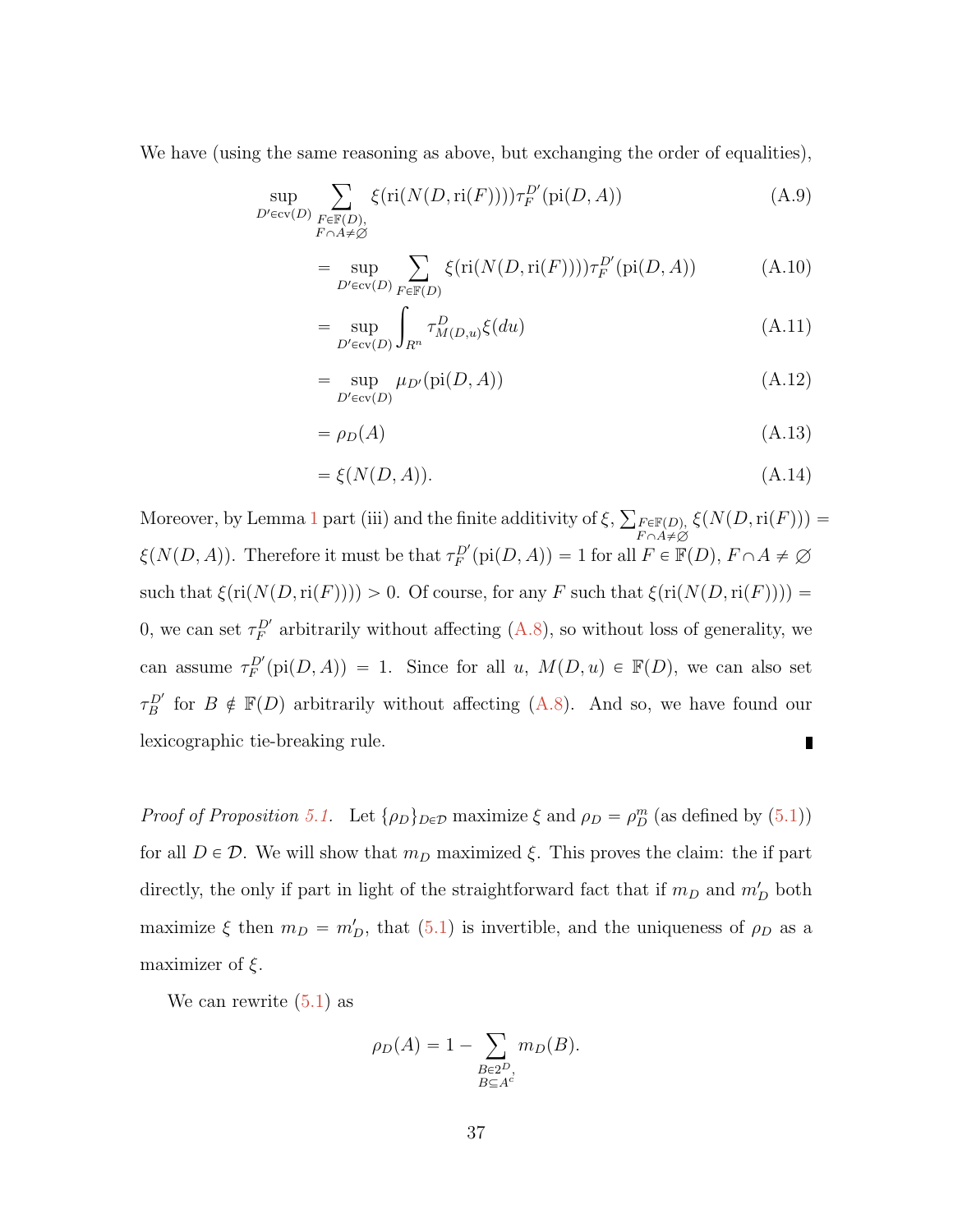The proof in by structural induction in the number of elements in A. Let  $A = \{x\}$ . Then

$$
m_D(\{x\}) = 1 - \rho_D^m(A^c) = 1 - \xi(\{u \mid \arg\max_{z \in D} u(z) \cap A^c \neq \emptyset\}),
$$

which, of course, is exactly the probability of drawing a  $u$  that is maximized uniquely by x. Now, assume this holds for all  $A$  with  $n$  or fewer elements. Then,

$$
m_D(A) = 1 - \rho_D^m(A^c) - \sum_{\substack{B \in 2^D, \\ B \subsetneq A}} m_D(B),
$$

which by our inductive hypothesis and the definition of  $\xi$  is equal to

$$
1 - \xi\left(\{u \mid \underset{z \in D}{\arg \max} u(z) \cap A^c \neq \varnothing\}\right) - \sum_{\substack{B \in 2^D, \\ B \subsetneq A}} \xi\left(\{u \mid \underset{z \in D}{\arg \max} = B\}\right)
$$

And, as desired, this last line is the 1 minus the probability that the set of maximizers is larger than A, minus the probability the set is smaller than A. П

*Proof of Proposition [5.2.](#page-24-1)* First, assume that  $\{\rho_D\}_{x\in\mathbb{R}^n, D\in\mathcal{D}}$  maximizes  $\xi$ . Then,

$$
\rho_D(x) = \xi\big(\{u \mid \arg\max_{z \in D} u(z) \cap \{x\} \neq \emptyset\}\big) = \xi\big(\{u \mid x \in \arg\max_{z \in D} u(z)\}\big) = \rho_D^x(x),
$$

and  $(5.2)$  holds.

Next assume that [\(5.2\)](#page-24-0) holds. Therefore, for each  $D \in \mathcal{D}$  and  $x \in D$  we have

$$
\rho_D^x(x) = \rho_D(x) = \xi\big(\{u \mid \argmax_{z \in D} u(z) \cap \{x\} \neq \emptyset\}\big) = \xi\big(\{u \mid x \in \argmax_{z \in D} u(z)\}\big),
$$

П

so  $\{\rho_D\}_{x\in\mathbb{R}^n, D\in\mathcal{D}}$  maximizes  $\xi$ .

### A.4 PROOF OF THEOREM [4.1](#page-20-0)

#### **NECESSITY**

The necessity of the GP axioms are essentially the same as in GP. Recall that  $N(D, A \cup B) = N(D, A) \cup N(D, B)$  and  $N(D, A) \cap N(D, B) = N(D, \alpha A + (1 - \alpha)B)$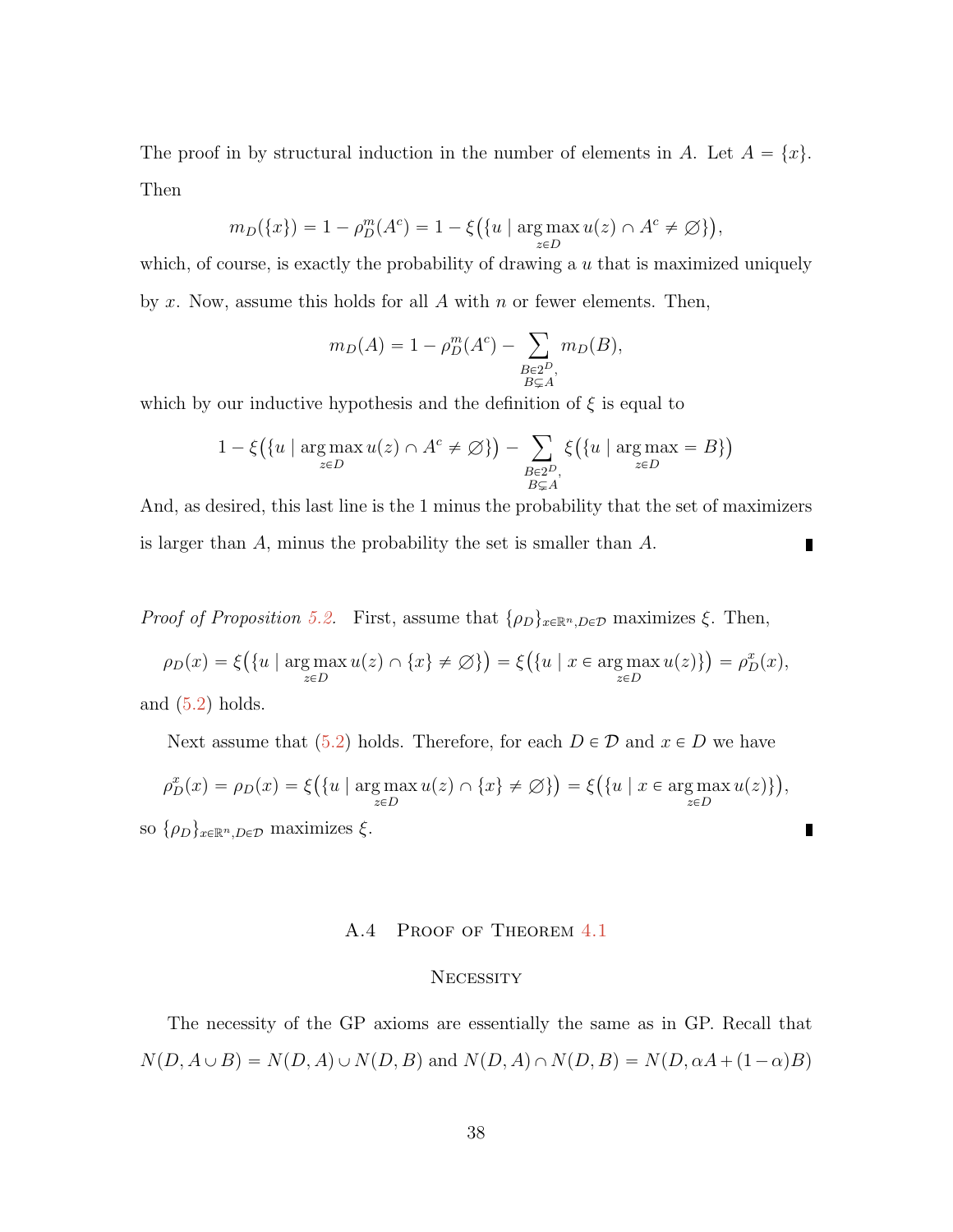for  $\alpha \in (0, 1)$ .

Fix D and  $A, B \subseteq D$  and  $\alpha \in (0, 1)$ . Since D is fixed, we will write  $N(A)$  rather than  $N(D, A)$  for the remainder of the claim.

These above properties imply that

$$
\xi(N(A \cup B)) + \xi(N(\alpha A + (1 - \alpha)B)) = \xi(N(A) \cup N(B)) + \xi(N(A) \cap N(B)).
$$

Now,  $N(A) \cup N(B)$  is equal to the (piecewise disjoint) expression

$$
(N(A)\setminus (N(A)\cap N(B)))\bigcup (N(B)\setminus (N(A)\cap N(B))\bigcup N(A)\cap N(B),
$$

so by the additivity of  $\xi$  we have that

$$
\xi(N(A \cup B)) + \xi(N(A) \cap N(B)) =
$$
  

$$
\xi\left(\left(N(A)\setminus (N(A) \cap N(B)\right) \cup \left(N(A) \cap N(B)\right)\right) +
$$
  

$$
+ \xi\left(\left(N(B)\setminus (N(A) \cap N(B))\right) \cup \left(N(A) \cap N(B)\right)\right) =
$$
  

$$
\xi(N(A)) + \xi(N(B))
$$

indicating that [Convex-Modularity](#page-20-1) must hold.

## **SUFFICIENCY**

First, define  $\Omega^0 = {\rm{ri}}(K)|K \in \mathcal{K}$ . GP show that  $\Omega^0$  is a semi-ring and that  $\Omega$ can be reclaimed by taking finite disjoint unions over  $\Omega^0$ . Thus it suffices to define a finitely additive  $\xi$  over  $\Omega^0$ , as it will extend uniquely to  $\Omega$ .

We will construct  $\xi$  inductively on the dimension of K. Let  $\xi(\emptyset) = 0$ . Let K be 0 dimensional so that  $K = \text{ri}(K) = \{0\}$ . We have that  $\mathbf{0} = N(CB^*, \mathbf{0})$ . Set

$$
\xi(\mathbf{0})=\rho_{CB^*}(\mathbf{0}).
$$

Lemma [6](#page-31-0) ensures this is well defined. Now assume that this process has been completed for all  $K$  with dimension  $k$  or less.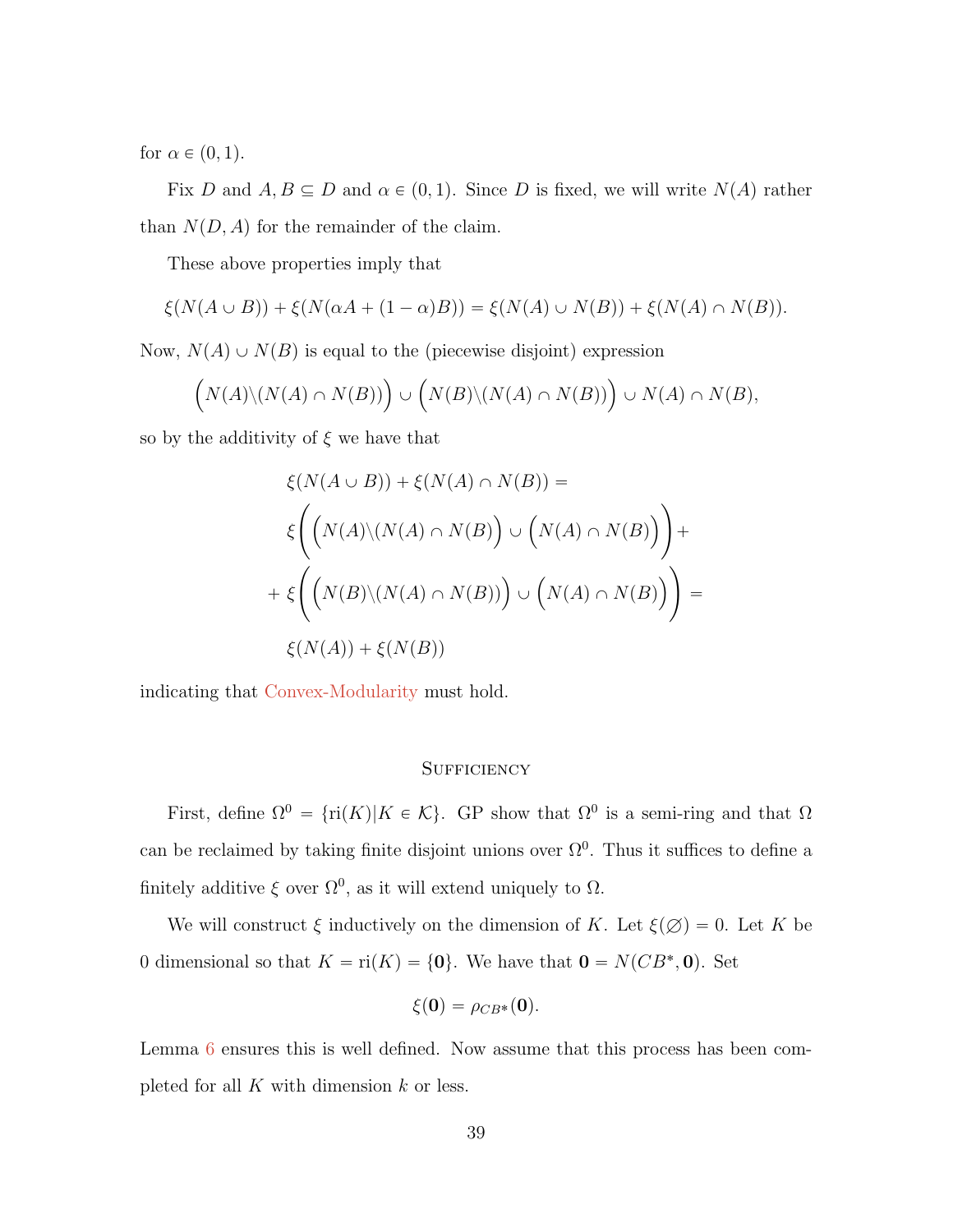Consider a K of dimension  $k + 1$ . By Proposition 4 of GP,  $K = N(D, x)$  for some  $(D, x)$ , with Lemma [6](#page-31-0) ensuring it does not matter which such  $(D, x)$  we choose. Set

<span id="page-39-0"></span>
$$
\xi(\text{ri}(K)) = \rho_D(x) - \sum_{F \in \mathbb{F}(K), F \neq K} \xi(\text{ri}(F)),\tag{A.15}
$$

where the latter is previously set by the inductive hypothesis and the fact that for all  $F \in \mathbb{F}(K)$ ,  $F \neq K$ , F is a polyhedral cone such that  $dim(F) < k + 1$  (corollary 18.1.3) of [Rockafellar](#page-26-5) [\(1970\)](#page-26-5)).

## **Lemma 10.**  $\xi$  is finitely additive.

Proof. We will prove the claim by induction on the dimension of the sets in question. When  $dim(K) = 0$  there is a single convex cone, to wit, **0**, so the claim holds trivially. Assume that  $\xi$  is finitely additive over any sets of whose union is of dimension m or less. Let  $K_0, K_1 \ldots K_k \in \mathcal{K}^*$  be such that  $ri(K_0) = \bigcup_{i=1...k} ri(K_i)$  and  $ri(K_i) \cap ri(K_j) =$  $\varnothing$  for  $i \neq j \neq 0$ , with  $K_0$  of dimension  $m + 1$ . From Lemma [8,](#page-31-1)  $K_0 = \bigcup_{i=1...k} K_i$ .

For the first half of the claim, we will follow the general logic of GP's lemma 4. By Proposition 4 of GP, we can find  $D_i \in \mathcal{D}$  and  $x_i \in D_i$  such that  $K_i = N(D_i, x_i)$ for  $i = 0 \dots m$ . Let  $D = D_0 + D_1 + \dots + D_k$ . For  $y \in \bigcup_{j=1}^k A_j$ .

Let 
$$
D = D_0 + D_1 + ... + D_k
$$
. For  $y \in \bigcup_{j=0}^k D_j$ , construct the sets:  
\n
$$
Z(y) = \left\{ z = (z^0 ... z^k) \in \prod_{j=0}^k D_j \mid z^j = y, \text{ for some } j \right\}
$$

and

and  
\n
$$
G(y) = \left\{ y' \in D \mid y' = \sum_{j=0}^{k} z^j, z \in Z(y) \right\}.
$$
\nUsing Mixture-Continuity, GP show that  $\rho_D(G(y)) = \rho_{D_i}(y)$ .

Now, by construction  $N(D, G(x_0)) = N(D, \bigcup_{i \leq k} G(x_i))$ . By Lemma [3](#page-29-1) this implies  $G(x_0) \subseteq \text{pi}(D, \bigcup_{i \leq k} G(x_i))$  and  $\bigcup_{i \leq k} G(x_i) \subseteq \text{pi}(D, G(x_0))$ . Therefore, by Lemma [4,](#page-30-1)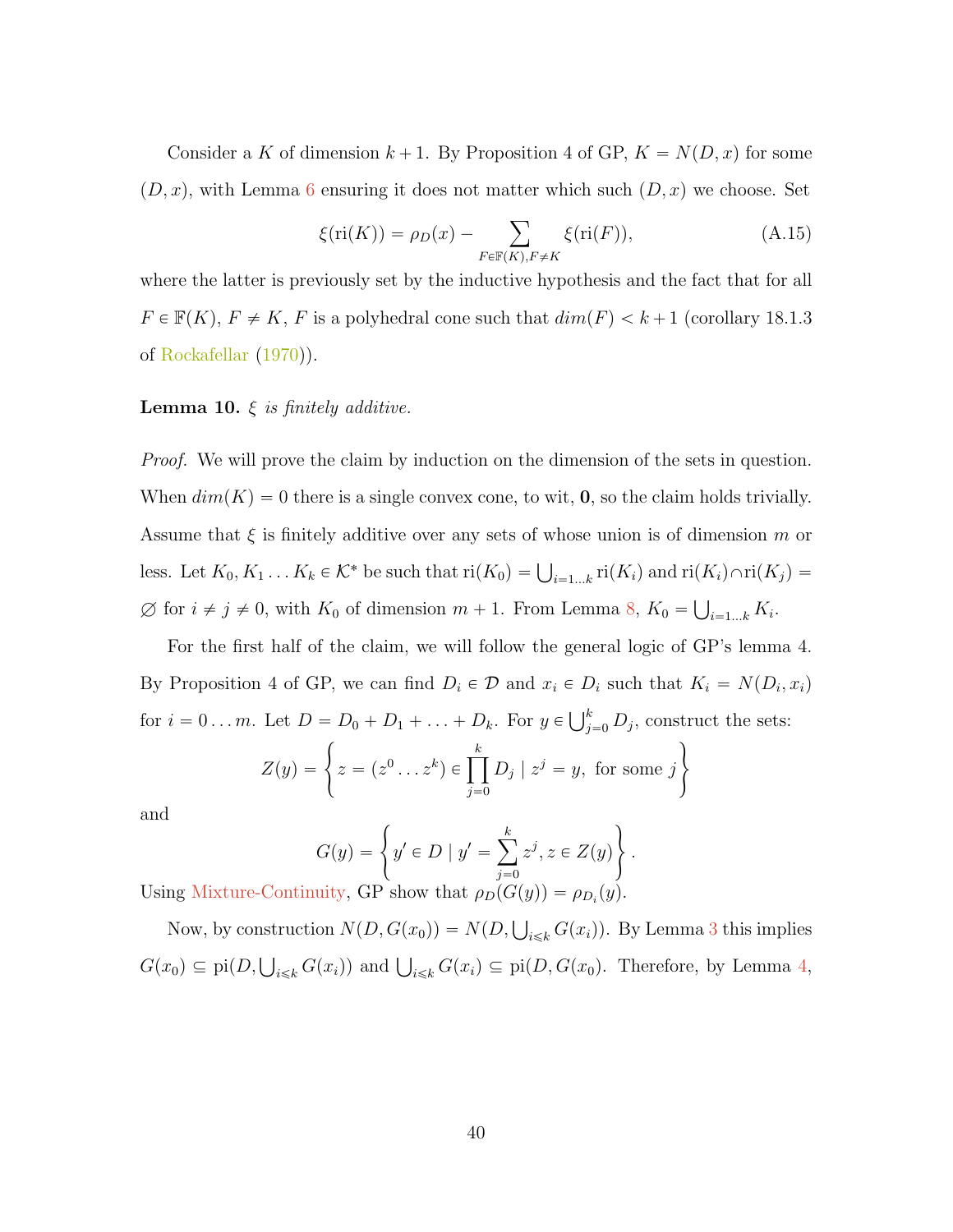$\rho_D(G(x_0)) = \rho_D(x)$  $i\leq k$   $G(x_i)$ ). Now this implies, by the construction of  $\xi$ , via  $(A.15)$ ,

<span id="page-40-0"></span>
$$
\xi(\text{ri}(K_0)) = \rho_{D_0}(x_0) - \sum_{\substack{F \in \mathbb{F}(K_0), \\ F \neq K_0}} \xi(\text{ri}(F))
$$
  
=  $\rho_D(G(x_0)) - \sum_{\substack{F \in \mathbb{F}(K_0), \\ F \neq K_0}} \xi(\text{ri}(F))$   
=  $\rho_D(\bigcup_{i \le k} G(x_i)) - \sum_{\substack{F \in \mathbb{F}(K_0), \\ F \neq K_0}} \xi(\text{ri}(F)).$  (A.16)

Appealing to Lemma [7,](#page-31-2) we can rewrite  $(A.16)$ :

$$
\xi(\text{ri}(K_0)) = \sum_{I \subseteq \{1...k\}} (-1)^{|I|+1} \rho_{D^*} \left( \sum_{i \in I} \frac{G(x_i)}{|I|} \right) - \sum_{\substack{F \in \mathbb{F}(K_0), \\ F \neq K_0}} \xi(\text{ri}(F))
$$
  
= 
$$
\sum_{k} \rho_D(G(x_i)) + \sum_{\substack{I \subseteq \{1...k\} \\ |I| \ge 2}} (-1)^{|I|+1} \rho_{D^*} \left( \sum_{i \in I} \frac{G(x_i)}{|I|} \right) - \sum_{\substack{F \in \mathbb{F}(K_0), \\ F \neq K_0}} \xi(\text{ri}(F))
$$
  
(A.17)

<span id="page-40-3"></span><span id="page-40-2"></span><span id="page-40-1"></span>
$$
= \sum_{k} \xi(\text{ri}(K_{i})) + \sum_{k} \sum_{F \in \mathbb{F}(K_{i}), \atop F \neq K_{i}} \xi(\text{ri}(F)) + \sum_{I \subseteq \{1...k\}} (-1)^{|I|+1} \rho_{D^{*}} \left( \sum_{i \in I} \frac{G(x_{i})}{|I|} \right) - \sum_{F \in \mathbb{F}(K_{0}), \atop F \neq K_{0}} \xi(\text{ri}(F)) \quad \text{(A.18)}
$$
  

$$
= \sum_{k} \xi(\text{ri}(K_{i})) + \sum_{k} \sum_{F \in \mathbb{F}(K_{i}), \atop F \neq K_{i}} \xi(\text{ri}(F)) + \sum_{I \subseteq \{1...k\}} (-1)^{|I|+1} \xi\left(\bigcap_{I} K_{i}\right) - \sum_{F \in \mathbb{F}(K_{0}), \atop F \neq K_{0}} \xi(\text{ri}(F)). \quad \text{(A.19)}
$$

Notice the equality between  $(A.17)$  and  $(A.18)$  appeals again to the construction of  $\xi$ , via [\(A.15\)](#page-39-0), and between [\(A.18\)](#page-40-2) and [\(A.19\)](#page-40-3) appeals to the well known fact that  $N(D, \alpha x + (1 - \alpha y)) = N(D, x) \cap N(D, y)$  for  $\alpha \in (0, 1)$ .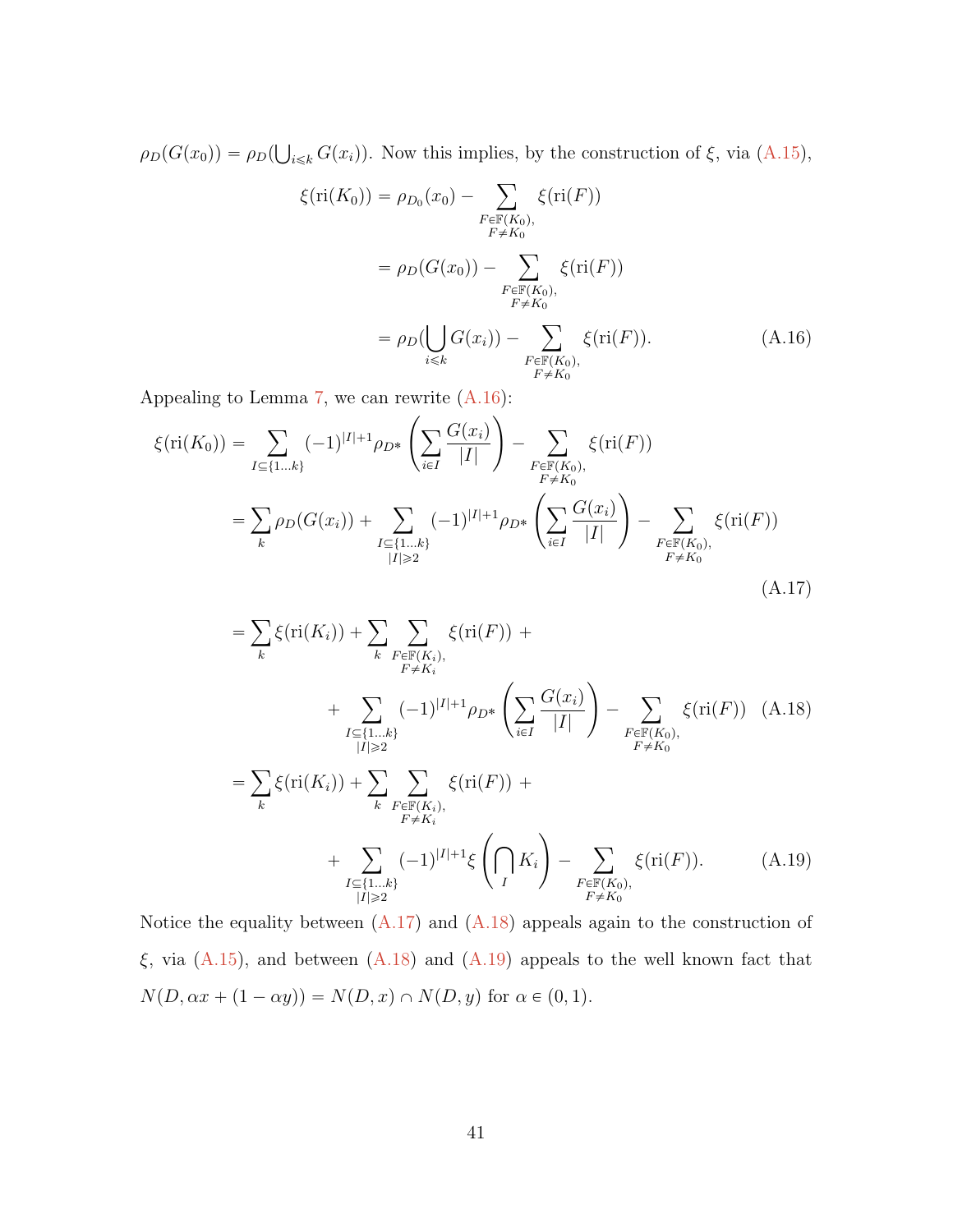Finally, notice that Lemma [8](#page-31-1) indicates that

$$
\sum_{1 \le i \le k} \sum_{\substack{F \in \mathbb{F}(K_i), \\ F \ne K_i}} 1(\mathrm{ri}(F)) + \sum_{\substack{I \subset \{1...k\} \\ |I| \ge 2}} (-1)^{|I|+1} 1\left(\bigcap_{I} K_i\right) - \sum_{\substack{F \in \mathbb{F}(K_0), \\ F \ne K_0}} 1(\mathrm{ri}(F)) = 0
$$

į,

so, by the inductive hypothesis that  $\xi$  is additive over such a domain,<sup>[7](#page-41-0)</sup> we can conclude that the sum of all but the first term of  $(A.19)$  equals 0, so that  $\sum_k \xi(ri(K_i))$  = П  $\xi$ (ri $(K_0)$ ).

Extend  $\xi$  from  $\Omega^0$  to  $\Omega$  in the usual way. Since  $\bigcup_{y \in CB} N(CB, y) = \mathbb{R}^n$  and  $\rho_{CB}(CB) = 1$  we have that  $\xi$  is a finitely additive measure.

# **Lemma 11.**  $ρ$  maximizes  $ξ$ .

*Proof.* Consider  $(D, x)$  with  $dim(D) = n$  so that  $N(D, x) = K \in \mathcal{K}$ . Recall, that (i)  $\mathbb{F}^0(K)$  partitions K and (ii)  $K \in \mathbb{F}(K)$ . Therefore, we have

$$
\rho_D(x) = \xi(\text{ri}(K)) + \sum_{F \in \mathbb{F}(K), F \neq K} \xi(\text{ri}(F)) = \sum_{A \in \mathbb{F}^0(K)} \xi(A) = \xi(N(D, x)).
$$

By Lemma [5,](#page-30-0) the entirety of  $\rho_D$  is determined by  $\rho$ 's value on singletons, hence  $\rho$ maximizes  $\xi$  on all n dimensional problems.

Let D of dimension less than n, and consider  $D + \alpha CB$ , the dimension of the later object is  $n$ . We have

$$
\rho_{D+\alpha CB}(x + \alpha CB) = \xi(N(D + \alpha CB, x + \alpha CB))
$$

$$
= \xi(\bigcup_{y \in CB} N(D + \alpha CB, x + \alpha y))
$$

$$
= \xi(\bigcup_{y \in CB} (N(D, x) \cap N(CB, y))
$$

$$
= \xi(N(D, x)).
$$

<span id="page-41-0"></span><sup>7</sup>Notice that all sets in question are subsets of the boundary of cones themselves of dimension at most  $m + 1$ . Further, while the value of  $\xi$  was not explicitly defined on the cones of dimension m or less, the fact that such objects are partitioned into relative interiors of faces, and the inductive hypothesis of additivity, indicates that  $\xi$  is implicitly defined over such objects.